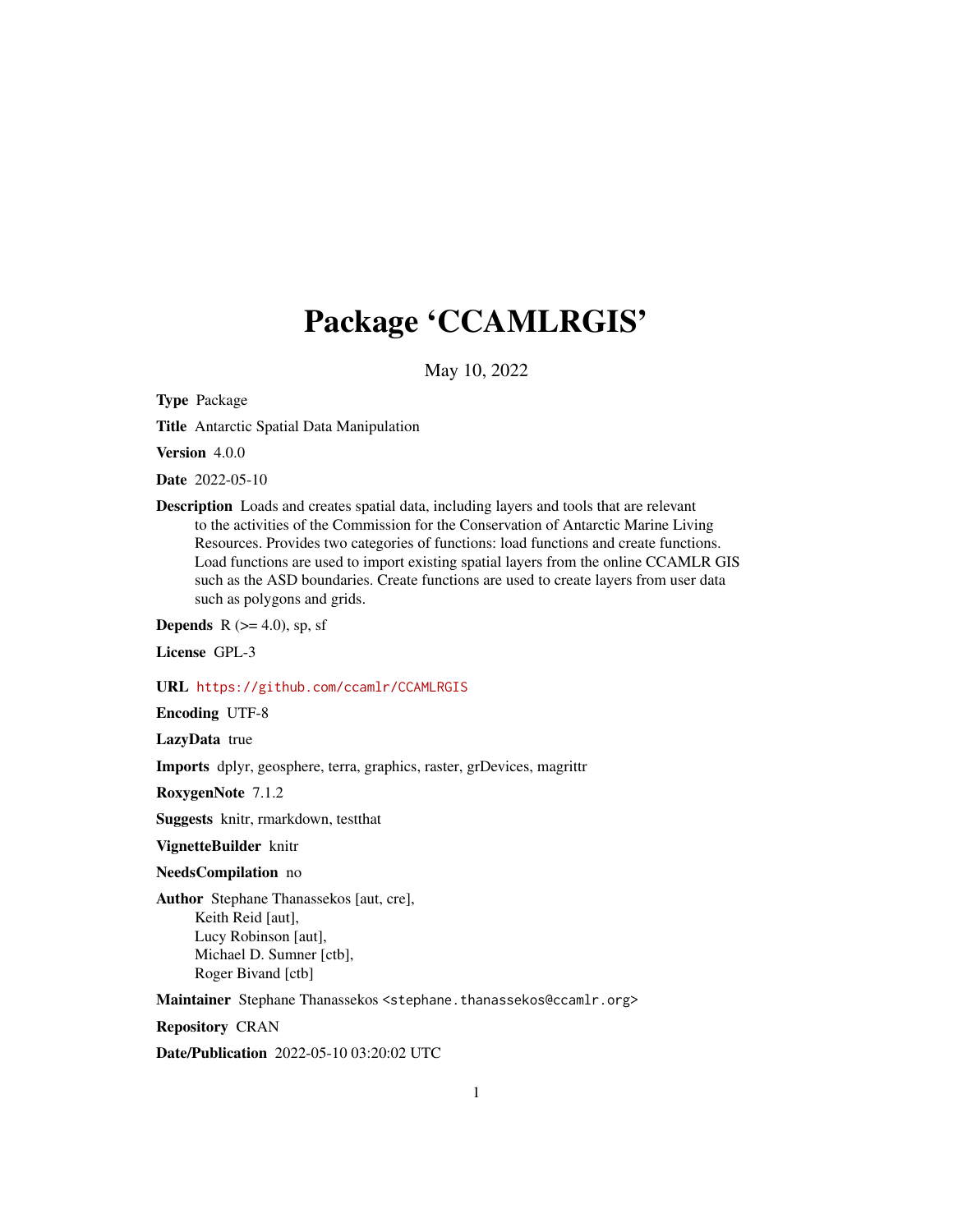# R topics documented:

|                                                                                                         | $\overline{3}$ |
|---------------------------------------------------------------------------------------------------------|----------------|
|                                                                                                         | $\overline{4}$ |
|                                                                                                         | 6              |
|                                                                                                         | 8              |
|                                                                                                         | 12             |
|                                                                                                         | 13             |
|                                                                                                         | 15             |
|                                                                                                         | 16             |
|                                                                                                         | 16             |
|                                                                                                         | 17             |
|                                                                                                         | 18             |
|                                                                                                         | 20             |
|                                                                                                         | 23             |
|                                                                                                         | 25             |
|                                                                                                         | 27             |
|                                                                                                         | 29             |
|                                                                                                         | 31             |
|                                                                                                         | 32             |
|                                                                                                         | 32             |
|                                                                                                         | 33             |
|                                                                                                         | 33             |
|                                                                                                         | 34             |
|                                                                                                         | 35             |
|                                                                                                         | 36             |
|                                                                                                         | 37             |
|                                                                                                         | 37             |
|                                                                                                         | 38             |
|                                                                                                         | 39             |
| $load\_EEZs \ldots \ldots \ldots \ldots \ldots \ldots \ldots \ldots \ldots \ldots \ldots \ldots \ldots$ | 40             |
|                                                                                                         | 41             |
|                                                                                                         | 42             |
| load RBs                                                                                                | 42             |
|                                                                                                         | 43             |
|                                                                                                         | 44             |
|                                                                                                         | 45             |
| $PieData2$                                                                                              | 46             |
|                                                                                                         | 46             |
| PolyData                                                                                                | 47             |
|                                                                                                         | 48             |
|                                                                                                         | 49             |
|                                                                                                         | 50             |
|                                                                                                         |                |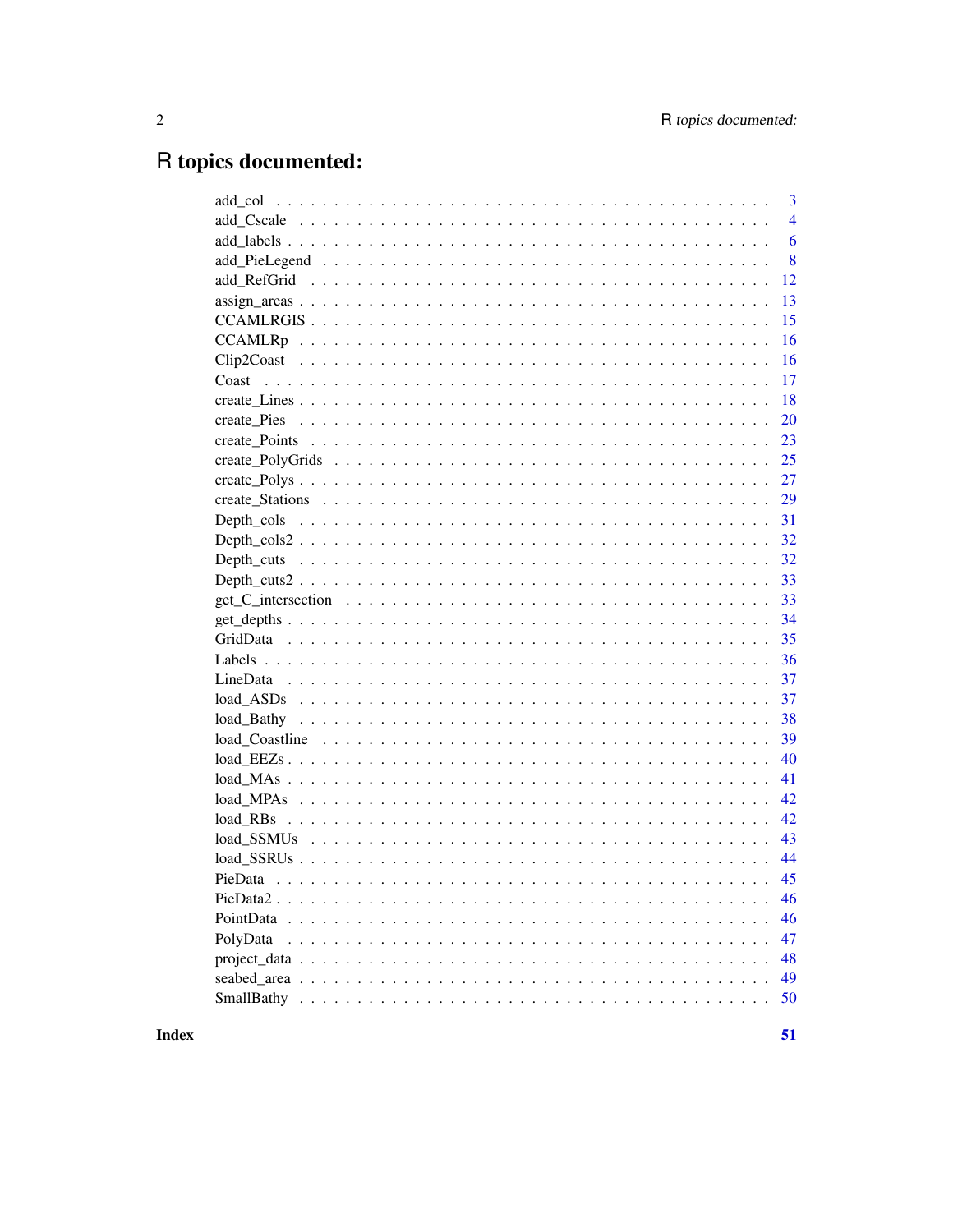<span id="page-2-1"></span><span id="page-2-0"></span>

#### Description

Given an input variable, generates either a continuous color gradient or color classes. To be used in conjunction with [add\\_Cscale](#page-3-1).

#### Usage

 $add\_col(var, cuts = 100, colors = c("green", "yellow", "red"))$ 

### Arguments

| var  | numeric vector of the variable to be colorized. Either all values (in which case<br>all values will be assigned to a color) or only two values (in which case these<br>are considered to be the range of values).          |
|------|----------------------------------------------------------------------------------------------------------------------------------------------------------------------------------------------------------------------------|
| cuts | numeric, controls color classes. Either one value (in which case n=cuts equally<br>spaced color classes are generated) or a vector (in which case irregular color<br>classes are generated e.g.: $c(-10, 0, 100, 2000)$ ). |
| cols | character vector of colors (see R standard color names here). cols are interpo-<br>lated along cuts. Color codes as those generated, for example, by rgb may also<br>be used.                                              |

### Value

list containing the colors for the variable var (given as \$varcol in the output) as well as the single cols and cuts, to be used as inputs in [add\\_Cscale](#page-3-1).

#### See Also

[add\\_Cscale](#page-3-1), [create\\_PolyGrids](#page-24-1), [R colors.](http://www.stat.columbia.edu/~tzheng/files/Rcolor.pdf)

### Examples

#Example 1: add colors to points

MyPoints=create\_Points(PointData) MyCols=add\_col(MyPoints\$Nfishes) #With default cols and cuts plot(st\_geometry(MyPoints),pch=21,bg=MyCols\$varcol,cex=2)

```
#With custom colors - here from blue to red
MyCols=add_col(MyPoints$Nfishes,cols=c('blue','red'))
plot(st_geometry(MyPoints),pch=21,bg=MyCols$varcol,cex=2)
```

```
#With custom colors and fewer classes
MyCols=add_col(MyPoints$Nfishes,cols=c('blue','red'),cuts=3)
```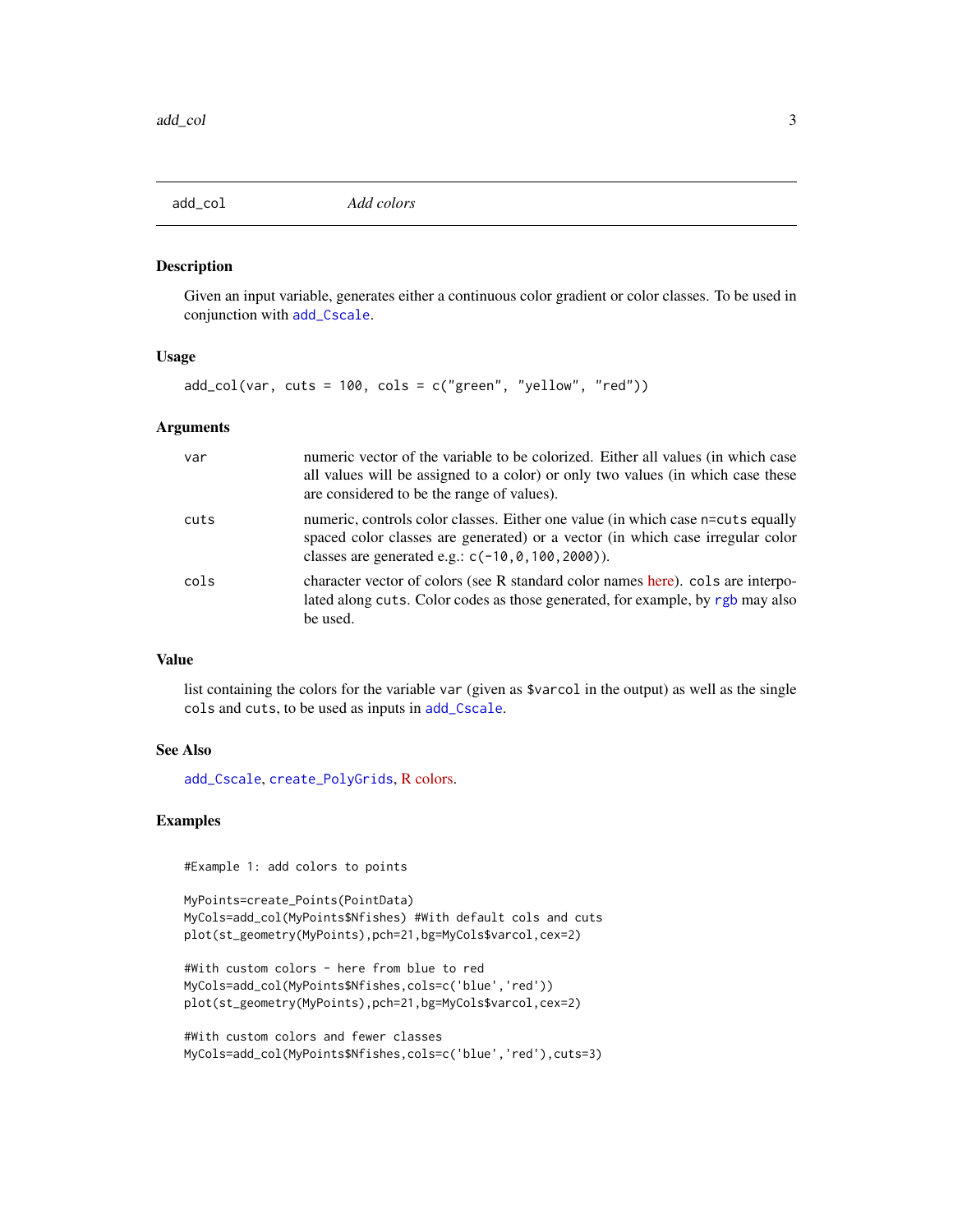```
plot(st_geometry(MyPoints),pch=21,bg=MyCols$varcol,cex=2)
#Example 2: add color to a grid, using custom cuts and colors, and adding a color scale (add_Cscale)
#Step 1: Generate your grid
MyGrid=create_PolyGrids(GridData,dlon=2,dlat=1)
#Step 2: Inspect your grid data (e.g. sum of Catch) to determine whether irregular cuts are required
hist(MyGrid$Catch_sum,100)
#In this case (heterogeneously distributed data) irregular cuts would be preferable
#Step 3: Generate colors according to the desired classes (cuts)
Gridcol=add_col(MyGrid$Catch_sum,cuts=c(0,50,100,500,2000,3500),cols=c('yellow','purple'))
#Step 4: Plot result and add color scale
Mypar=par(mai=c(0,0,0,2)) #Figure margins as c(bottom, left, top, right)
plot(st_geometry(MyGrid),col=Gridcol$varcol) #Use the colors generated by add_col
#Add color scale using cuts and cols generated by add_col
add_Cscale(title='Sum of Catch (t)',cuts=Gridcol$cuts,cols=Gridcol$cols,width=33)
par(Mypar)
```
<span id="page-3-1"></span>

add\_Cscale *Add a color scale*

#### Description

Adds a color scale to plots. Default behavior set for bathymetry. May also be used to place a [legend](#page-0-0).

#### Usage

```
add_Cscale(
  pos = "1/1",title = "Depth (m)",
 width = 18,
  height = 70,
  cuts = Depth_cuts,
  cols = Depth_cols,
 minVal = NA,
 maxVal = NA,
 fontsize = 1,
 offset = 100.
 1wd = 1,
 mode = "Cscale"
)
```
<span id="page-3-0"></span>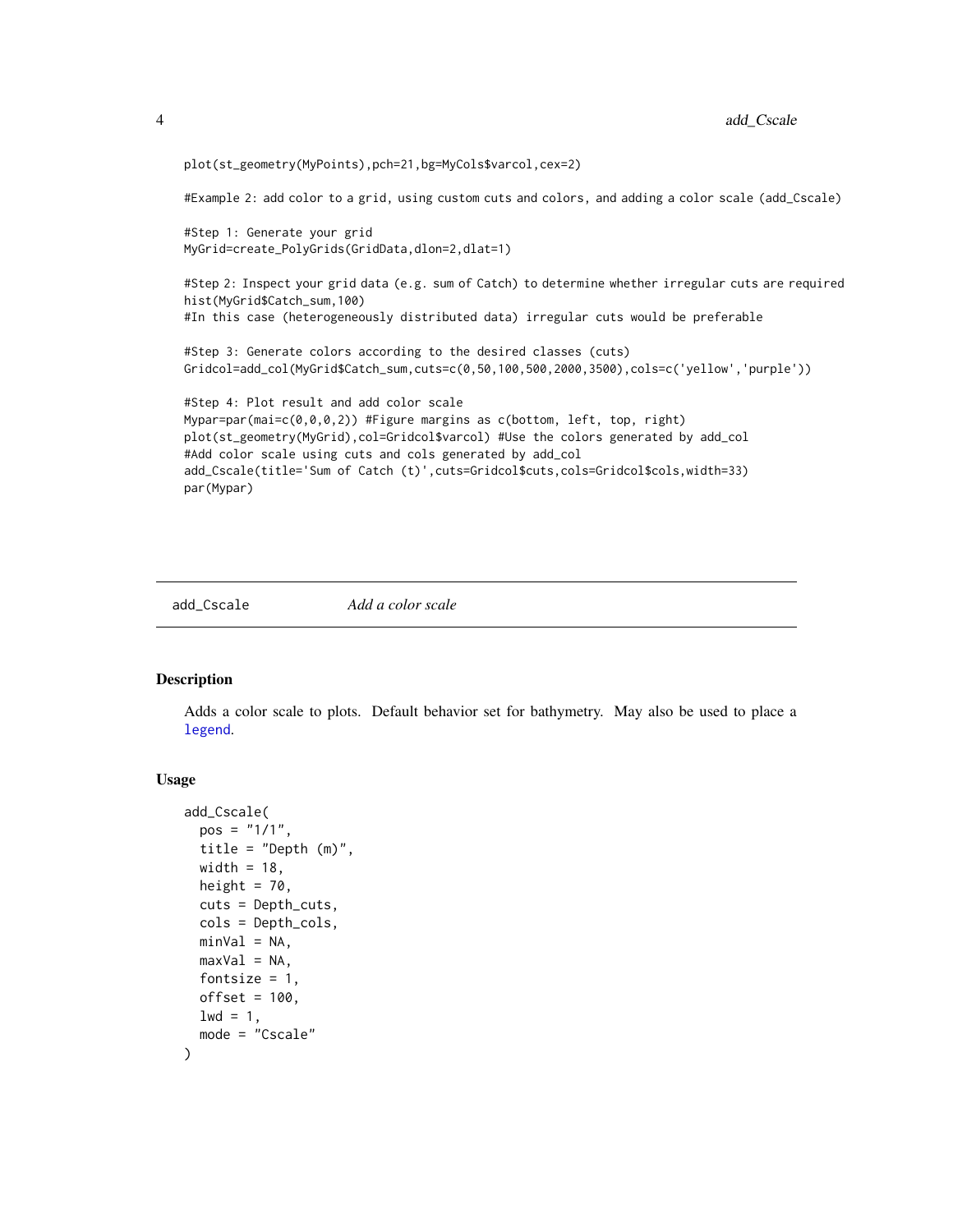### <span id="page-4-0"></span>add\_Cscale 5

#### Arguments

| pos      | character, fraction indicating the vertical position of the color scale (which, by<br>default, is on the right side of plots). if $pos="1/1"$ , the color scale will be<br>centered. if pos="1/2", the color scale will be centered on the top half of the<br>plotting region. if pos="2/2", the color scale will be centered on the bottom<br>half of the plotting region. |
|----------|-----------------------------------------------------------------------------------------------------------------------------------------------------------------------------------------------------------------------------------------------------------------------------------------------------------------------------------------------------------------------------|
| title    | character, title of the color scale.                                                                                                                                                                                                                                                                                                                                        |
| width    | numeric, width of the color scale box, expressed in $\%$ of the width of the plotting<br>region.                                                                                                                                                                                                                                                                            |
| height   | numeric, height of the color scale box, expressed in $%$ of the height of the plot-<br>ting region.                                                                                                                                                                                                                                                                         |
| cuts     | numeric, vector of color classes. May be generated via add_col.                                                                                                                                                                                                                                                                                                             |
| cols     | character, vector of color names. May be generated via add_col.                                                                                                                                                                                                                                                                                                             |
| minVal   | numeric, if desired, the color scale may be generated starting from the value<br>minVal. See examples.                                                                                                                                                                                                                                                                      |
| maxVal   | numeric, if desired, the color scale may be generated up to the value maxVal.<br>See examples.                                                                                                                                                                                                                                                                              |
| fontsize | numeric, size of the text in the color scale.                                                                                                                                                                                                                                                                                                                               |
| offset   | numeric, controls the horizontal position of the color scale.                                                                                                                                                                                                                                                                                                               |
| lwd      | numeric, thickness of lines.                                                                                                                                                                                                                                                                                                                                                |
| mode     | character, if 'Cscale', the default, the function builds a color scale. if 'Legend',<br>the function gives you the location of a legend, arguments pos, offset and<br>height may be used for adjustments. See examples.                                                                                                                                                     |

#### See Also

[load\\_Bathy](#page-37-1), [SmallBathy](#page-49-1), [Depth\\_cuts](#page-31-1), [Depth\\_cols](#page-30-1), [Depth\\_cuts2](#page-32-1), [Depth\\_cols2](#page-31-2), [add\\_col](#page-2-1), [R](http://www.stat.columbia.edu/~tzheng/files/Rcolor.pdf) [colors,](http://www.stat.columbia.edu/~tzheng/files/Rcolor.pdf) [legend](#page-0-0).

### Examples

#Example 1: simple bathymetry plot with color scale plot(SmallBathy, breaks=Depth\_cuts, col=Depth\_cols, legend=FALSE,axes=FALSE,box=FALSE) add\_Cscale(height=55)

#Example 2: simple bathymetry plot with Fishable Depth range highlight and color scale plot(SmallBathy, breaks=Depth\_cuts2, col=Depth\_cols2, legend=FALSE,axes=FALSE,box=FALSE) add\_Cscale(height=55,cuts=Depth\_cuts2,cols=Depth\_cols2)

#Example 3: Show only values greater than 'minVal' plot(SmallBathy, breaks=Depth\_cuts, col=Depth\_cols, legend=FALSE,axes=FALSE,box=FALSE) add\_Cscale(minVal=-3200)

#Example 4: Show only values between 'minVal' and 'maxVal' plot(SmallBathy, breaks=Depth\_cuts, col=Depth\_cols, legend=FALSE,axes=FALSE,box=FALSE)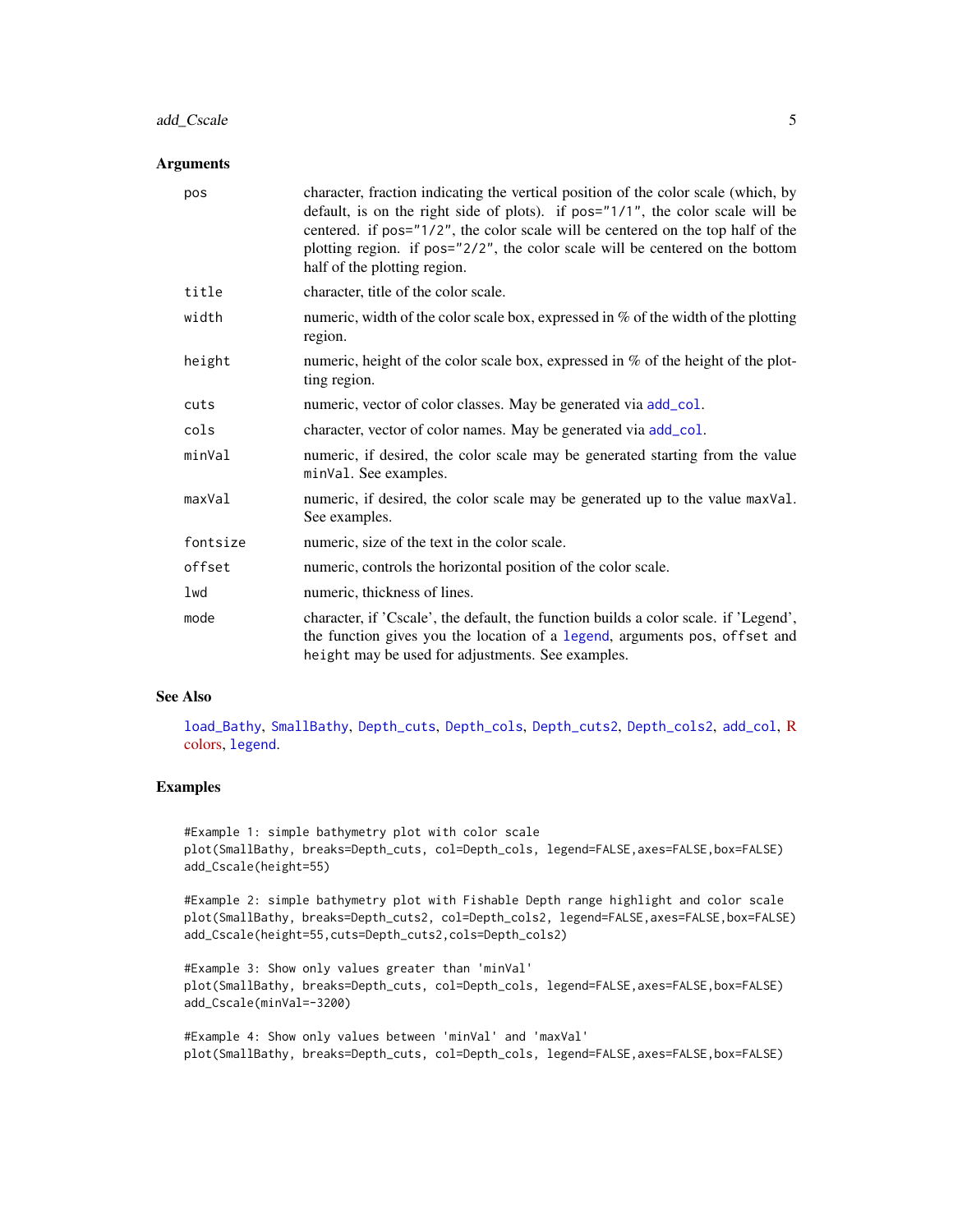```
add_Cscale(minVal=-3200,maxVal=-400)
#Example 5: Adding two color scales
plot(SmallBathy,breaks=Depth_cuts,col=Depth_cols,legend=FALSE,axes=FALSE,box=FALSE)
add_Cscale(pos='1/2',height=45,maxVal=0,minVal=-4000,fontsize=0.8)
#Some gridded data
MyGrid=create_PolyGrids(GridData,dlon=2,dlat=1)
Gridcol=add_col(MyGrid$Catch_sum,cuts=10)
plot(st_geometry(MyGrid),col=Gridcol$varcol,add=TRUE)
#Add color scale using cuts and cols generated by add_col, note the use of 'round'
add_Cscale(pos='2/2',height=45,title='Catch (t)',
           cuts=round(Gridcol$cuts,1),cols=Gridcol$cols,fontsize=0.8)
#Example 6: Adding a color scale and a legend
#Create some point data
MyPoints=create_Points(PointData)
#Crop the bathymetry to match the extent of MyPoints
library(terra)
BathyCr=crop(rast(SmallBathy),extend(ext(MyPoints),100000))
plot(BathyCr,breaks=Depth_cuts,col=Depth_cols,legend=FALSE,axes=FALSE,mar=c(0,0,0,7))
add_Cscale(pos='1/2',height=45,maxVal=0,minVal=-4000,fontsize=0.8)
#Plot points with different symbols and colors (see ?points)
Psymbols=c(21,22,23,24)
Pcolors=c('red','green','blue','yellow')
plot(st_geometry(MyPoints[MyPoints$name=='one',]),pch=Psymbols[1],bg=Pcolors[1],add=TRUE)
plot(st_geometry(MyPoints[MyPoints$name=='two',]),pch=Psymbols[2],bg=Pcolors[2],add=TRUE)
plot(st_geometry(MyPoints[MyPoints$name=='three',]),pch=Psymbols[3],bg=Pcolors[3],add=TRUE)
plot(st_geometry(MyPoints[MyPoints$name=='four',]),pch=Psymbols[4],bg=Pcolors[4],add=TRUE)
#Add legend with position determined by add_Cscale
Loc=add_Cscale(pos='2/2',height=45,mode='Legend')
legend(Loc,legend=c('one','two','three','four'),title='Vessel',pch=Psymbols,
pt.bg=Pcolors,xpd=TRUE)
```
<span id="page-5-1"></span>add\_labels *Add labels*

#### **Description**

Adds labels to plots. Three modes are available: In 'auto' mode, labels are placed at the centres of polygon parts of spatial objects loaded via the load\_ functions. Internally used in conjunction with [Labels](#page-35-1). In 'manual' mode, users may click on their plot to position labels. An editable label table is generated to allow fine-tuning of labels appearance, and may be saved for external use. To edit the label table, double-click inside one of its cells, edit the value, then close the table. In 'input' mode, a label table that was generated in 'manual' mode is re-used.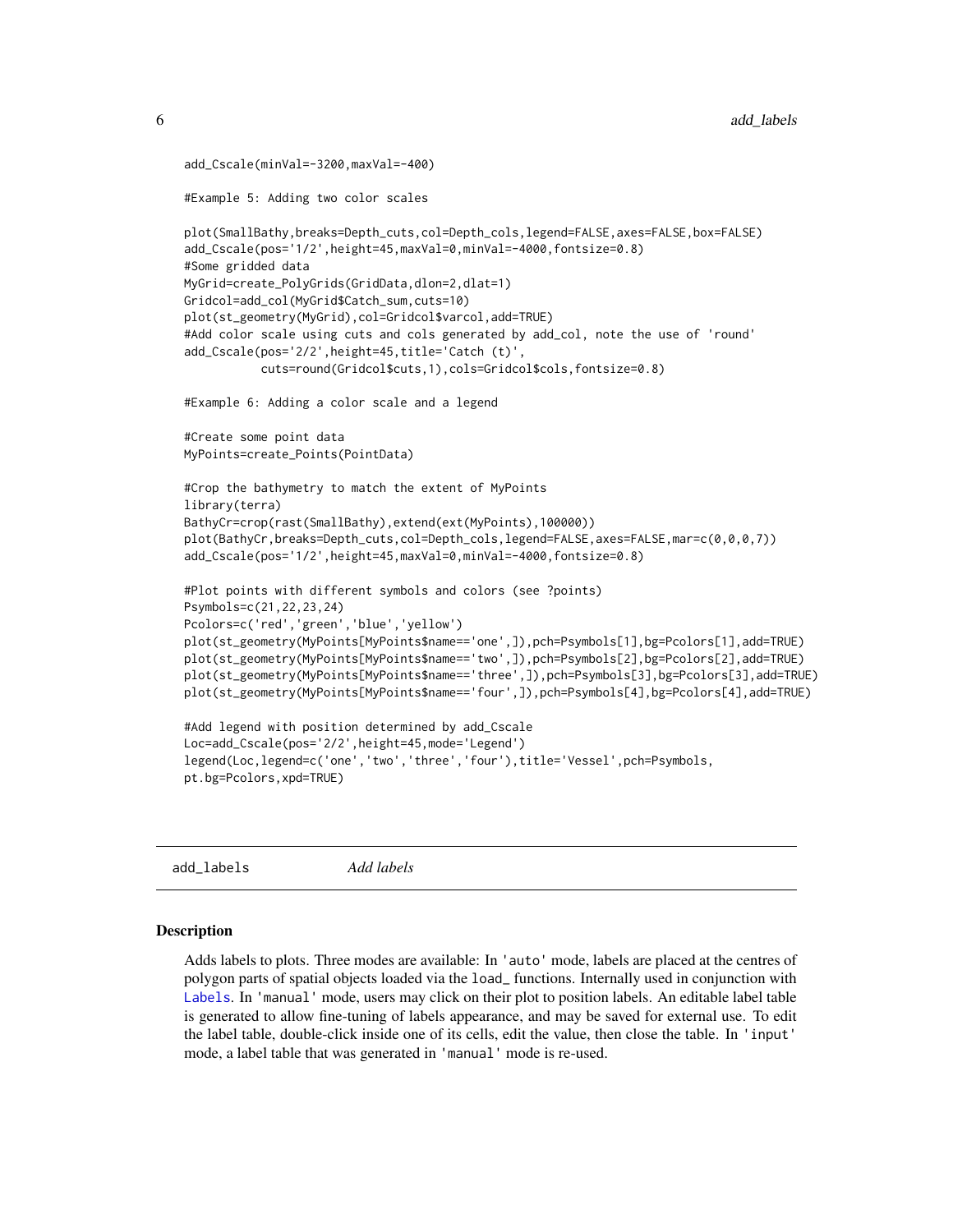<span id="page-6-0"></span>add\_labels 7

### Usage

```
add_labels(
 mode = NULL,
  layer = NULL,
  fontsize = 1,
  fonttype = 1,
  angle = 0,
  col = "black"LabelTable = NULL
)
```
### Arguments

| mode       | character, either 'auto', 'manual' or 'input'. See Description above.                                                                                     |
|------------|-----------------------------------------------------------------------------------------------------------------------------------------------------------|
| layer      | character, in 'auto' mode, single or vector of characters, may only be one,<br>some or all of: c("ASDs", "SSRUs", "RBs", "SSMUs", "MAs", "MPAs", "EEZs"). |
| fontsize   | numeric, in 'auto' mode, size of the text.                                                                                                                |
| fonttype   | numeric, in 'auto' mode, type of the text $(1 \text{ to } 4)$ , where 1 corresponds to plain<br>text, 2 to bold face, 3 to italic and 4 to bold italic.   |
| angle      | numeric, in 'auto' mode, rotation of the text in degrees.                                                                                                 |
| col        | character, in 'auto' mode, color of the text.                                                                                                             |
| LabelTable | in 'input' mode, name of the label table that was generated in 'manual' mode.                                                                             |

### Value

Adds labels to plot. To save a label table generated in 'manual' mode, use: MyLabelTable=add\_labels(mode='auto'). To re-use that label table, use: add\_labels(mode='input',LabelTable=MyLabelTable).

#### See Also

[Labels](#page-35-1), [load\\_ASDs](#page-36-1), [load\\_SSRUs](#page-43-1), [load\\_RBs](#page-41-1), [load\\_SSMUs](#page-42-1), [load\\_MAs](#page-40-1), [load\\_EEZs](#page-39-1), [load\\_MPAs](#page-41-2), [R](http://www.stat.columbia.edu/~tzheng/files/Rcolor.pdf) [colors.](http://www.stat.columbia.edu/~tzheng/files/Rcolor.pdf)

### Examples

```
#Example 1: 'auto' mode
#label ASDs in bold and red
ASDs=load_ASDs()
plot(st_geometry(ASDs))
add_labels(mode='auto',layer='ASDs',fontsize=1,fonttype=2,col='red')
#add MPAs and EEZs and their labels in large, green and vertical text
MPAs=load_MPAs()
EEZs=load_EEZs()
plot(st_geometry(MPAs),add=TRUE,border='green')
plot(st_geometry(EEZs),add=TRUE,border='green')
add_labels(mode='auto',layer=c('EEZs','MPAs'),fontsize=2,col='green',angle=90)
```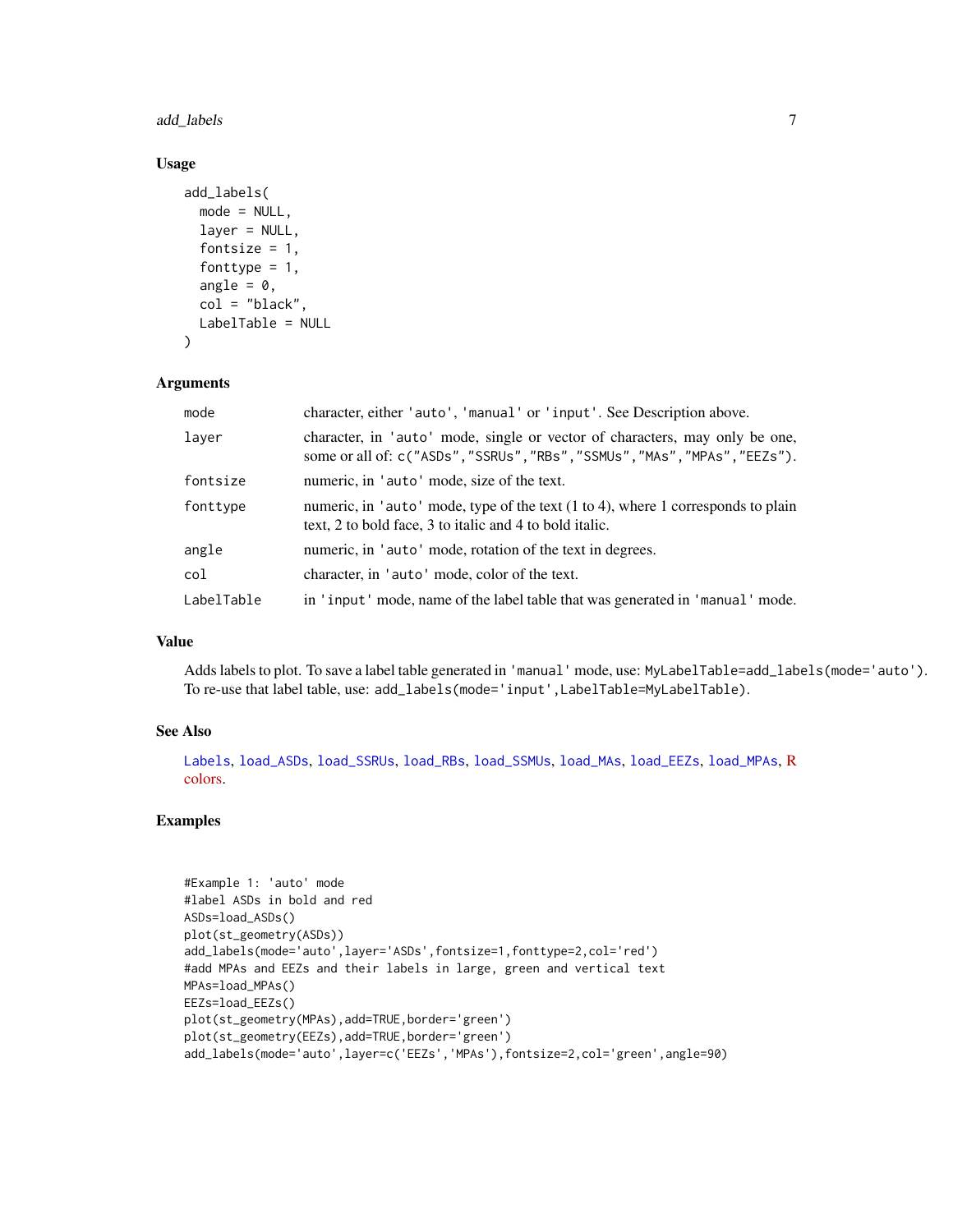```
#Example 2: 'manual' mode (you will have to do it yourself)
#Examples 2 and 3 below are commented (remove the # to test)
#plot(SmallBathy)
#ASDs=load_ASDs()
#plot(st_geometry(ASDs),add=TRUE)
#MyLabels=add_labels(mode='manual')
```

```
#Example 3: Re-use the label table generated in Example 2
#plot(SmallBathy)
#plot(st_geometry(ASDs),add=TRUE)
#add_labels(mode='input',LabelTable=MyLabels)
```
<span id="page-7-1"></span>add\_PieLegend *Add a legend to Pies*

### Description

Adds a legend to pies created using [create\\_Pies.](#page-19-1)

### Usage

```
add_PieLegend(
 Pies = NULL,
 PosX = \theta,
 PosY = 0,
  Size = 25,
  1wd = 1,
  Boxexp = c(0.2, 0.2, 0.12, 0.3),
  Boxbd = "white",Boxlwd = 1,
 Labexp = 0.3,
  fontsize = 1,
 LegSp = 0.5,
  Horiz = TRUE,
  PieTitle = "Pie chart",
  SizeTitle = "Size chart",
 PieTitleVadj = 0.5,
  SizeTitleVadj = 0.3,
  nsizes = 3,
  SizeClasses = NULL
)
```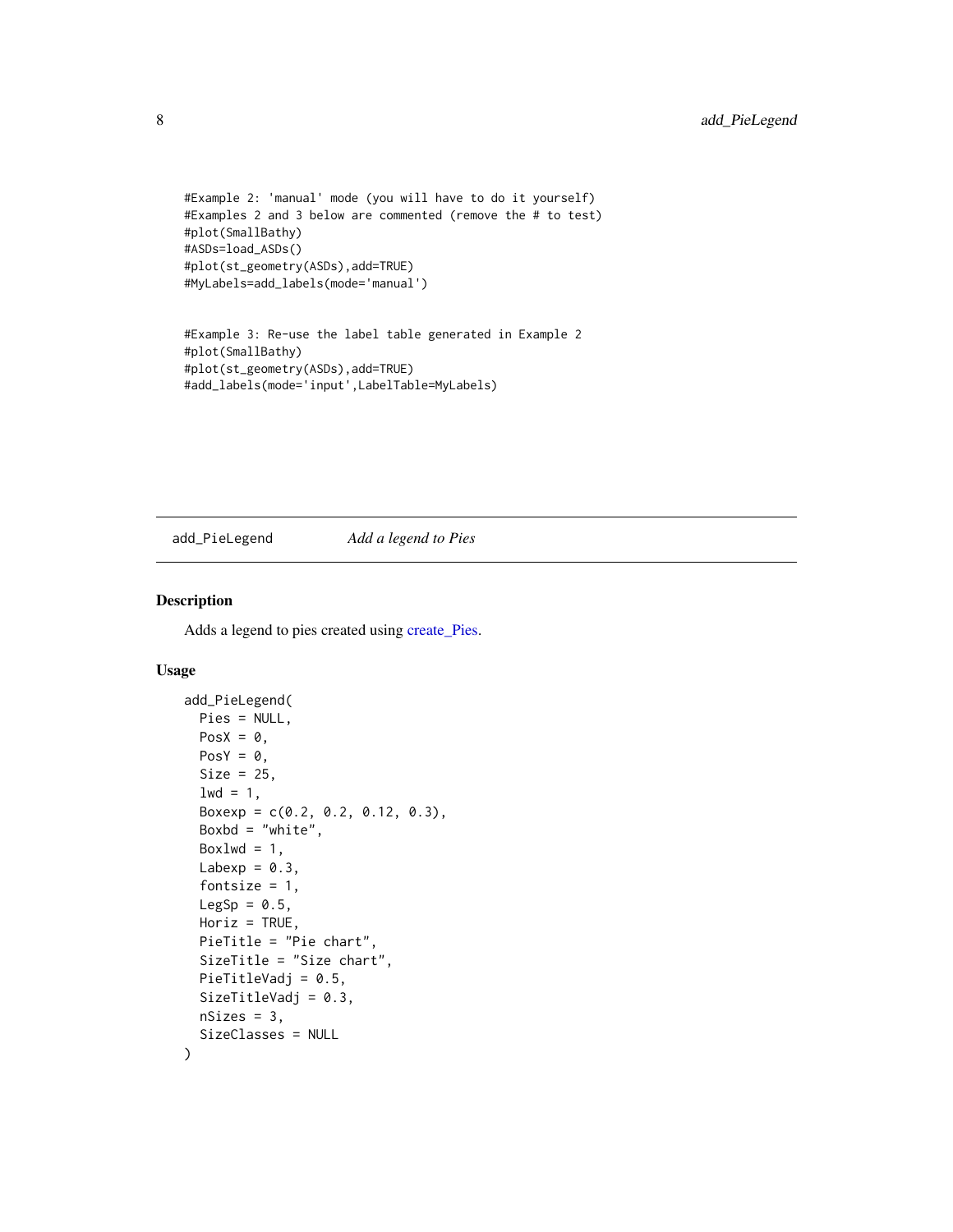### <span id="page-8-0"></span>add\_PieLegend 9

### Arguments

| Pies          | Spatial object created using create_Pies.                                                                                                                                      |
|---------------|--------------------------------------------------------------------------------------------------------------------------------------------------------------------------------|
| PosX          | numeric, horizontal adjustment of legend.                                                                                                                                      |
| PosY          | numeric, vertical adjustment of legend.                                                                                                                                        |
| Size          | numeric, controls the size of pies.                                                                                                                                            |
| lwd           | numeric, line thickness of pies.                                                                                                                                               |
| Boxexp        | numeric, vector of length 4 controls the expansion of the legend box, given as<br>c(xmin, xmax, ymin, ymax).                                                                   |
| Boxbd         | character, color of the background of the legend box.                                                                                                                          |
| Boxlwd        | numeric, line thickness of the legend box.                                                                                                                                     |
| Labexp        | numeric, controls the distance of the pie labels to the center of the pie.                                                                                                     |
| fontsize      | numeric, size of the legend font.                                                                                                                                              |
| LegSp         | numeric, spacing between the pie and the size chart (only used if SizeVar was<br>specified in create_Pies).                                                                    |
| Horiz         | logical. Set to FALSE for vertical layout (only used if SizeVar was specified in<br>create Pies).                                                                              |
| PieTitle      | character, title of the pie chart.                                                                                                                                             |
| SizeTitle     | character, title of the size chart (only used if SizeVar was specified in cre-<br>ate_Pies).                                                                                   |
| PieTitleVadj  | numeric, vertical adjustment of the title of the pie chart.                                                                                                                    |
| SizeTitleVadj | numeric, vertical adjustment of the title of the size chart (only used if SizeVar<br>was specified in create_Pies).                                                            |
| nSizes        | integer, number of size classes to display in the size chart. Minimum and max-<br>imum sizes are displayed by default. (only used if SizeVar was specified in<br>create_Pies). |
| SizeClasses   | numeric, vector (e.g. $c(1,10,100)$ ) of size classes to display in the size chart<br>(only used if SizeVar was specified in create_Pies). If set, overrides nSizes.           |

### Value

Adds a legend to a pre-existing pie plot.

### See Also

[create\\_Pies](#page-19-1), [PieData](#page-44-1), [PieData2](#page-45-1).

### Examples

```
#Example 1. Pies of constant size, all classes displayed:
#Create pies
MyPies=create_Pies(Input=PieData,
                   NamesIn=c("Lat","Lon","Sp","N"),
                   Size=50
                   \lambda
```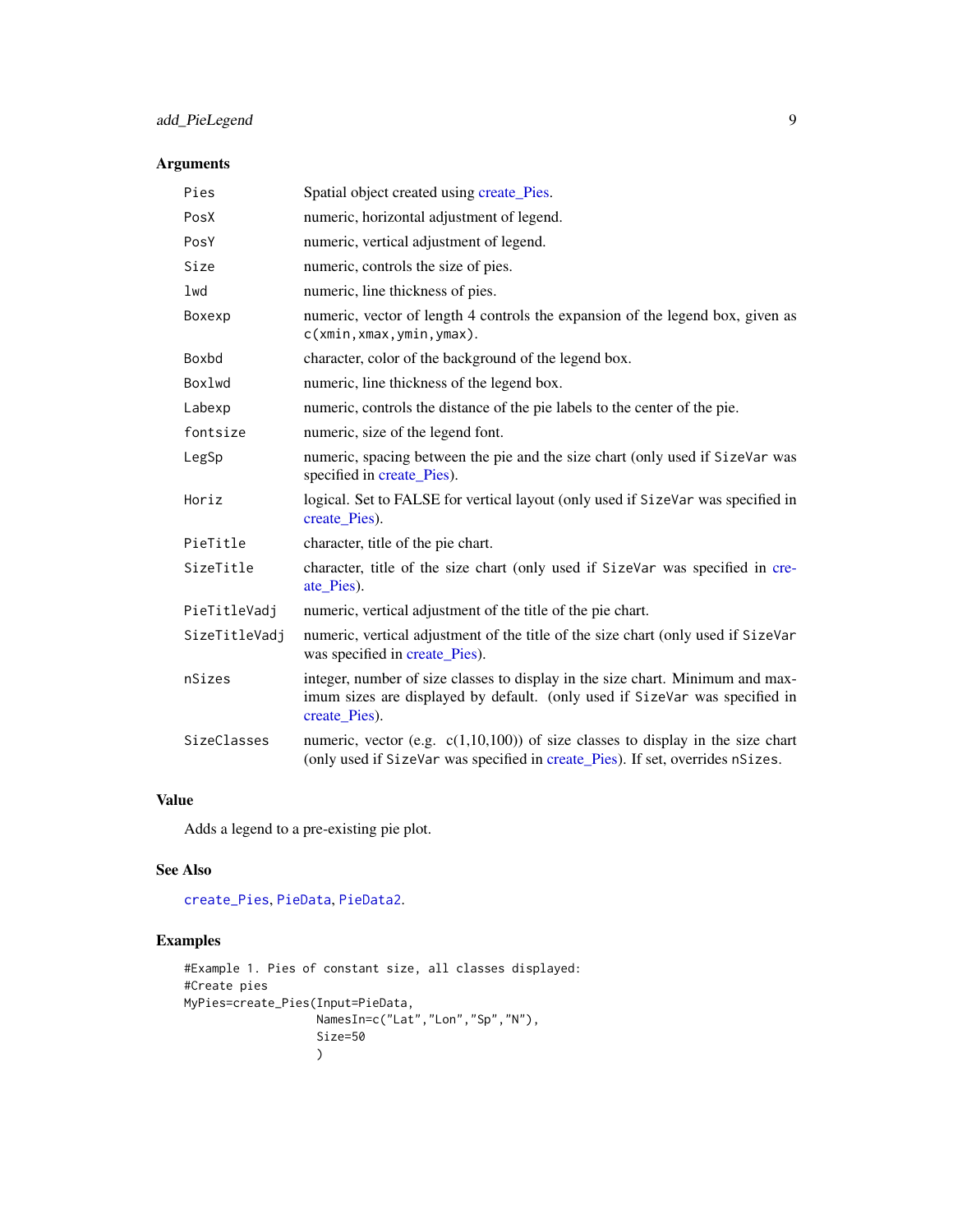```
#Plot Pies
plot(st_geometry(MyPies),col=MyPies$col,main="Example 1")
#Add Pies legend
add_PieLegend(Pies=MyPies,PosX=-0.1,PosY=-1,Boxexp=c(0.5,0.45,0.12,0.45),
             PieTitle="Species")
#Example 2. Pies of constant size, selected classes displayed:
#Create pies
MyPies=create_Pies(Input=PieData,
                   NamesIn=c("Lat","Lon","Sp","N"),
                   Size=50,
                   Classes=c("TOP","TOA","ANI")
                   \lambda#Plot Pies
plot(st_geometry(MyPies),col=MyPies$col,main="Example 2")
#Add Pies legend
add_PieLegend(Pies=MyPies,PosX=-0.1,PosY=-1,Boxexp=c(0.6,0.6,0.12,0.55),
              PieTitle="Selected species")
#Example 3. Pies of constant size, proportions below 25% are grouped in a 'Other' class
#(unlike Example 2, the 'Other' class may contain classes that are displayed in the legend.
#Please compare Example 1 and Example 3)
#Create pies
MyPies=create_Pies(Input=PieData,
                   NamesIn=c("Lat","Lon","Sp","N"),
                   Size=50,
                   Other=25
                   \lambda#Plot Pies
plot(st_geometry(MyPies),col=MyPies$col,main="Example 3")
#Add Pies legend
add_PieLegend(Pies=MyPies,PosX=-0.1,PosY=-1,Boxexp=c(0.55,0.55,0.12,0.45),
              PieTitle="Other (%) class")
#Example 4. Pies of variable size (here, their area is proportional to 'Catch'),
#all classes displayed, horizontal legend:
#Create pies
MyPies=create_Pies(Input=PieData,
                   NamesIn=c("Lat","Lon","Sp","N"),
                   Size=18,
                   SizeVar="Catch"
                   )
#Plot Pies
plot(st_geometry(MyPies),col=MyPies$col,main="Example 4")
#Add Pies legend
add_PieLegend(Pies=MyPies,PosX=-0.3,PosY=-0.8,Boxexp=c(0.16,0.1,0.1,0.4),
              PieTitle="Species",SizeTitle="Catch (t.)")
```
#Example 5. Pies of variable size (here, their area is proportional to 'Catch'),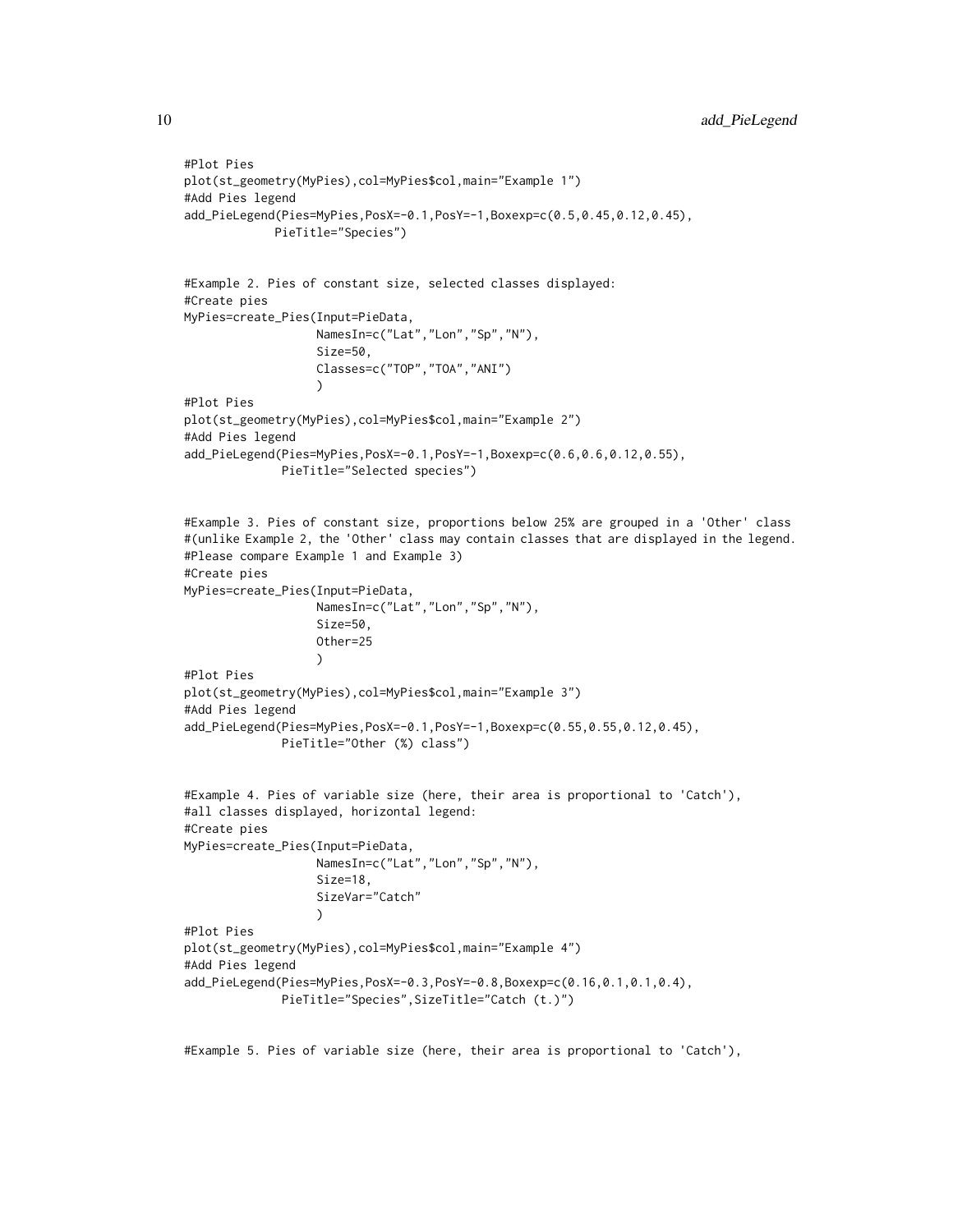```
#all classes displayed, vertical legend:
#Create pies
MyPies=create_Pies(Input=PieData,
                   NamesIn=c("Lat","Lon","Sp","N"),
                   Size=18,
                   SizeVar="Catch"
                   )
#Plot Pies
plot(st_geometry(MyPies),col=MyPies$col,main="Example 5")
#Add Pies legend
add_PieLegend(Pies=MyPies,PosX=-1.7,PosY=0.1,Boxexp=c(0.35,0.32,0.02,0.15),
              PieTitle="Species",SizeTitle="Catch (t.)",Horiz=FALSE,LegSp=0.6)
#Example 6. Pies of constant size, all classes displayed.
#Too many pies (see next example for solution):
#Create pies
MyPies=create_Pies(Input=PieData2,
                   NamesIn=c("Lat","Lon","Sp","N"),
                   Size=5
                   )
#Plot Pies
plot(st_geometry(MyPies),col=MyPies$col,main="Example 6")
#Add Pies legend
add_PieLegend(Pies=MyPies,PosX=-0.8,PosY=-0.1,Boxexp=c(0.5,0.45,0.12,0.45),
              PieTitle="Species")
#Example 7. Pies of constant size, all classes displayed. Gridded locations
#(in which case numerical variables in the 'Input' are summed for each grid point):
#Create pies
MyPies=create_Pies(Input=PieData2,
                   NamesIn=c("Lat","Lon","Sp","N"),
                   Size=5,
                   GridKm=250
                   )
#Plot Pies
plot(st_geometry(MyPies),col=MyPies$col,main="Example 7")
#Add Pies legend
add_PieLegend(Pies=MyPies,PosX=-0.8,PosY=-0.1,Boxexp=c(0.5,0.45,0.12,0.45),
              PieTitle="Species")
#Example 8. Pies of variable size (here, their area is proportional to 'Catch'),
#all classes displayed, vertical legend, gridded locations (in which case numerical
#variables in the 'Input' are summed for each grid point):
MyPies=create_Pies(Input=PieData2,
                   NamesIn=c("Lat","Lon","Sp","N"),
                   Size=3,
                   GridKm=250,
                   SizeVar='Catch'
                   )
#Plot Pies
```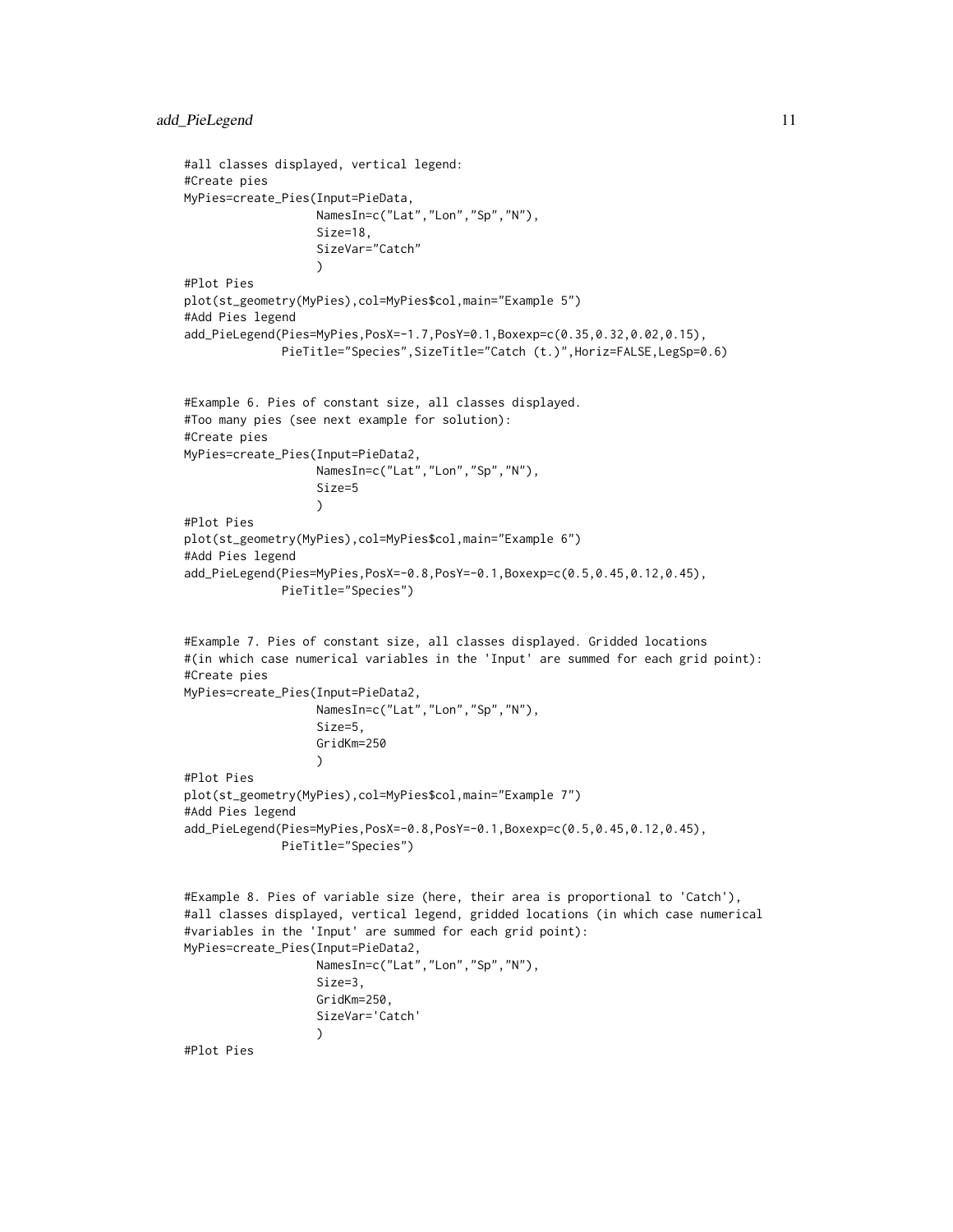```
plot(st_geometry(MyPies),col=MyPies$col,main="Example 8")
#Add Pies legend
add_PieLegend(Pies=MyPies,PosX=-1.2,PosY=0.3,Boxexp=c(0.38,0.32,0.08,0.18),
             PieTitle="Species",Horiz=FALSE,SizeTitle="Catch (t.)",
             SizeTitleVadj=0.8,nSizes=2)
```
<span id="page-11-1"></span>

### add\_RefGrid *Add a Reference grid*

### Description

Add a Latitude/Longitude reference grid to maps.

### Usage

```
add_RefGrid(
 bb,
 ResLat = 1,
 ResLon = 2,
 LabLon = NA,
 LatR = c(-80, -45),
 1wd = 1,
 lcol = "black",
  fontsize = 1,
 fontcol = "black",
 offset = NA
)
```
### Arguments

| bb       | bounding box of the first plotted object. for example, bb=st_bbox(SmallBathy)<br>or bb=st_bbox(MyPolys).                |
|----------|-------------------------------------------------------------------------------------------------------------------------|
| ResLat   | numeric, latitude resolution in decimal degrees.                                                                        |
| ResLon   | numeric, longitude resolution in decimal degrees.                                                                       |
| LabLon   | numeric, longitude at which Latitude labels should appear. if set, the resulting<br>Reference grid will be circumpolar. |
| LatR     | numeric, range of latitudes of circumpolar grid.                                                                        |
| lwd      | numeric, line thickness of the Reference grid.                                                                          |
| lcol     | character, line color of the Reference grid.                                                                            |
| fontsize | numeric, font size of the Reference grid's labels.                                                                      |
| fontcol  | character, font color of the Reference grid's labels.                                                                   |
| offset   | numeric, offset of the Reference grid's labels (distance to plot border).                                               |

<span id="page-11-0"></span>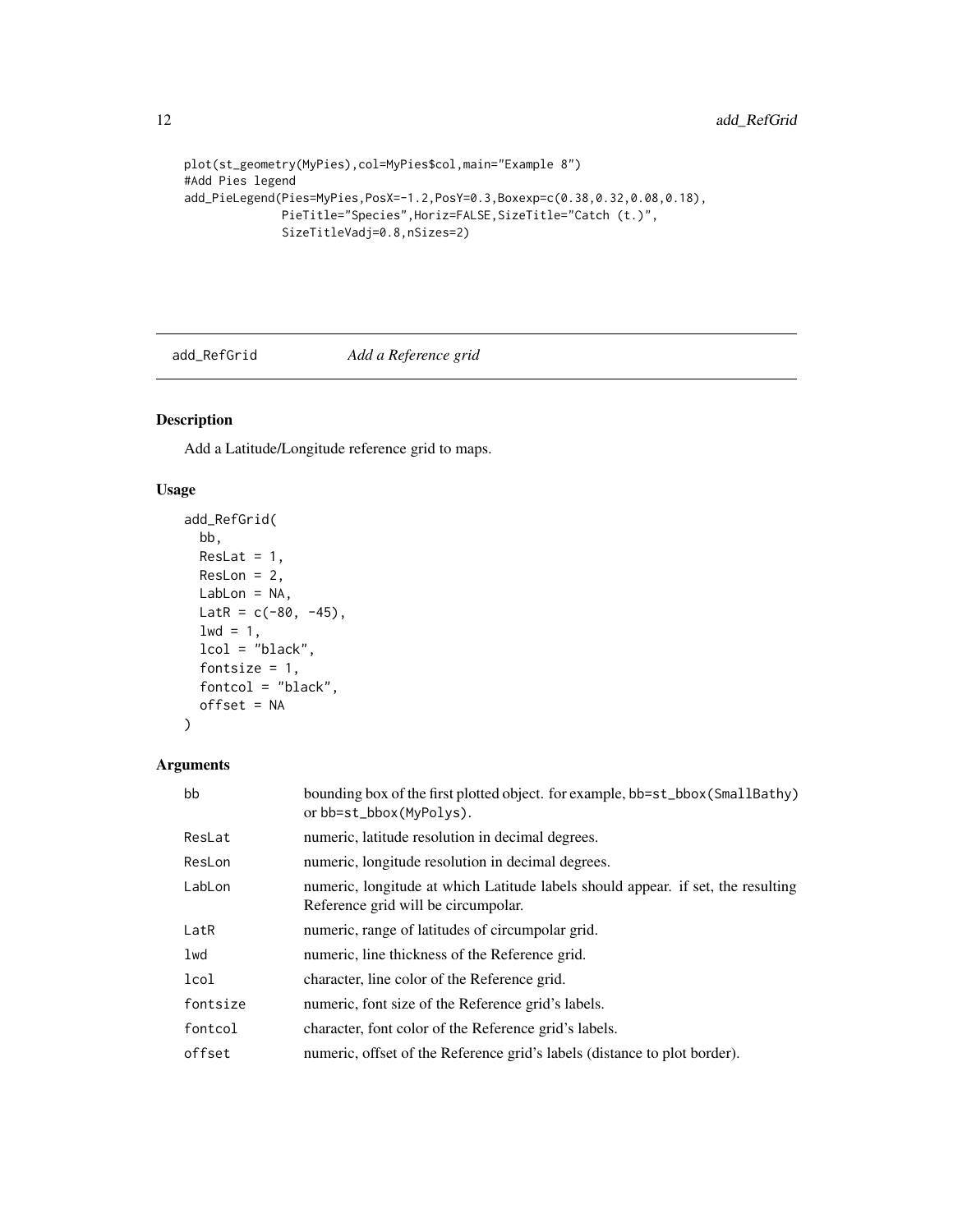<span id="page-12-0"></span>assign\_areas 13

#### See Also

[load\\_Bathy](#page-37-1), [SmallBathy](#page-49-1).

#### Examples

#Example 1: Circumpolar grid with Latitude labels at Longitude 0

plot(SmallBathy,breaks=Depth\_cuts, col=Depth\_cols, legend=FALSE,axes=FALSE,box=FALSE) add\_RefGrid(bb=st\_bbox(SmallBathy),ResLat=10,ResLon=20,LabLon = 0)

#Example 2: Local grid around created polygons

```
MyPolys=create_Polys(PolyData,Densify=TRUE)
BathyC=raster::crop(SmallBathy,MyPolys) #crop the bathymetry to match the extent of MyPolys
Mypar=par(mai=c(0.5,0.5,0.5,0.5)) #Figure margins as c(bottom, left, top, right)
par(Mypar)
plot(BathyC,breaks=Depth_cuts, col=Depth_cols, legend=FALSE,axes=FALSE,box=FALSE)
add_RefGrid(bb=st_bbox(BathyC),ResLat=2,ResLon=6)
plot(st_geometry(MyPolys),add=TRUE,col='orange',border='brown',lwd=2)
```
<span id="page-12-1"></span>

assign\_areas *Assign point locations to polygons*

#### Description

Given a set of polygons and a set of point locations (given in decimal degrees), finds in which polygon those locations fall. Finds, for example, in which Subarea the given fishing locations occurred.

#### Usage

```
assign_areas(
  Input,
 Polys,
 AreaNameFormat = "GAR_Long_Label",
 Buffer = 0,
 NamesIn = NULL,NamesOut = NULL
)
```
### Arguments

Input dataframe containing - at the minimum - Latitudes and Longitudes to be assigned to polygons. If NamesIn is not provided, the columns in the Input must be in the following order: Latitude, Longitude, Variable 1, Variable 2, ... Variable x..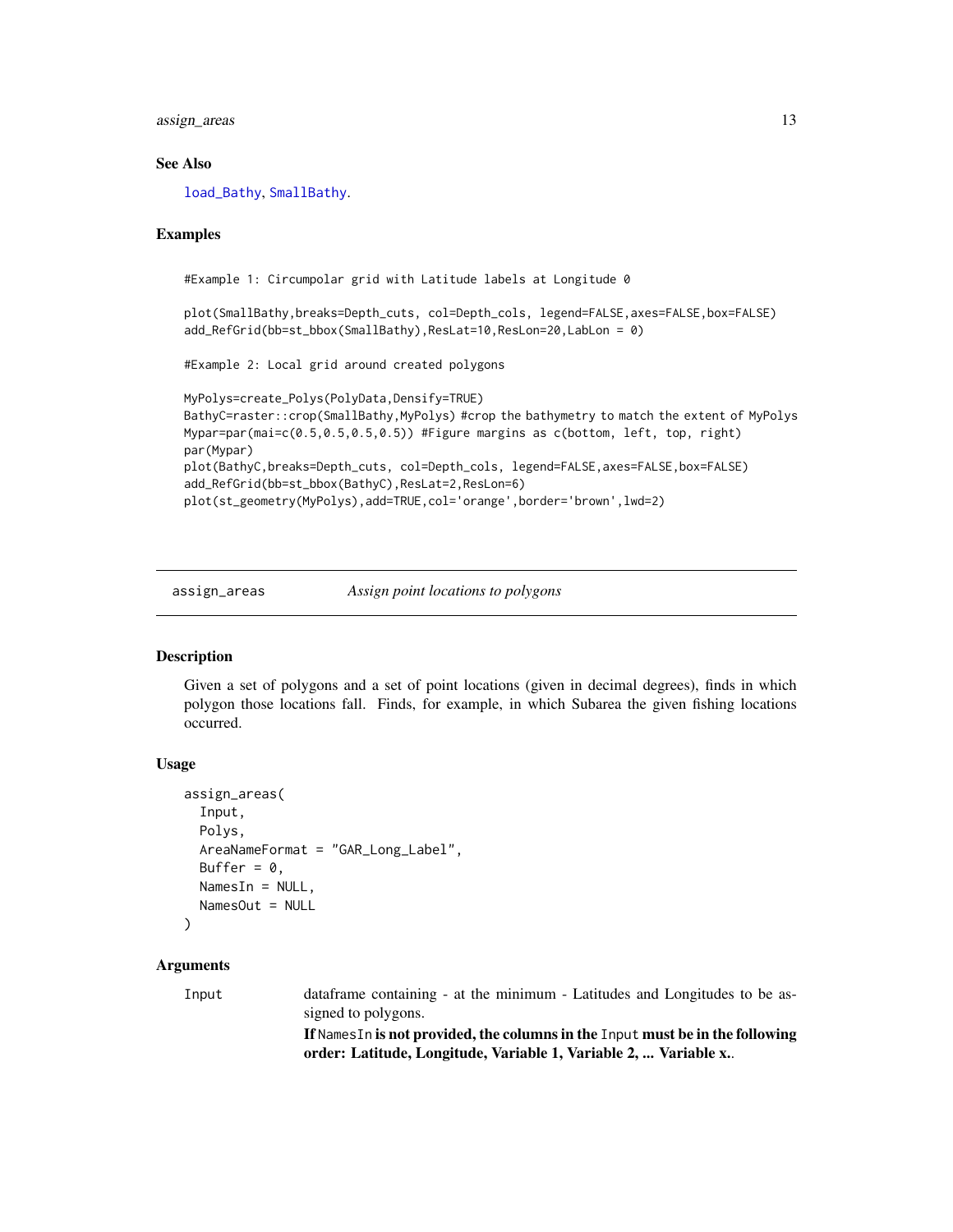<span id="page-13-0"></span>

| Polys          | character vector of polygon names (e.g., Polys=c('ASDs', 'RBs')).                                                                                                                                                                          |
|----------------|--------------------------------------------------------------------------------------------------------------------------------------------------------------------------------------------------------------------------------------------|
|                | Must be matching the names of the pre-loaded spatial objects (loaded via<br>$e.g.,$ ASDs=load_ASDs())                                                                                                                                      |
| AreaNameFormat | dependent on the polygons loaded. For the Secretariat's spatial objects loaded<br>via 'load_' functions, we have the following:                                                                                                            |
|                | 'GAR_Name' e.g., 'Subarea 88.2'                                                                                                                                                                                                            |
|                | 'GAR_Short_Label'e.g., '882'                                                                                                                                                                                                               |
|                | 'GAR_Long_Label' (default) e.g., '88.2'                                                                                                                                                                                                    |
|                | Several values may be entered if several Polys are used, e.g.:                                                                                                                                                                             |
|                | c('GAR_Short_Label', 'GAR_Name'), in which case AreaNameFormat must be<br>given in the same order as Polys.                                                                                                                                |
| Buffer         | numeric, distance in nautical miles to be added around the Polys of interest. Can<br>be specified for each of the Polys (e.g., Buffer= $c(2,5)$ ). Useful to determine<br>whether locations are within Buffer nautical miles of a polygon. |
| NamesIn        | character vector of length 2 specifying the column names of Latitude and Lon-<br>gitude fields in the Input. Latitudes name must be given first, e.g.:                                                                                     |
|                | NamesIn=c('MyLatitudes','MyLongitudes').                                                                                                                                                                                                   |
| NamesOut       | character, names of the resulting column names in the output dataframe, with or-<br>der matching that of Polys (e.g., NamesOut=c('Recapture_ASD', 'Recapture_RB')).<br>If not provided will be set as equal to Polys.                      |

### Value

dataframe with the same structure as the Input, with additional columns corresponding to the Polys used and named after NamesOut.

#### See Also

[load\\_ASDs](#page-36-1), [load\\_SSRUs](#page-43-1), [load\\_RBs](#page-41-1), [load\\_SSMUs](#page-42-1), [load\\_MAs](#page-40-1), [load\\_MPAs](#page-41-2), [load\\_EEZs](#page-39-1).

## Examples

```
#Generate a dataframe
MyData=data.frame(Lat=runif(100,min=-65,max=-50),
                 Lon=runif(100,min=20,max=40))
```

```
#Assign ASDs and SSRUs to these locations (first load ASDs and SSRUs)
ASDs=load_ASDs()
SSRUs=load_SSRUs()
```
MyData=assign\_areas(Input=MyData,Polys=c('ASDs','SSRUs'),NamesOut=c('MyASDs','MySSRUs'))

```
#View(MyData)
table(MyData$MyASDs) #count of locations per ASD
table(MyData$MySSRUs) #count of locations per SSRU
```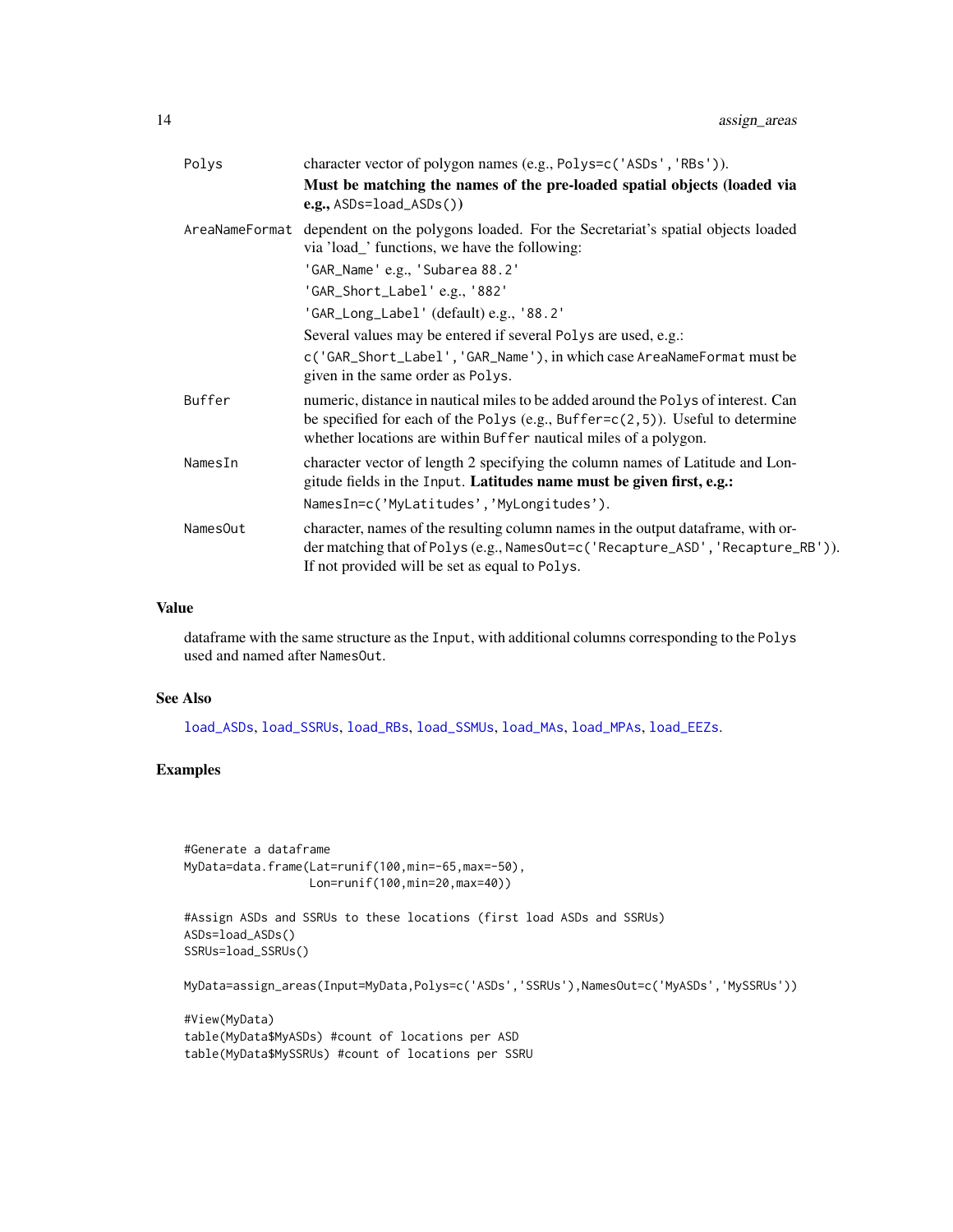<span id="page-14-0"></span>CCAMLRGIS *Loads and creates spatial data, including layers and tools that are relevant to CCAMLR activities. All operations use the Lambert azimuthal equal-area projection (via EPSG:6932).*

### Description

This package provides two broad categories of functions: load functions and create functions.

### Load functions

Load functions are used to import CCAMLR geo-referenced layers and include:

- [load\\_ASDs](#page-36-1)
- [load\\_SSRUs](#page-43-1)
- [load\\_RBs](#page-41-1)
- [load\\_SSMUs](#page-42-1)
- [load\\_MAs](#page-40-1)
- [load\\_Coastline](#page-38-1)
- [load\\_MPAs](#page-41-2)
- [load\\_EEZs](#page-39-1)
- [load\\_Bathy](#page-37-1)

### Create functions

Create functions are used to create geo-referenced layers from user-generated data and include:

- create Points
- create Lines
- [create\\_Polys](#page-26-1)
- [create\\_PolyGrids](#page-24-1)
- create Stations
- [create\\_Pies](#page-19-1)

#### Vignette

To learn more about CCAMLRGIS, start with the GitHub ReadMe (see [https://github.com/](https://github.com/ccamlr/CCAMLRGIS#table-of-contents) [ccamlr/CCAMLRGIS#table-of-contents](https://github.com/ccamlr/CCAMLRGIS#table-of-contents)).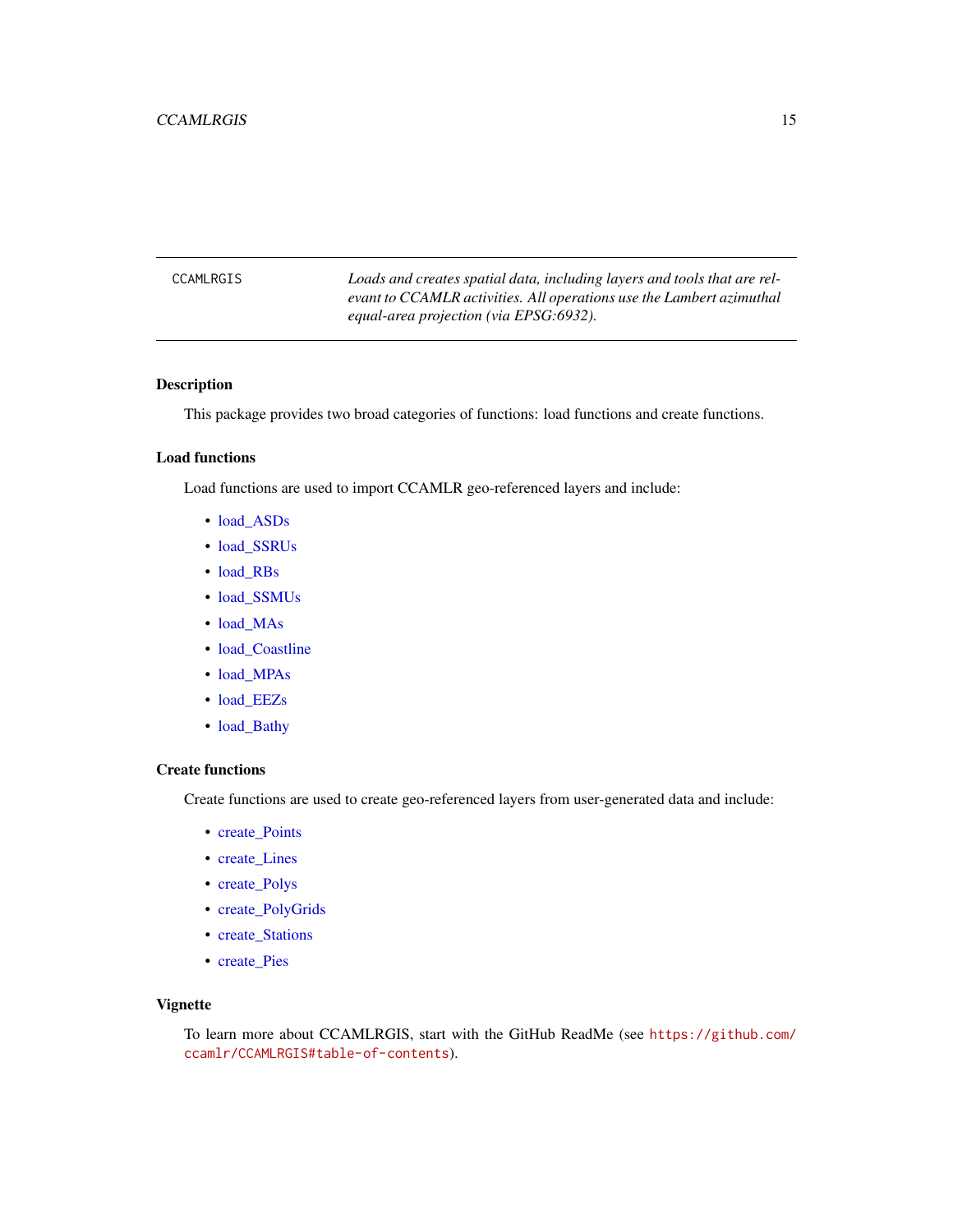### See Also

The CCAMLRGIS package relies on several other package which users may want to familiarize themselves with, namely sf (<https://CRAN.R-project.org/package=sf>) and terra ([https://](https://CRAN.R-project.org/package=terra) [CRAN.R-project.org/package=terra](https://CRAN.R-project.org/package=terra)).

### <span id="page-15-2"></span>CCAMLRp *CCAMLRGIS Projection*

### **Description**

The CCAMLRGIS package uses the Lambert azimuthal equal-area projection (see [https://en.](https://en.wikipedia.org/wiki/Lambert_azimuthal_equal-area_projection) [wikipedia.org/wiki/Lambert\\_azimuthal\\_equal-area\\_projection](https://en.wikipedia.org/wiki/Lambert_azimuthal_equal-area_projection)). Source: [http://gis.](http://gis.ccamlr.org/) [ccamlr.org/](http://gis.ccamlr.org/). In order to align with recent developments within Geographic Information Software, this projection will be accessed via EPSG code 6932 (see [https://epsg.org/crs\\_6932/](https://epsg.org/crs_6932/WGS-84-NSIDC-EASE-Grid-2-0-South.html) [WGS-84-NSIDC-EASE-Grid-2-0-South.html](https://epsg.org/crs_6932/WGS-84-NSIDC-EASE-Grid-2-0-South.html)).

#### Usage

data(CCAMLRp)

#### Format

character string

### Value

"+proj=laea +lat\_0=-90 +lon\_0=0 +x\_0=0 +y\_0=0 +datum=WGS84 +units=m +no\_defs"

<span id="page-15-1"></span>Clip2Coast *Clip Polygons to the Antarctic coastline*

#### Description

Clip Polygons to the [Coast](#page-16-1) (removes polygon parts that fall on land) and computes the area of the resulting polygon. Uses an sf object as input which may be user-generated or created via buffered points (see [create\\_Points\)](#page-22-1), buffered lines (see [create\\_Lines\)](#page-17-1) or polygons (see [create\\_Polys\)](#page-26-1).

### Usage

Clip2Coast(Input)

#### Arguments

Input sf polygon(s) to be clipped.

<span id="page-15-0"></span>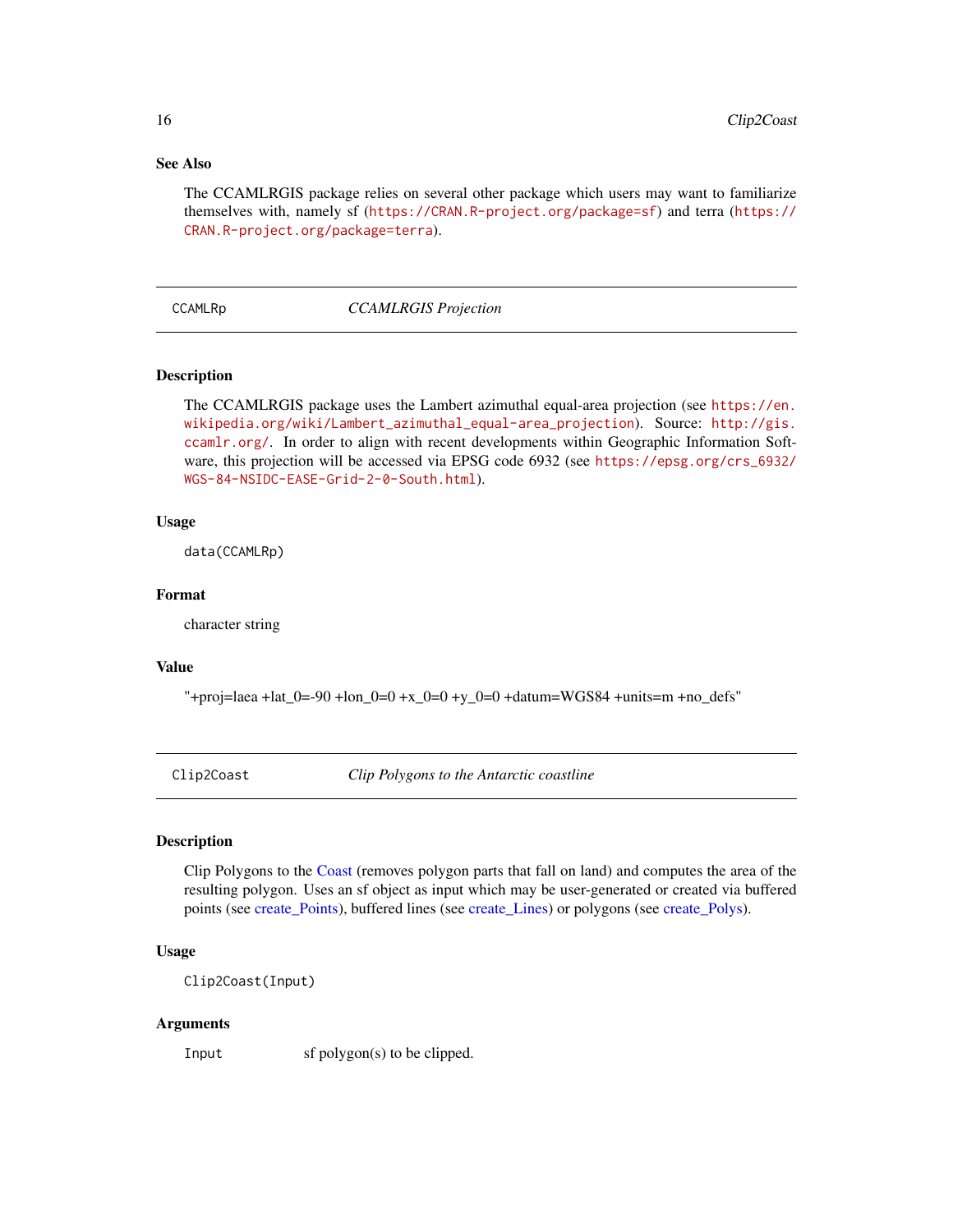#### <span id="page-16-0"></span>Coast 17

### Value

sf polygon carrying the same data as the Input.

### See Also

[Coast,](#page-16-1) [create\\_Points](#page-22-1), [create\\_Lines](#page-17-1), [create\\_Polys](#page-26-1), [create\\_PolyGrids](#page-24-1).

#### Examples

#Example 1: Use Clip2Coast on a pre-generated polygon

```
MyPolys=create_Polys(PolyData,Densify=TRUE,Buffer=c(10,-15,120))
plot(st_geometry(MyPolys),col='red')
plot(st_geometry(Coast[Coast$ID=='All',]),add=TRUE)
MyPolysClipped=Clip2Coast(MyPolys)
plot(st_geometry(MyPolysClipped),col='blue',add=TRUE)
#View(MyPolysClipped)
```
#Example 2: Use Clip2Coast while creating a polygon, with Clip=TRUE in create\_Polys().

```
MyPolysBefore=create_Polys(PolyData,Buffer=c(10,-15,120))
MyPolysAfter=create_Polys(PolyData,Buffer=c(10,-15,120),Clip=TRUE)
plot(st_geometry(MyPolysBefore),col='green')
plot(st_geometry(Coast[Coast$ID=='All',]),add=TRUE)
plot(st_geometry(MyPolysAfter),col='red',add=TRUE)
```
<span id="page-16-1"></span>Coast *Simplified and subsettable coastline*

#### **Description**

Coastline polygons generated from [load\\_Coastline](#page-38-1) and sub-sampled to only contain data that falls within the boundaries of the Convention Area. This spatial object may be subsetted to plot the coastline for selected ASDs or EEZs (see examples). Source: <http://gis.ccamlr.org/>

#### Usage

```
data(Coast)
```
### Format

sf

### See Also

[Clip2Coast](#page-15-1), [load\\_Coastline](#page-38-1).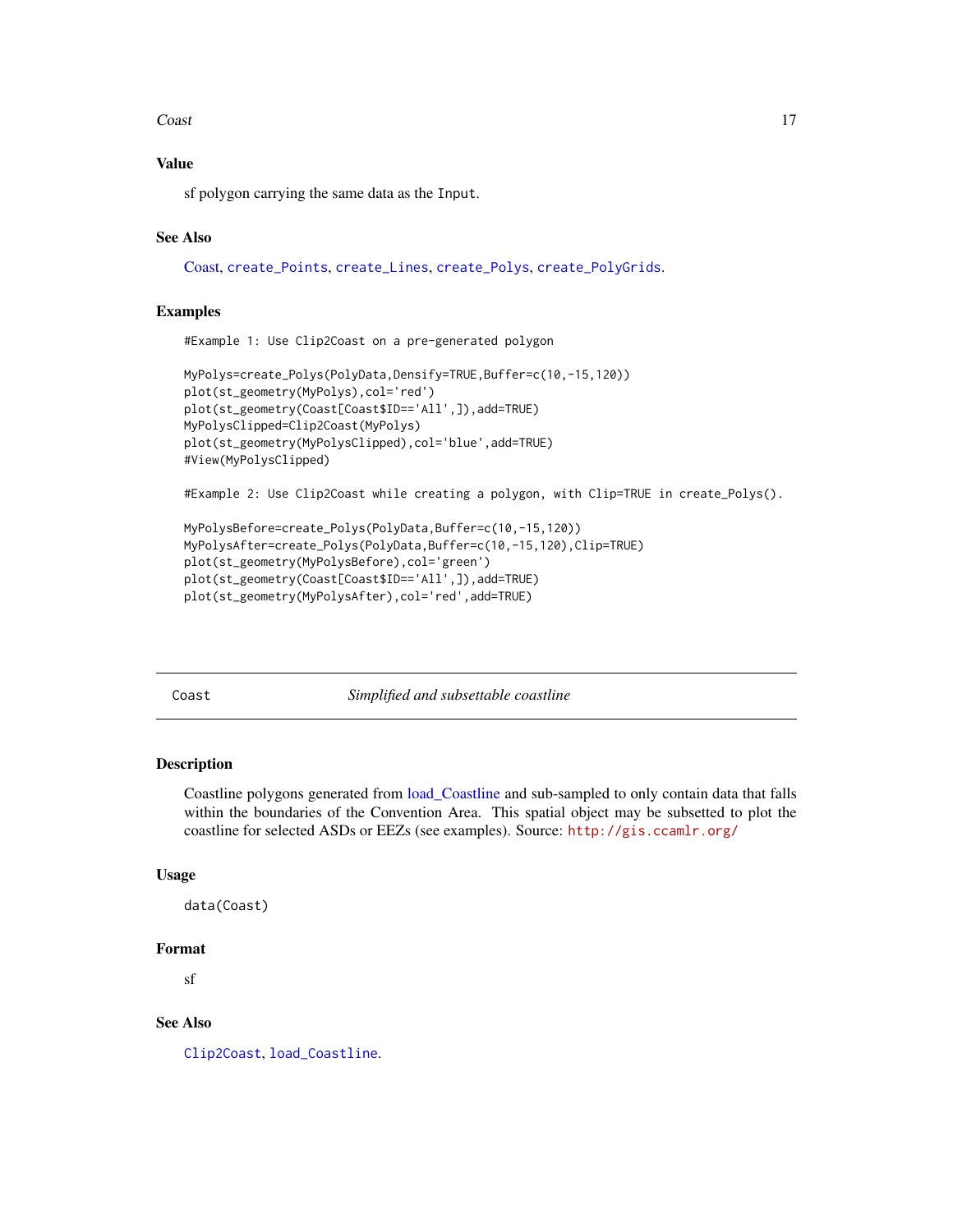### Examples

```
#Complete coastline:
plot(st_geometry(Coast[Coast$ID=='All',]),col='grey')
#ASD 48.1 coastline:
```

```
plot(st_geometry(Coast[Coast$ID=='48.1',]),col='grey')
```
<span id="page-17-1"></span>create\_Lines *Create Lines*

### Description

Create lines to display, for example, fishing line locations or tagging data.

### Usage

```
create_Lines(
  Input,
  NamesIn = NULL,
  Buffer = 0,
  Densify = FALSE,
  Clip = FALSE,
  SeparateBuf = TRUE
\mathcal{L}
```
### Arguments

| Input       | input dataframe.                                                                                                                           |
|-------------|--------------------------------------------------------------------------------------------------------------------------------------------|
|             | If Names In is not provided, the columns in the Input must be in the following<br>order:                                                   |
|             | Line name, Latitude, Longitude.                                                                                                            |
|             | If a given line is made of more than two points, the locations of points must<br>be given in order, from one end of the line to the other. |
| NamesIn     | character vector of length 3 specifying the column names of line identifier, Lat-<br>itude and Longitude fields in the Input.              |
|             | Names must be given in that order, e.g.:                                                                                                   |
|             | NamesIn=c('Line ID','Line Latitudes','Line Longitudes').                                                                                   |
| Buffer      | numeric, distance in nautical miles by which to expand the lines. Can be speci--<br>fied for each line (as a numeric vector).              |
| Densify     | logical, if set to TRUE, additional points between points of equal latitude are<br>added prior to projection (see examples).               |
| Clip        | logical, if set to TRUE, polygon parts (from buffered lines) that fall on land are<br>removed (see Clip2Coast).                            |
| SeparateBuf | logical, if set to FALSE when adding a Buffer, all spatial objects are merged,<br>resulting in a single spatial object.                    |

<span id="page-17-0"></span>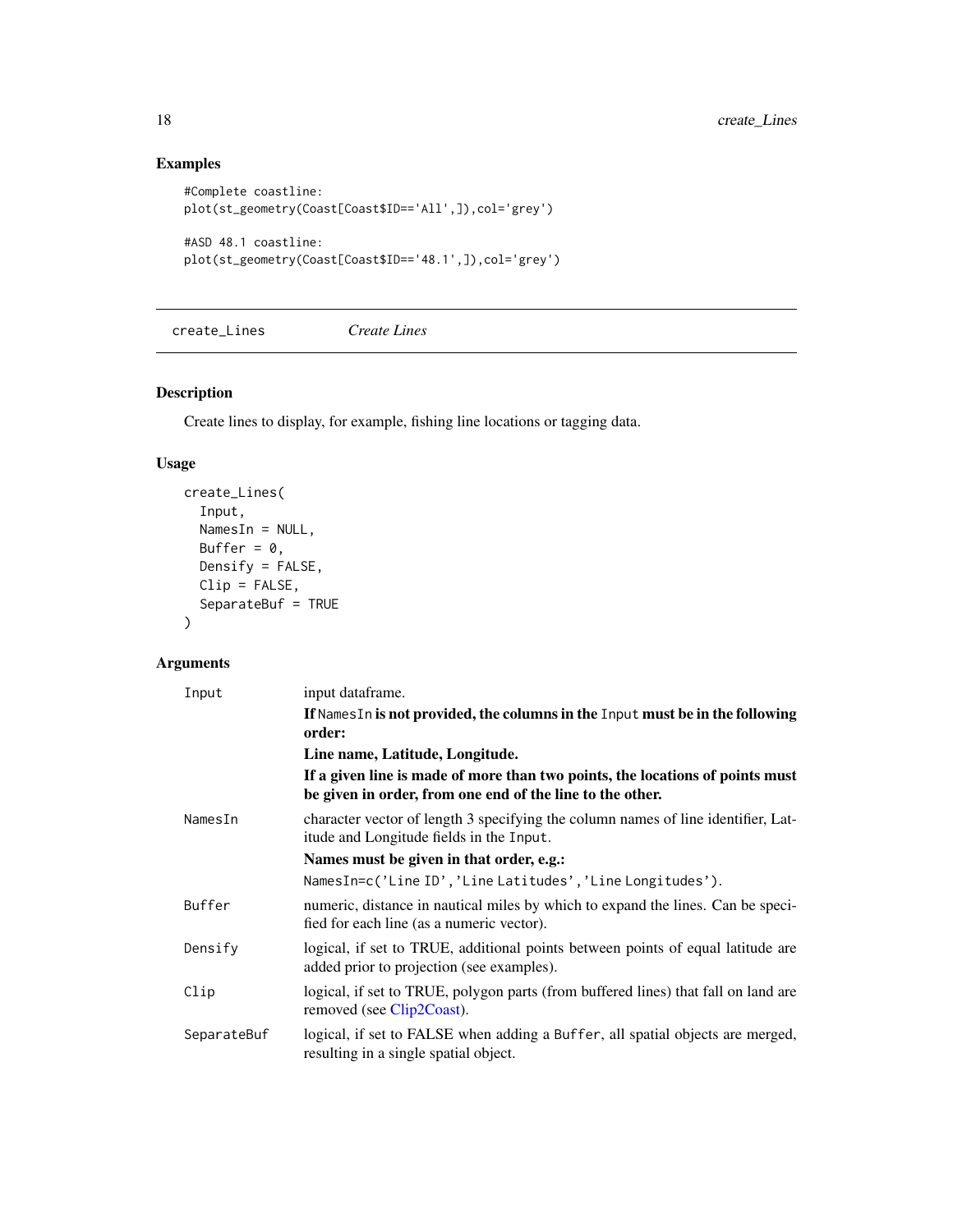### <span id="page-18-0"></span>create\_Lines 19

### Value

Spatial object in your environment. Data within the resulting spatial object contains the data provided in the Input plus additional "LengthKm" and "LengthNm" columns which corresponds to the lines lengths, in kilometers and nautical miles respectively. If additional data was included in the Input, any numerical values are summarized for each line (min, max, mean, median, sum, count and sd).

To see the data contained in your spatial object, type: View(MyLines).

#### See Also

```
create_Points, create_Polys, create_PolyGrids, create_Stations, create_Pies.
```
### Examples

#If your data contains line end locations in separate columns, you may reformat it as follows:

```
#Example data:
MyData=data.frame(
 Line=c(1,2),
 Lat_Start=c(-60,-65),
 Lon_Start=c(-10,5),
  Lat_F = c(-61, -66),
  Lon\_End=c(-2,2)\lambda#Reformat to us as input as:
Input=data.frame(
  Line=c(MyData$Line,MyData$Line),
  Lat=c(MyData$Lat_Start,MyData$Lat_End),
  Lon=c(MyData$Lon_Start,MyData$Lon_End)
)
#Create lines and plot them
plot(st_geometry(create_Lines(Input=Input)))
#Example 1: Simple and non-densified lines
MyLines=create_Lines(Input=LineData)
plot(st_geometry(MyLines),lwd=2,col=rainbow(nrow(MyLines)),main="Example 1")
#Example 2: Simple and densified lines (note the curvature of the purple line)
MyLines=create_Lines(Input=LineData,Densify=TRUE)
plot(st_geometry(MyLines),lwd=2,col=rainbow(nrow(MyLines)),main="Example 2")
#Example 3: Densified, buffered and clipped lines
```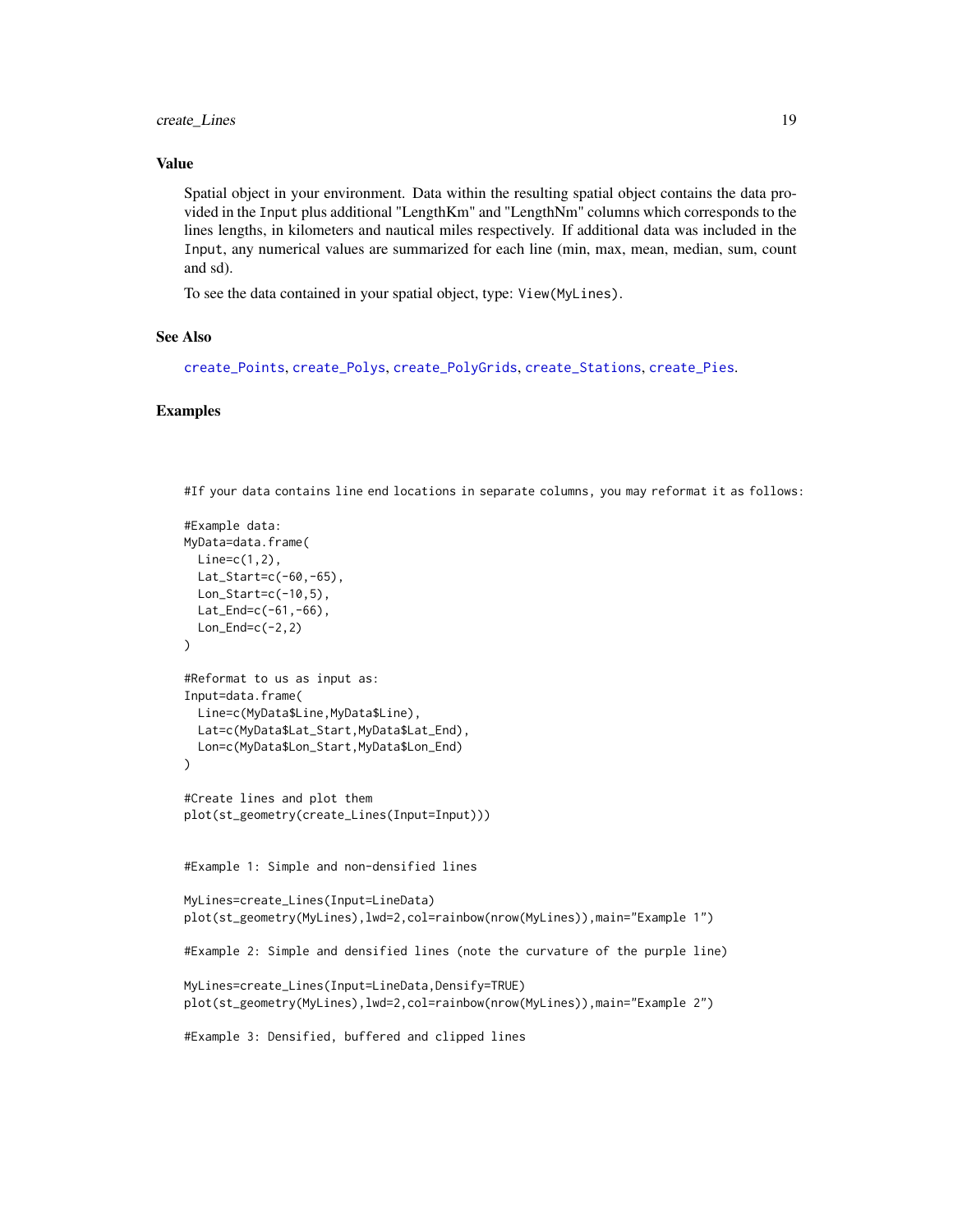MyLines=create\_Lines(Input=LineData,Densify=TRUE,Buffer=c(10,40,50,80,100),Clip=TRUE)

plot(st\_geometry(MyLines),lwd=2,col=rainbow(nrow(MyLines)),main="Example 3") plot(st\_geometry(Coast[Coast\$ID=='All',]),col='grey',add=TRUE)

#Example 4: Buffered and grouped lines MyLines=create\_Lines(Input=LineData,Densify=TRUE,Buffer=30,SeparateBuf=FALSE) plot(st\_geometry(MyLines),lwd=2,border='blue',main="Example 4")

<span id="page-19-1"></span>create\_Pies *Create Pies*

### Description

Generates pie charts that can be overlaid on maps. The Input data must be a dataframe with, at least, columns for latitude, longitude, class and value. For each location, a pie is created with pieces for each class, and the size of each piece depends on the proportion of each class (the value of each class divided by the sum of values). Optionally, the area of each pie can be proportional to a chosen variable (if that variable is different than the value mentioned above, the Input data must have a fifth column and that variable must be unique to each location). If the Input data contains locations that are too close together, the data can be gridded by setting GridKm. Once pie charts have been created, the function add PieLegend may be used to add a legend to the figure.

#### Usage

```
create_Pies(
  Input,
  NamesIn = NULL,
  Classes = NULL,
  \text{cols} = \text{c("green", "red"),}Size = 50,
  SizeVar = NULL,
  GridKm = NULL,
  Other = \theta,
  Othercol = "grey"
)
```
#### Arguments

| Input   | input dataframe.                                                                                                           |
|---------|----------------------------------------------------------------------------------------------------------------------------|
| NamesIn | character vector of length 4 specifying the column names of Latitude, Longi-<br>tude, Class and value fields in the Input. |
|         | Names must be given in that order, e.g.:                                                                                   |
|         | NamesIn=c('Latitude','Longitude','Class','Value').                                                                         |

<span id="page-19-0"></span>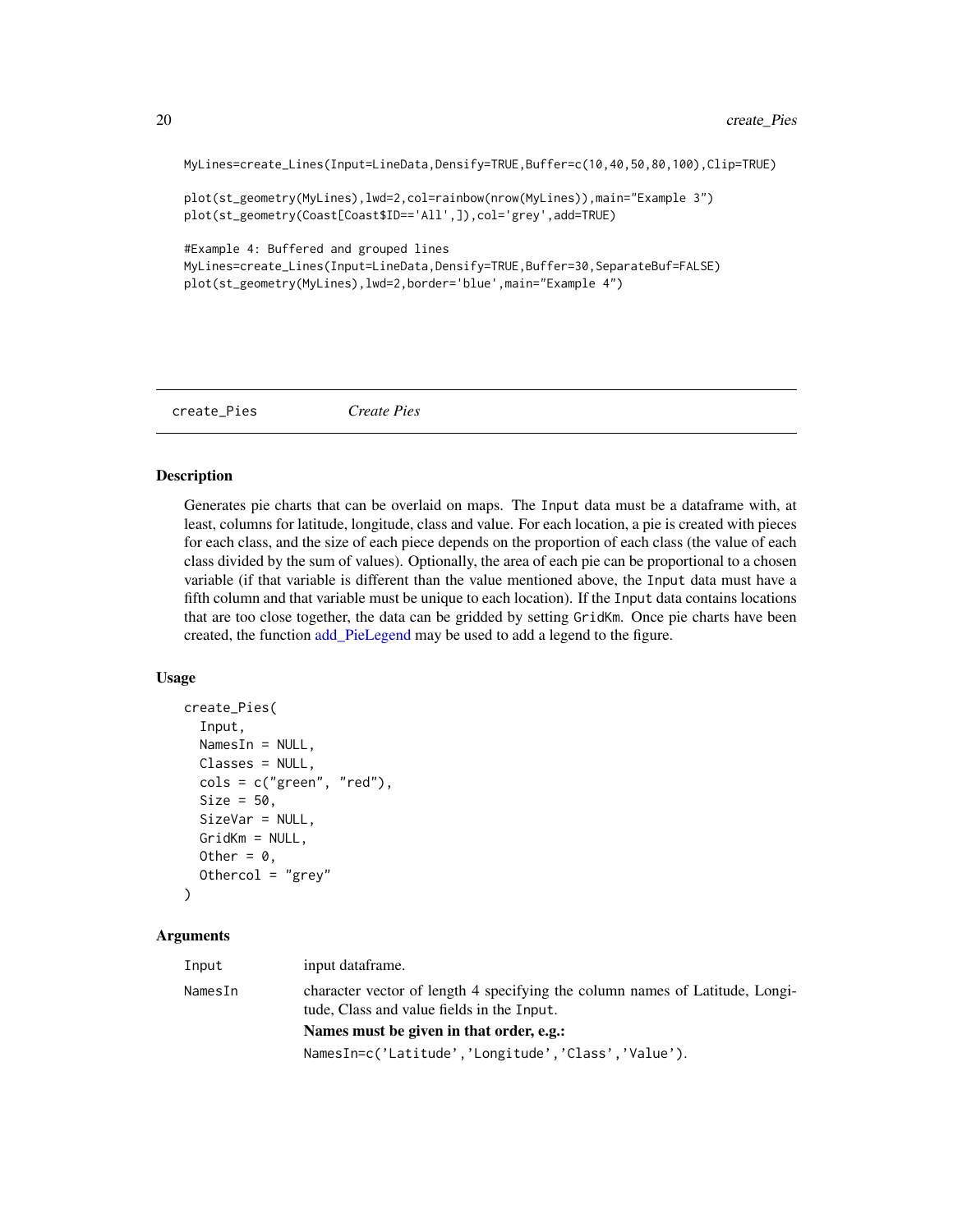### <span id="page-20-0"></span>create\_Pies 21

| Classes  | character, optional vector of classes to be displayed. If this excludes classes that<br>are in the Input, those excluded classes will be pooled in a 'Other' class. |
|----------|---------------------------------------------------------------------------------------------------------------------------------------------------------------------|
| cols     | character, vector of two or more color names to colorize pie pieces.                                                                                                |
| Size     | numeric, value controlling the size of pies.                                                                                                                        |
| SizeVar  | numeric, optional, name of the field in the Input that should be used to scale<br>the area of pies. Must be unique to locations in the input.                       |
| GridKm   | numeric, optional, cell size of the grid in kilometers. If provided, locations are<br>pooled by grid cell and values are summed for each class.                     |
| Other    | numeric, optional, percentage threshold below which classes are pooled in a<br>'Other' class.                                                                       |
| Othercol | character, optional, color of the pie piece for the 'Other' class.                                                                                                  |

#### Value

Spatial object in your environment, ready to be plotted.

#### See Also

[add\\_PieLegend](#page-7-1), [PieData](#page-44-1), [PieData2](#page-45-1).

#### Examples

```
#Example 1. Pies of constant size, all classes displayed:
#Create pies
MyPies=create_Pies(Input=PieData,NamesIn=c("Lat","Lon","Sp","N"),Size=50)
#Plot Pies
plot(st_geometry(MyPies),col=MyPies$col,main="Example 1")
#Add Pies legend
add_PieLegend(Pies=MyPies,PosX=-0.1,PosY=-1,Boxexp=c(0.5,0.45,0.12,0.45),
             PieTitle="Species")
```

```
#Example 2. Pies of constant size, selected classes displayed:
#Create pies
MyPies=create_Pies(Input=PieData,
                   NamesIn=c("Lat","Lon","Sp","N"),
                   Size=50,
                   Classes=c("TOP","TOA","ANI")
                   )
#Plot Pies
plot(st_geometry(MyPies),col=MyPies$col,main="Example 2")
#Add Pies legend
add_PieLegend(Pies=MyPies,PosX=-0.1,PosY=-1,Boxexp=c(0.6,0.6,0.12,0.55),
              PieTitle="Selected species")
```
#Example 3. Pies of constant size, proportions below 25% are grouped in a 'Other' class #(unlike Example 2, the 'Other' class may contain classes that are displayed in the legend. #Please compare Example 1 and Example 3)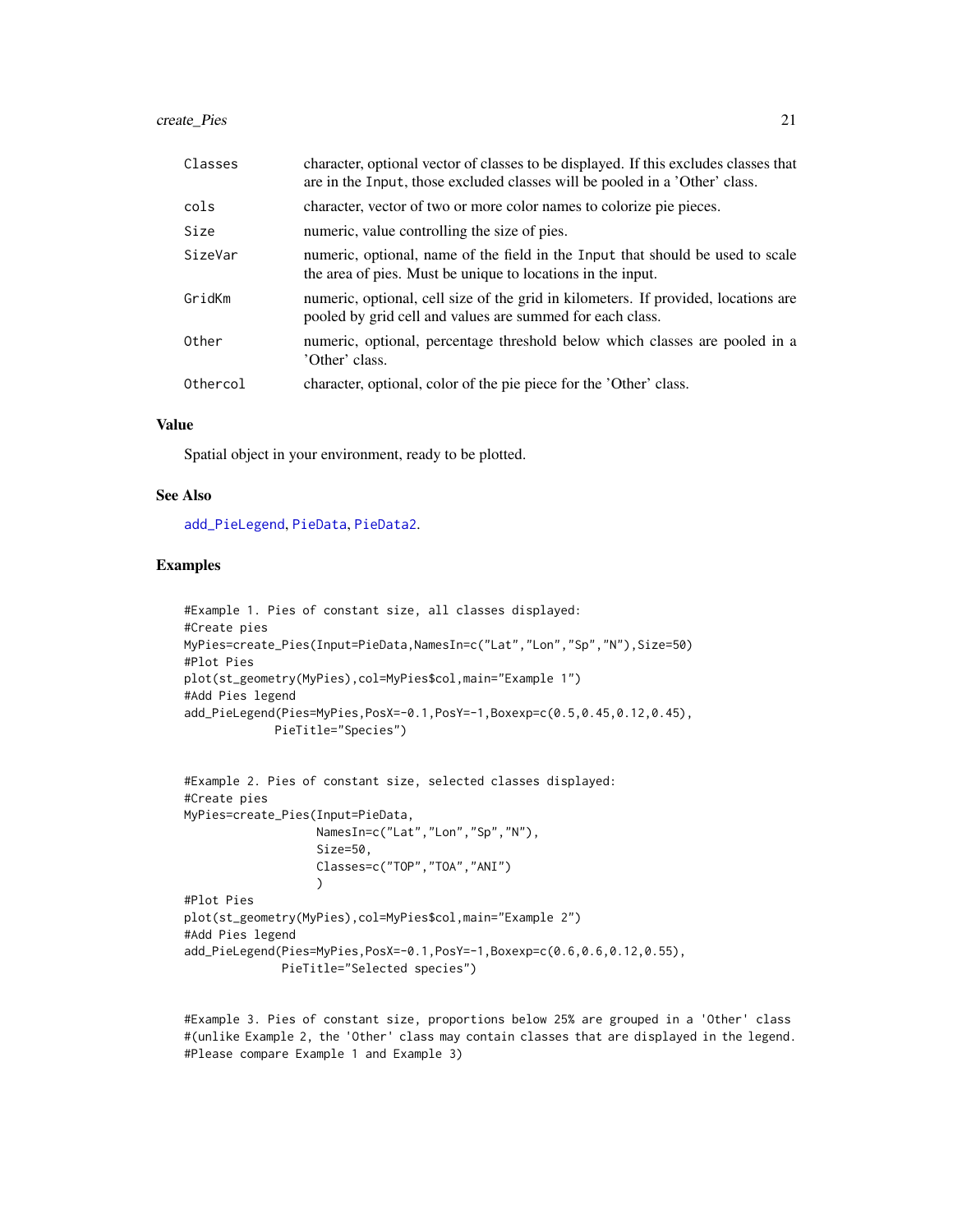```
#Create pies
MyPies=create_Pies(Input=PieData,
                   NamesIn=c("Lat","Lon","Sp","N"),
                   Size=50,
                   Other=25
                   \lambda#Plot Pies
plot(st_geometry(MyPies),col=MyPies$col,main="Example 3")
#Add Pies legend
add_PieLegend(Pies=MyPies,PosX=-0.1,PosY=-1,Boxexp=c(0.55,0.55,0.12,0.45),
              PieTitle="Other (%) class")
#Example 4. Pies of variable size (here, their area is proportional to 'Catch'),
#all classes displayed, horizontal legend:
#Create pies
MyPies=create_Pies(Input=PieData,
                   NamesIn=c("Lat","Lon","Sp","N"),
                   Size=18,
                   SizeVar="Catch"
                   )
#Plot Pies
plot(st_geometry(MyPies),col=MyPies$col,main="Example 4")
#Add Pies legend
add_PieLegend(Pies=MyPies,PosX=-0.3,PosY=-0.8,Boxexp=c(0.16,0.1,0.1,0.4),
              PieTitle="Species",SizeTitle="Catch (t.)")
#Example 5. Pies of variable size (here, their area is proportional to 'Catch'),
#all classes displayed, vertical legend:
#Create pies
MyPies=create_Pies(Input=PieData,
                   NamesIn=c("Lat","Lon","Sp","N"),
                   Size=18,
                   SizeVar="Catch"
                   )
#Plot Pies
plot(st_geometry(MyPies),col=MyPies$col,main="Example 5")
#Add Pies legend
add_PieLegend(Pies=MyPies,PosX=-1.7,PosY=0.1,Boxexp=c(0.35,0.32,0.02,0.15),
              PieTitle="Species",SizeTitle="Catch (t.)",Horiz=FALSE,LegSp=0.6)
#Example 6. Pies of constant size, all classes displayed.
#Too many pies (see next example for solution):
#Create pies
MyPies=create_Pies(Input=PieData2,
                   NamesIn=c("Lat","Lon","Sp","N"),
                   Size=5
                   )
#Plot Pies
plot(st_geometry(MyPies),col=MyPies$col,main="Example 6")
#Add Pies legend
```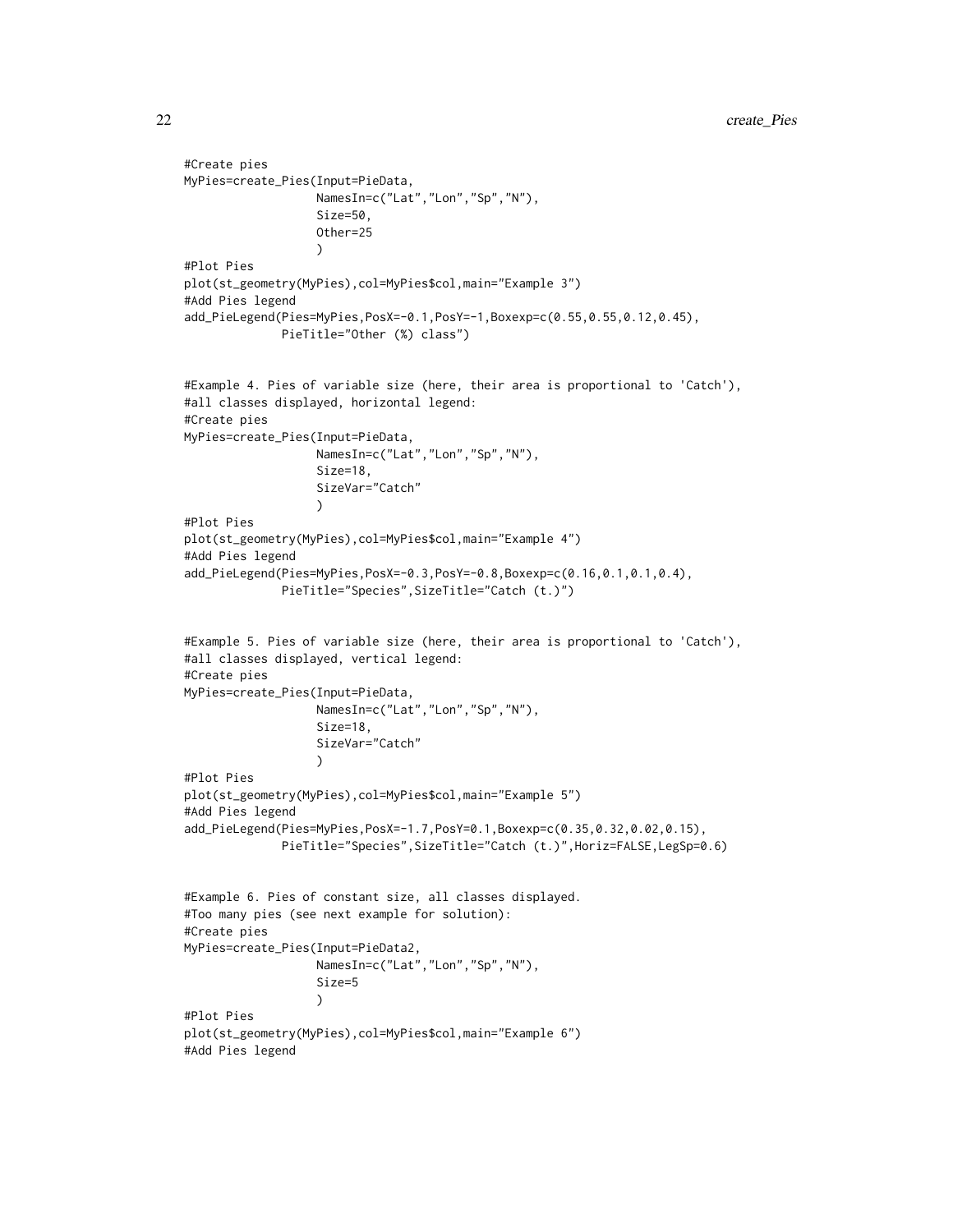```
add_PieLegend(Pies=MyPies,PosX=-0.8,PosY=-0.1,Boxexp=c(0.5,0.45,0.12,0.45),
              PieTitle="Species")
#Example 7. Pies of constant size, all classes displayed. Gridded locations
#(in which case numerical variables in the 'Input' are summed for each grid point):
#Create pies
MyPies=create_Pies(Input=PieData2,
                   NamesIn=c("Lat","Lon","Sp","N"),
                   Size=5,
                   GridKm=250
                   )
#Plot Pies
plot(st_geometry(MyPies),col=MyPies$col,main="Example 7")
#Add Pies legend
add_PieLegend(Pies=MyPies,PosX=-0.8,PosY=-0.1,Boxexp=c(0.5,0.45,0.12,0.45),
             PieTitle="Species")
#Example 8. Pies of variable size (here, their area is proportional to 'Catch'),
#all classes displayed, vertical legend, gridded locations (in which case numerical
#variables in the 'Input' are summed for each grid point):
MyPies=create_Pies(Input=PieData2,
                   NamesIn=c("Lat","Lon","Sp","N"),
                   Size=3,
                   GridKm=250,
                   SizeVar='Catch'
                   )
#Plot Pies
plot(st_geometry(MyPies),col=MyPies$col,main="Example 8")
#Add Pies legend
add_PieLegend(Pies=MyPies,PosX=-1.2,PosY=0.3,Boxexp=c(0.38,0.32,0.08,0.18),
             PieTitle="Species",Horiz=FALSE,SizeTitle="Catch (t.)",
              SizeTitleVadj=0.8,nSizes=2)
```
<span id="page-22-1"></span>create\_Points *Create Points*

#### Description

Create Points to display point locations. Buffering points may be used to produce bubble charts.

#### Usage

```
create_Points(
  Input,
 NamesIn = NULL,
```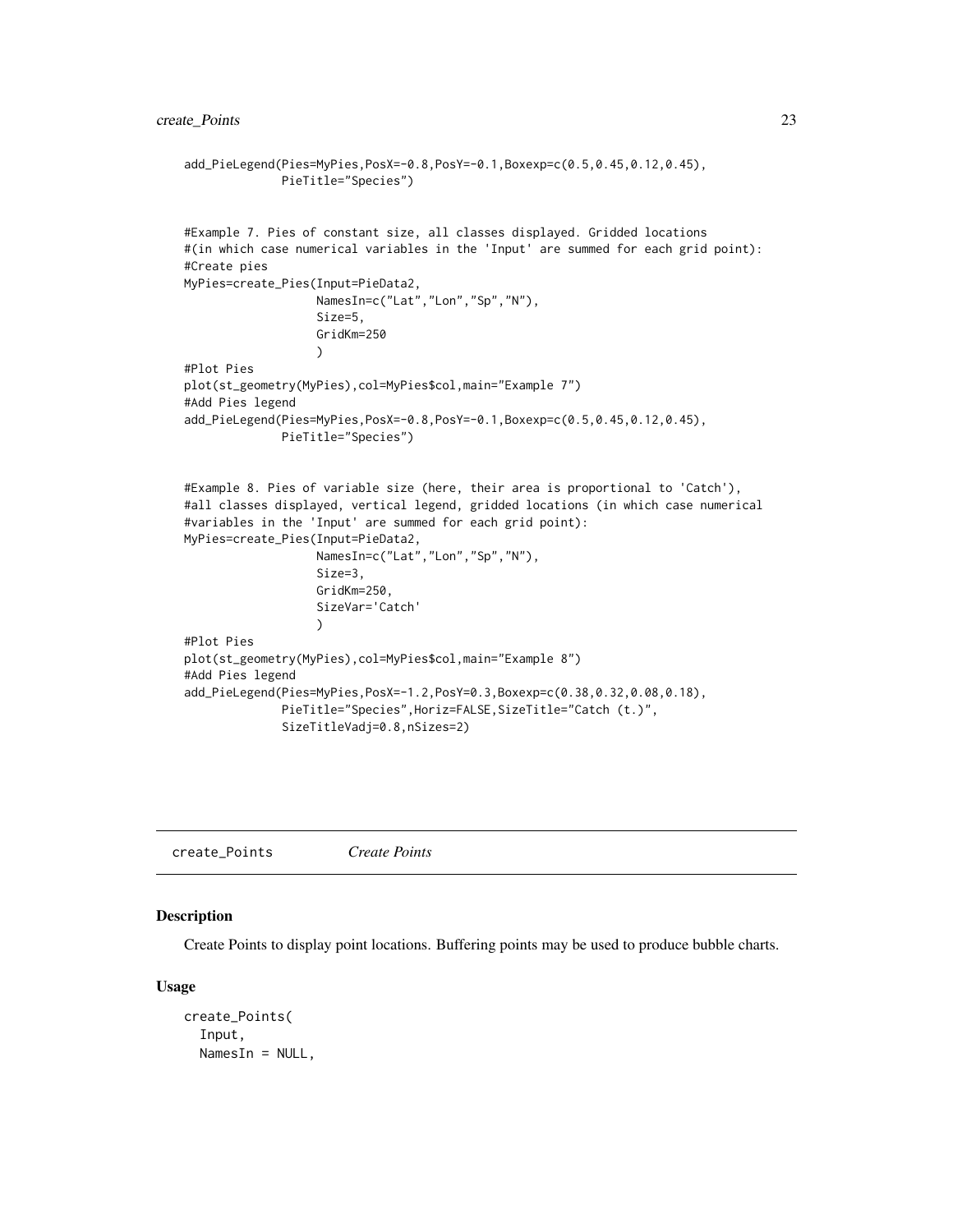```
Buffer = 0,
  Clip = FALSE,
  SeparateBuf = TRUE
\lambda
```
#### Arguments

| Input       | input dataframe.                                                                                                                                       |
|-------------|--------------------------------------------------------------------------------------------------------------------------------------------------------|
|             | If Names In is not provided, the columns in the Input must be in the following<br>order:                                                               |
|             | Latitude, Longitude, Variable 1, Variable 2,  Variable x                                                                                               |
| NamesIn     | character vector of length 2 specifying the column names of Latitude and Lon-<br>gitude fields in the Input. Latitudes name must be given first, e.g.: |
|             | NamesIn=c('MyLatitudes','MyLongitudes').                                                                                                               |
| Buffer      | numeric, radius in nautical miles by which to expand the points. Can be specified<br>for each point (as a numeric vector).                             |
| Clip        | logical, if set to TRUE, polygon parts (from buffered points) that fall on land are<br>removed (see Clip2Coast).                                       |
| SeparateBuf | logical, if set to FALSE when adding a Buffer, all spatial objects are merged,<br>resulting in a single spatial object.                                |

### Value

Spatial object in your environment. Data within the resulting spatial object contains the data provided in the Input plus additional "x" and "y" columns which corresponds to the projected points locations and may be used to label points (see examples).

To see the data contained in your spatial object, type: View(MyPoints).

### See Also

[create\\_Lines](#page-17-1), [create\\_Polys](#page-26-1), [create\\_PolyGrids](#page-24-1), [create\\_Stations](#page-28-1), [create\\_Pies](#page-19-1).

### Examples

#Example 1: Simple points with labels

```
MyPoints=create_Points(Input=PointData)
plot(st_geometry(MyPoints),main="Example 1")
text(MyPoints$x,MyPoints$y,MyPoints$name,adj=c(0.5,-0.5),xpd=TRUE)
```
#Example 2: Simple points with labels, highlighting one group of points with the same name

```
MyPoints=create_Points(Input=PointData)
plot(st_geometry(MyPoints),main="Example 2")
text(MyPoints$x,MyPoints$y,MyPoints$name,adj=c(0.5,-0.5),xpd=TRUE)
plot(st_geometry(MyPoints[MyPoints$name=='four',]),bg='red',pch=21,cex=1.5,add=TRUE)
```
<span id="page-23-0"></span>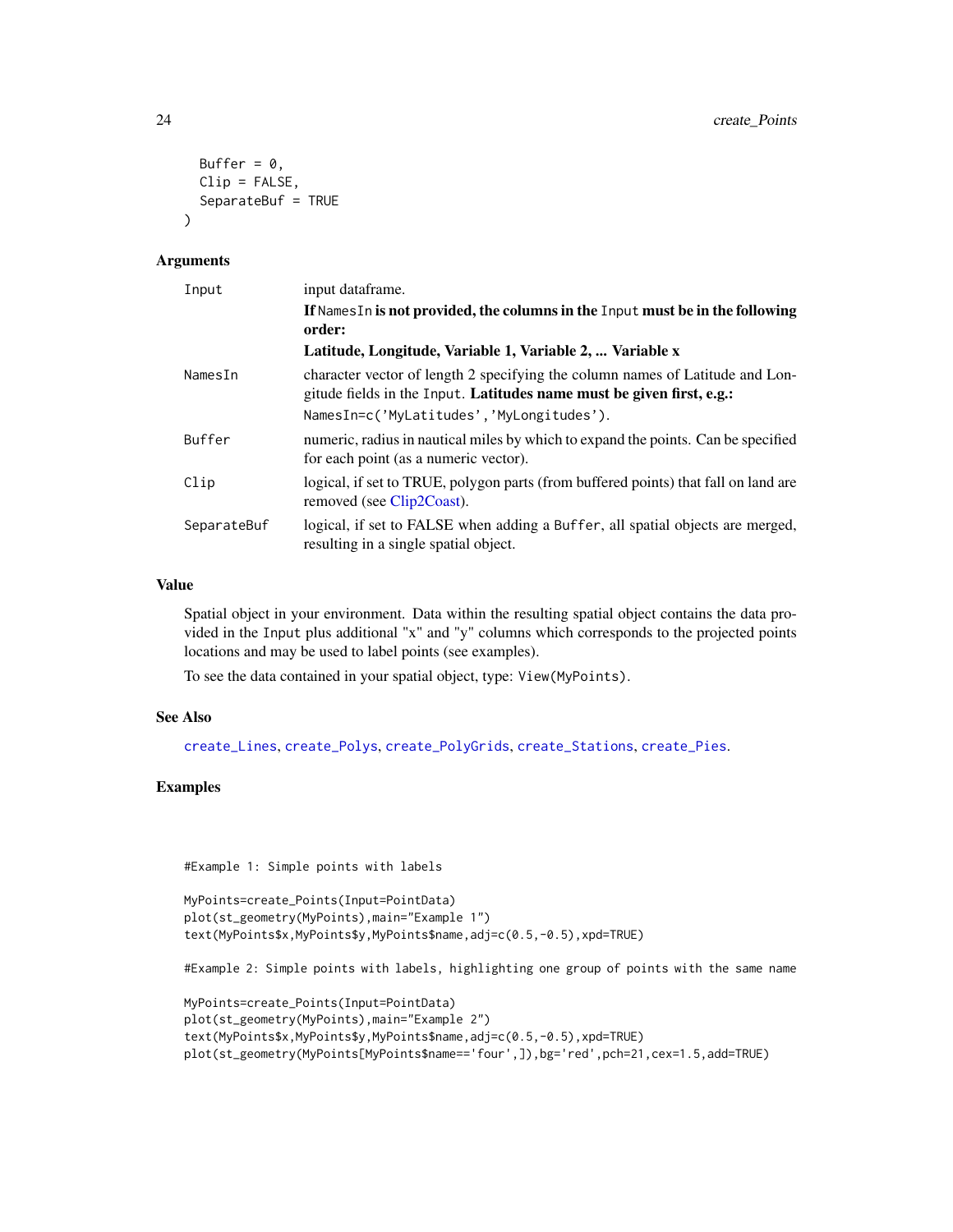### <span id="page-24-0"></span>create\_PolyGrids 25

#Example 3: Buffered points with radius proportional to catch

```
MyPoints=create_Points(Input=PointData,Buffer=0.5*PointData$Catch)
plot(st_geometry(MyPoints),col='green',main="Example 3")
text(MyPoints$x,MyPoints$y,MyPoints$name,adj=c(0.5,0.5),xpd=TRUE)
```
#Example 4: Buffered points with radius proportional to catch and clipped to the Coast

```
MyPoints=create_Points(Input=PointData,Buffer=2*PointData$Catch,Clip=TRUE)
plot(st_geometry(MyPoints),col='cyan',main="Example 4")
plot(st_geometry(Coast[Coast$ID=='All',]),add=TRUE,col='grey')
```
<span id="page-24-1"></span>create\_PolyGrids *Create a Polygon Grid*

#### Description

Create a polygon grid to spatially aggregate data in cells of chosen size. Cell size may be specified in degrees or as a desired area in square kilometers (in which case cells are of equal area).

### Usage

```
create_PolyGrids(
  Input,
 NamesIn = NULL,
 dlon = NA,
 dlat = NA,
 Area = NA,
 cuts = 100,
 cols = c("green", "yellow", "red")
)
```
### Arguments

| Input   | input dataframe.                                                                                                                                       |
|---------|--------------------------------------------------------------------------------------------------------------------------------------------------------|
|         | If Names In is not provided, the columns in the Input must be in the following<br>order:                                                               |
|         | Latitude, Longitude, Variable 1, Variable 2  Variable x.                                                                                               |
| NamesIn | character vector of length 2 specifying the column names of Latitude and Lon-<br>gitude fields in the Input. Latitudes name must be given first, e.g.: |
|         | NamesIn=c('MyLatitudes','MyLongitudes').                                                                                                               |
| dlon    | numeric, width of the grid cells in decimal degrees of longitude.                                                                                      |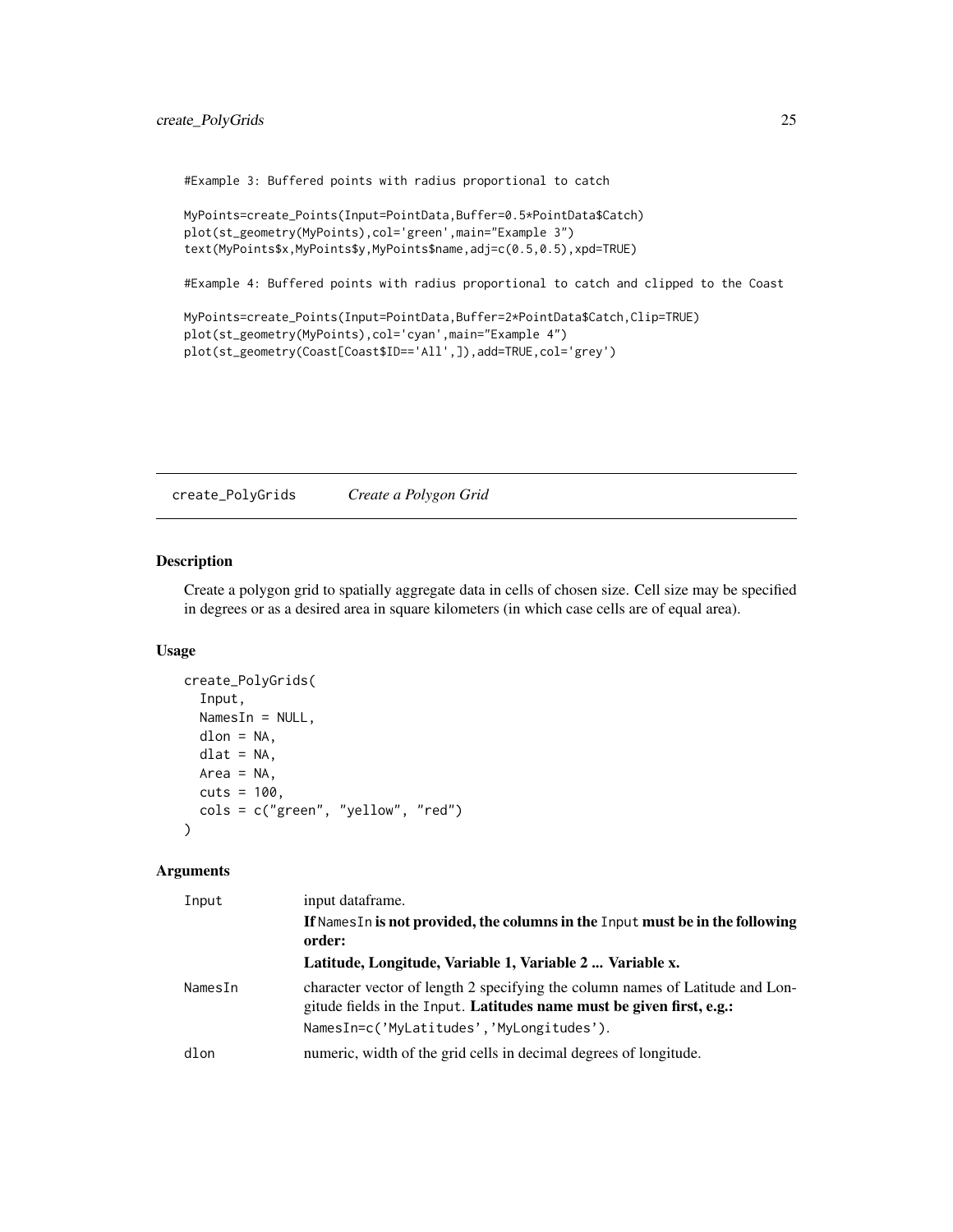<span id="page-25-0"></span>

| dlat | numeric, height of the grid cells in decimal degrees of latitude.                                         |
|------|-----------------------------------------------------------------------------------------------------------|
| Area | numeric, area in square kilometers of the grid cells. The smaller the Area, the<br>longer it will take.   |
| cuts | numeric, number of desired color classes.                                                                 |
| cols | character, desired colors. If more that one color is provided, a linear color gra-<br>dient is generated. |

#### Value

Spatial object in your environment. Data within the resulting spatial object contains the data provided in the Input after aggregation within cells. For each Variable, the minimum, maximum, mean, sum, count, standard deviation, and, median of values in each cell is returned. In addition, for each cell, its area (AreaKm2), projected centroid (Centrex, Centrey) and unprojected centroid (Centrelon, Centrelat) is given.

To see the data contained in your spatial object, type: View(MyGrid).

Also, colors are generated for each aggregated values according to the chosen cuts and cols.

To generate a custom color scale after the grid creation, refer to [add\\_col](#page-2-1) and [add\\_Cscale](#page-3-1). See Example 4 below.

#### See Also

```
create_Points, create_Lines, create_Polys, create_Stations, create_Pies, add_col, add_Cscale.
```
### Examples

#Example 1: Simple grid, using automatic colors

```
MyGrid=create_PolyGrids(Input=GridData,dlon=2,dlat=1)
#View(MyGrid)
plot(st_geometry(MyGrid),col=MyGrid$Col_Catch_sum,main="Example 1")
#Example 2: Equal area grid, using automatic colors
MyGrid=create_PolyGrids(Input=GridData,Area=10000)
plot(st_geometry(MyGrid),col=MyGrid$Col_Catch_sum,main="Example 2")
#Example 3: Equal area grid, using custom cuts and colors
MyGrid=create_PolyGrids(Input=GridData,
      Area=10000,cuts=c(0,50,100,500,2000,3500),cols=c('blue','red'))
plot(st_geometry(MyGrid),col=MyGrid$Col_Catch_sum,main="Example 3")
#Example 4: Equal area grid, using custom cuts and colors, and adding a color scale (add_Cscale)
#Step 1: Generate your grid
```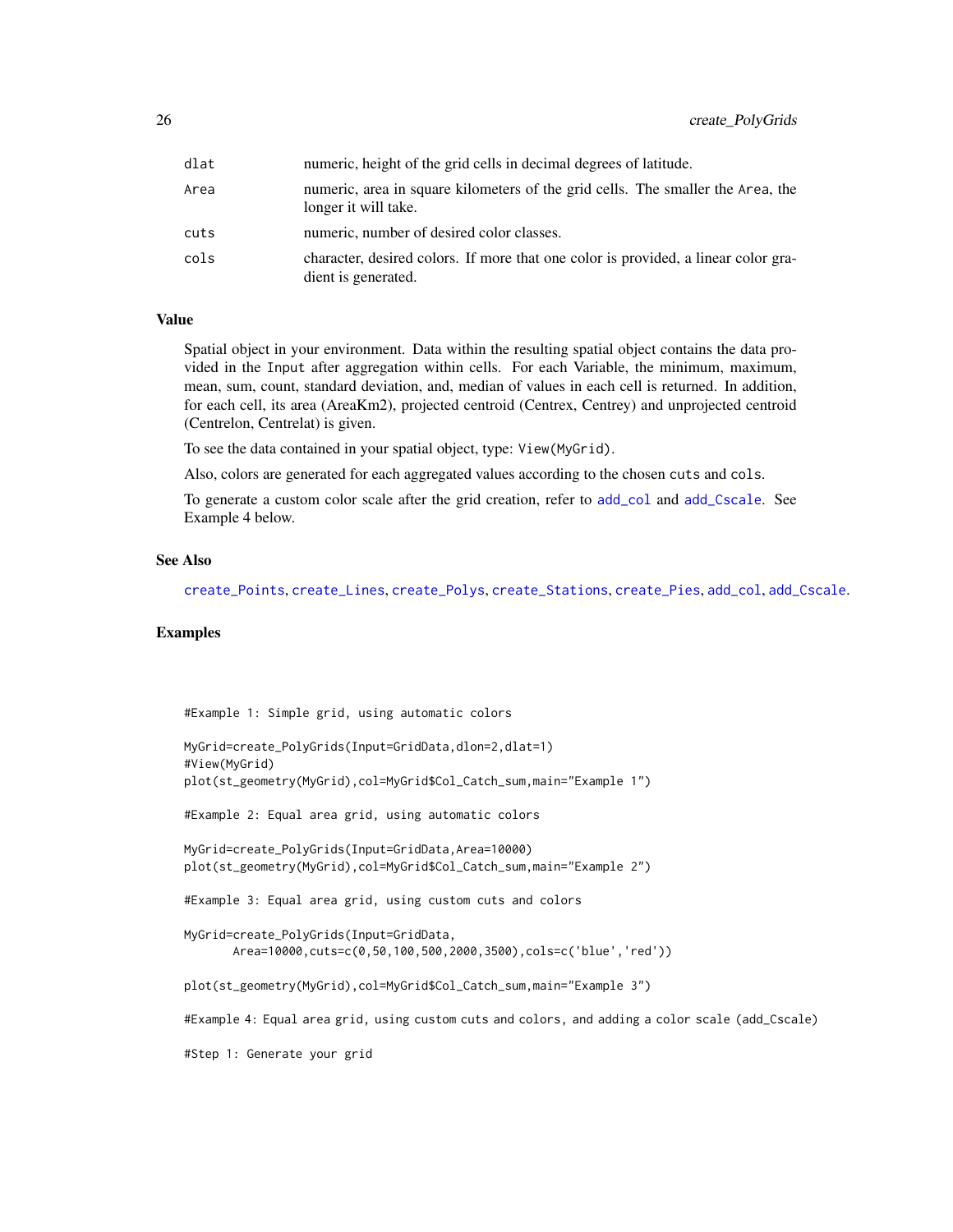### <span id="page-26-0"></span>create\_Polys 27

MyGrid=create\_PolyGrids(Input=GridData,Area=10000)

```
#Step 2: Inspect your gridded data (e.g. sum of Catch) to
#determine whether irregular cuts are required
hist(MyGrid$Catch_sum,100)
#In this case (heterogeneously distributed data) irregular cuts would be preferable
#Step 3: Generate colors according to the desired classes (cuts)
Gridcol=add_col(MyGrid$Catch_sum,cuts=c(0,50,100,500,2000,3500),cols=c('yellow','purple'))
#Step 4: Plot result and add color scale
Mypar=par(mai=c(0,0,0,2)) #Figure margins as c(bottom, left, top, right)
plot(st_geometry(MyGrid),col=Gridcol$varcol,main="Example 4") #Use the colors generated by add_col
#Add color scale using cuts and cols generated by add_col
add_Cscale(title='Sum of Catch (t)',cuts=Gridcol$cuts,cols=Gridcol$cols,width=24)
par(Mypar)
```
<span id="page-26-1"></span>create\_Polys *Create Polygons*

#### Description

Create Polygons such as proposed Research Blocks or Marine Protected Areas.

#### Usage

```
create_Polys(
  Input,
  NamesIn = NULL,
 Buffer = 0,
 Densify = TRUE,
  Clip = FALSE,
  SeparateBuf = TRUE
\lambda
```
#### Arguments

| Input   | input dataframe.                                                                |
|---------|---------------------------------------------------------------------------------|
|         | If Names In is not provided, the columns in the Input must be in the following  |
|         | order:                                                                          |
|         | Polygon name, Latitude, Longitude.                                              |
|         | Latitudes and Longitudes must be given clockwise.                               |
| NamesIn | character vector of length 3 specifying the column names of polygon identifier, |
|         | Latitude and Longitude fields in the Input.                                     |
|         | Names must be given in that order, e.g.:                                        |
|         | NamesIn=c('Polygon ID','Poly Latitudes','Poly Longitudes').                     |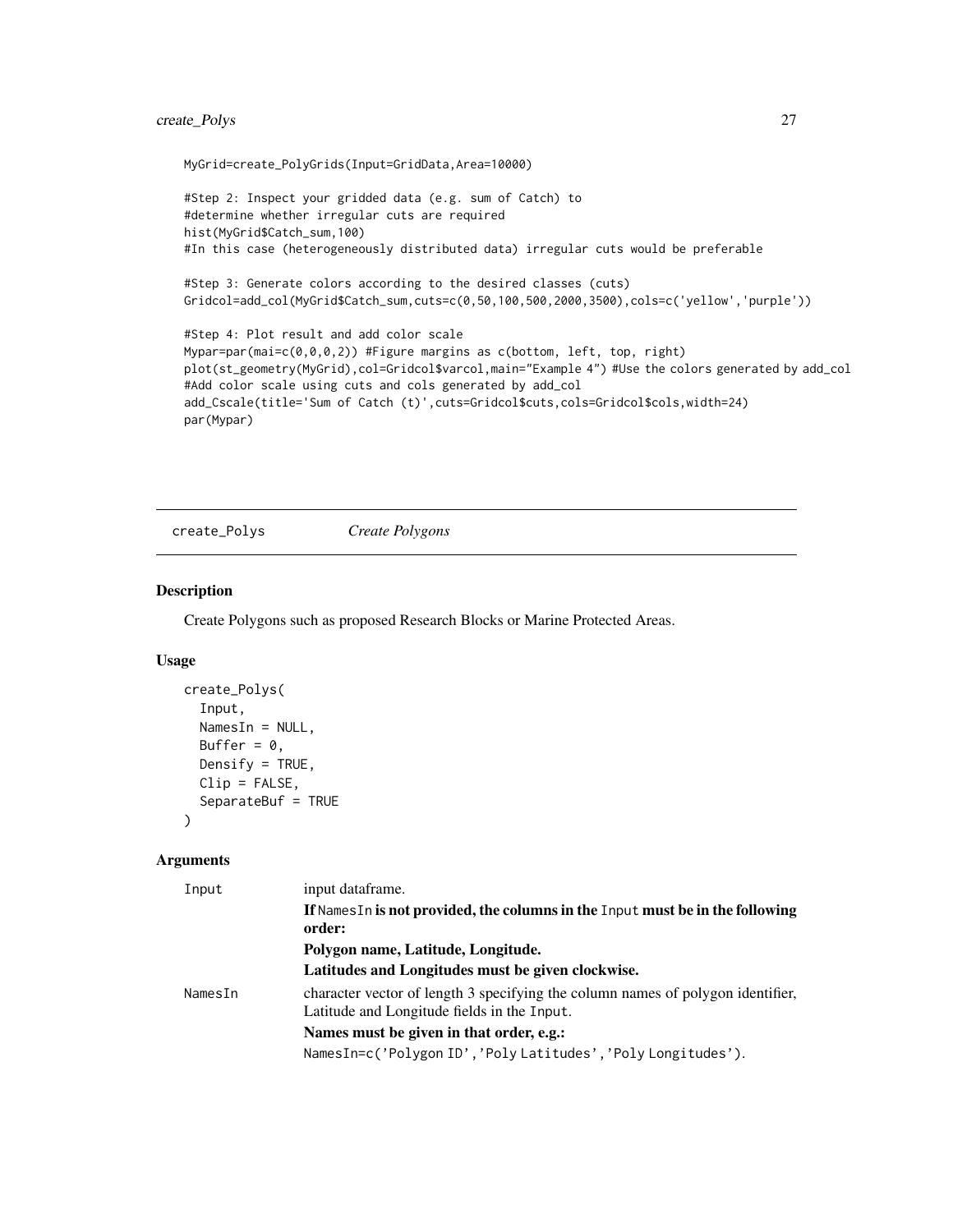<span id="page-27-0"></span>

| Buffer      | numeric, distance in nautical miles by which to expand the polygons. Can be<br>specified for each polygon (as a numeric vector).               |
|-------------|------------------------------------------------------------------------------------------------------------------------------------------------|
| Densify     | logical, if set to TRUE, additional points between points of equal latitude are<br>added prior to projection (compare examples 1 and 2 below). |
| Clip        | logical, if set to TRUE, polygon parts that fall on land are removed (see Clip2Coast).                                                         |
| SeparateBuf | logical, if set to FALSE when adding a Buffer, all spatial objects are merged,<br>resulting in a single spatial object.                        |

### Value

Spatial object in your environment. Data within the resulting spatial object contains the data provided in the Input after aggregation within polygons. For each numeric variable, the minimum, maximum, mean, sum, count, standard deviation, and, median of values in each polygon is returned. In addition, for each polygon, its area (AreaKm2) and projected centroid (Labx, Laby) are given (which may be used to add labels to polygons).

To see the data contained in your spatial object, type: View(MyPolygons).

### See Also

[create\\_Points](#page-22-1), [create\\_Lines](#page-17-1), [create\\_PolyGrids](#page-24-1), [create\\_Stations](#page-28-1), [add\\_RefGrid](#page-11-1).

#### Examples

#Example 1: Simple and non-densified polygons

```
MyPolys=create_Polys(Input=PolyData,Densify=FALSE)
plot(st_geometry(MyPolys),col='blue',main="Example 1")
text(MyPolys$Labx,MyPolys$Laby,MyPolys$ID,col='white')
```
#Example 2: Simple and densified polygons (note the curvature of iso-latitude lines)

```
MyPolys=create_Polys(Input=PolyData)
plot(st_geometry(MyPolys),col='red',main="Example 2")
text(MyPolys$Labx,MyPolys$Laby,MyPolys$ID,col='white')
```
#Example 3: Buffered and clipped polygons

```
MyPolysBefore=create_Polys(Input=PolyData,Buffer=c(10,-15,120))
MyPolysAfter=create_Polys(Input=PolyData,Buffer=c(10,-15,120),Clip=TRUE)
plot(st_geometry(MyPolysBefore),col='green',main="Example 3")
plot(st_geometry(Coast[Coast$ID=='All',]),add=TRUE)
plot(st_geometry(MyPolysAfter),col='red',add=TRUE)
text(MyPolysAfter$Labx,MyPolysAfter$Laby,MyPolysAfter$ID,col='white')
```

```
#Example 4: Buffered and grouped polygons
MyPolys=create_Polys(Input=PolyData,Buffer=80,SeparateBuf=FALSE)
plot(st_geometry(MyPolys),border='blue',lwd=3,main="Example 4")
```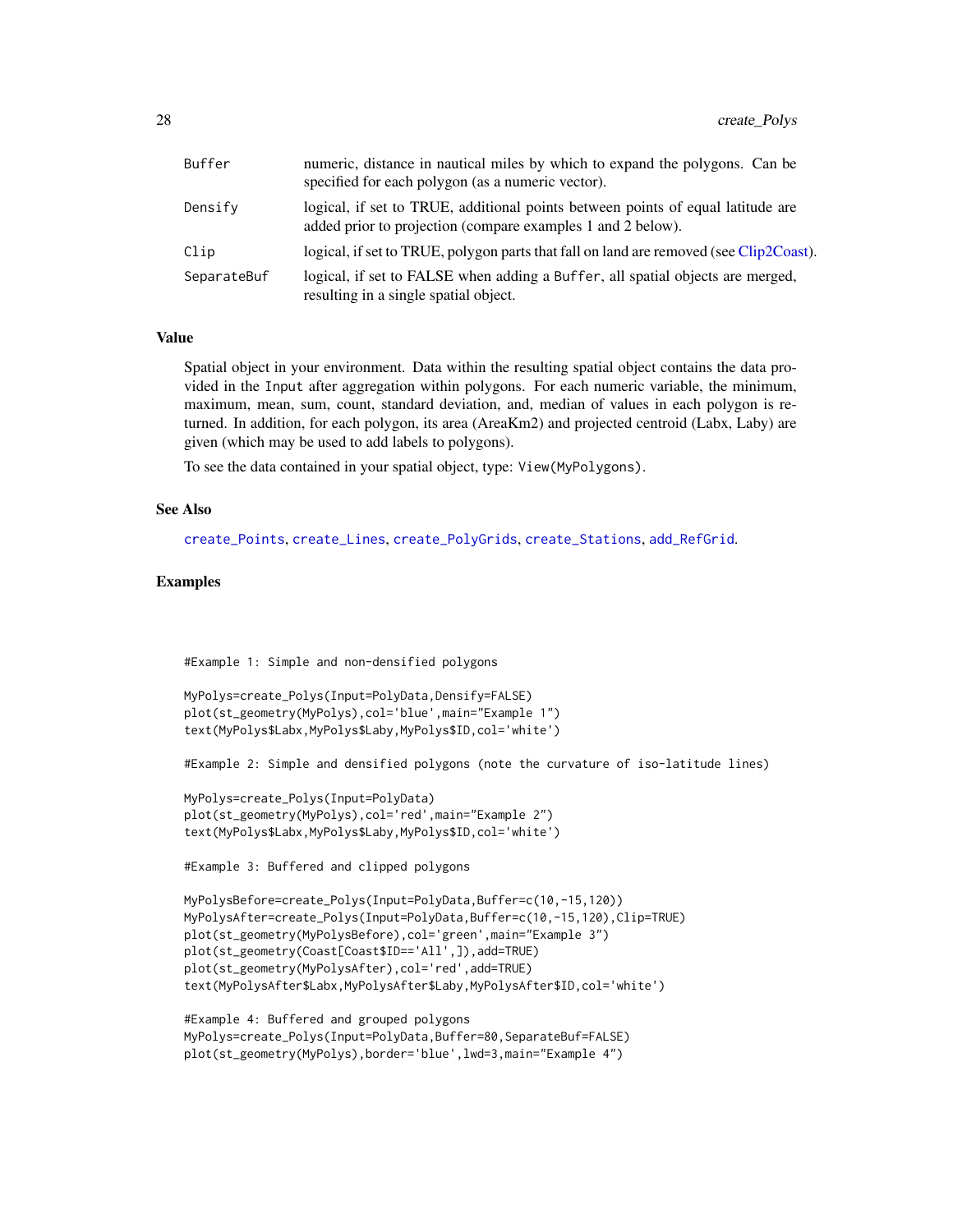<span id="page-28-1"></span><span id="page-28-0"></span>create\_Stations *Create Stations*

### Description

Create random point locations inside a polygon and within bathymetry strata constraints. A distance constraint between stations may also be used if desired.

### Usage

```
create_Stations(
 Poly,
 Bathy,
 Depths,
 N = NA,
 Nauto = NA,
 dist = NA,
 Buf = 1000,ShowProgress = FALSE
)
```
### Arguments

| Poly         | single polygon inside which stations will be generated. May be created using<br>create_Polys.                                                                                                     |
|--------------|---------------------------------------------------------------------------------------------------------------------------------------------------------------------------------------------------|
| Bathy        | bathymetry raster with the appropriate projection, such as this one.                                                                                                                              |
| Depths       | numeric, vector of depths. For example, if the depth strata required are 600 to<br>1000 and 1000 to 2000, Depths=c(-600,-1000,-2000).                                                             |
| N            | numeric, vector of number of stations required in each depth strata, therefore<br>length(N) must equal length(Depths)-1.                                                                          |
| Nauto        | numeric, instead of specifying N, a number of stations proportional to the areas<br>of the depth strata may be created. Nauto is the maximum number of stations<br>required in any depth stratum. |
| dist         | numeric, if desired, a distance constraint in nautical miles may be applied. For<br>example, if dist=2, stations will be at least 2 nautical miles apart.                                         |
| Buf          | numeric, distance in meters from isobaths. Useful to avoid stations falling on<br>strata boundaries.                                                                                              |
| ShowProgress | logical, if set to TRUE, a progress bar is shown (create_Stations may take a<br>while).                                                                                                           |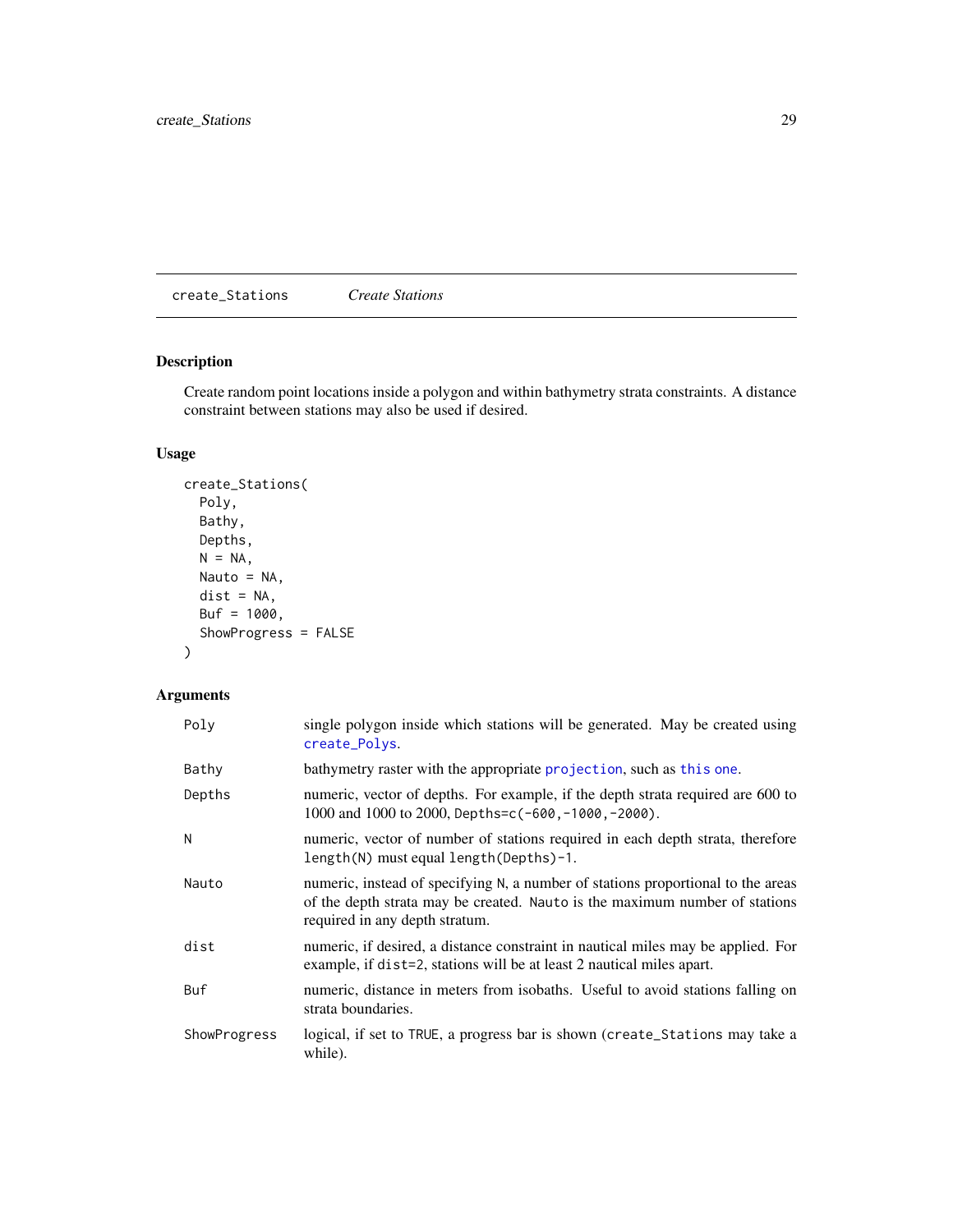<span id="page-29-0"></span>Spatial object in your environment. Data within the resulting object contains the strata and stations locations in both projected space ("x" and "y") and decimal degrees of Latitude/Longitude.

To see the data contained in your spatial object, type: View(MyStations).

#### See Also

[create\\_Polys](#page-26-1), [SmallBathy](#page-49-1).

#### Examples

```
#First, create a polygon within which stations will be created
MyPoly=create_Polys(
data.frame(Name="mypol",
            Latitude=c(-75,-75,-70,-70),
            Longitude=c(-170,-180,-180,-170))
 ,Densify=TRUE)
par(mai=c(0,0,0,0))
plot(st_geometry(Coast[Coast$ID=='88.1',]),col='grey')
plot(st_geometry(MyPoly),col='green',add=TRUE)
text(MyPoly$Labx,MyPoly$Laby,MyPoly$ID)
#Example 1. Set numbers of stations, no distance constraint:
library(terra)
#optional: crop your bathymetry raster to match the extent of your polygon
BathyCroped=crop(rast(SmallBathy),ext(MyPoly))
#Create stations
MyStations=create_Stations(MyPoly,BathyCroped,Depths=c(-2000,-1500,-1000,-550),N=c(20,15,10))
#add custom colors to the bathymetry to indicate the strata of interest
MyCols=add_col(var=c(-10000,10000),cuts=c(-2000,-1500,-1000,-550),cols=c('blue','cyan'))
plot(BathyCroped,breaks=MyCols$cuts,col=MyCols$cols,legend=FALSE,axes=FALSE,main="Example 1")
add_Cscale(height=90,fontsize=0.75,width=16,lwd=0.5,
offset=-130,cuts=MyCols$cuts,cols=MyCols$cols)
plot(st_geometry(MyPoly),add=TRUE,border='red',lwd=2,xpd=TRUE)
plot(st_geometry(MyStations),add=TRUE,col='orange',cex=0.75,lwd=1.5,pch=3)
#Example 2. Set numbers of stations, with distance constraint:
#Create Stations
MyStations=create_Stations(MyPoly,BathyCroped,
                            Depths=c(-2000,-1500,-1000,-550),N=c(20,15,10),dist=10)
#add custom colors to the bathymetry to indicate the strata of interest
MyCols=add_col(var=c(-10000,10000),cuts=c(-2000,-1500,-1000,-550),cols=c('blue','cyan'))
plot(BathyCroped,breaks=MyCols$cuts,col=MyCols$cols,legend=FALSE,axes=FALSE,main="Example 2")
add_Cscale(height=90,fontsize=0.75,width=16,lwd=0.5,
```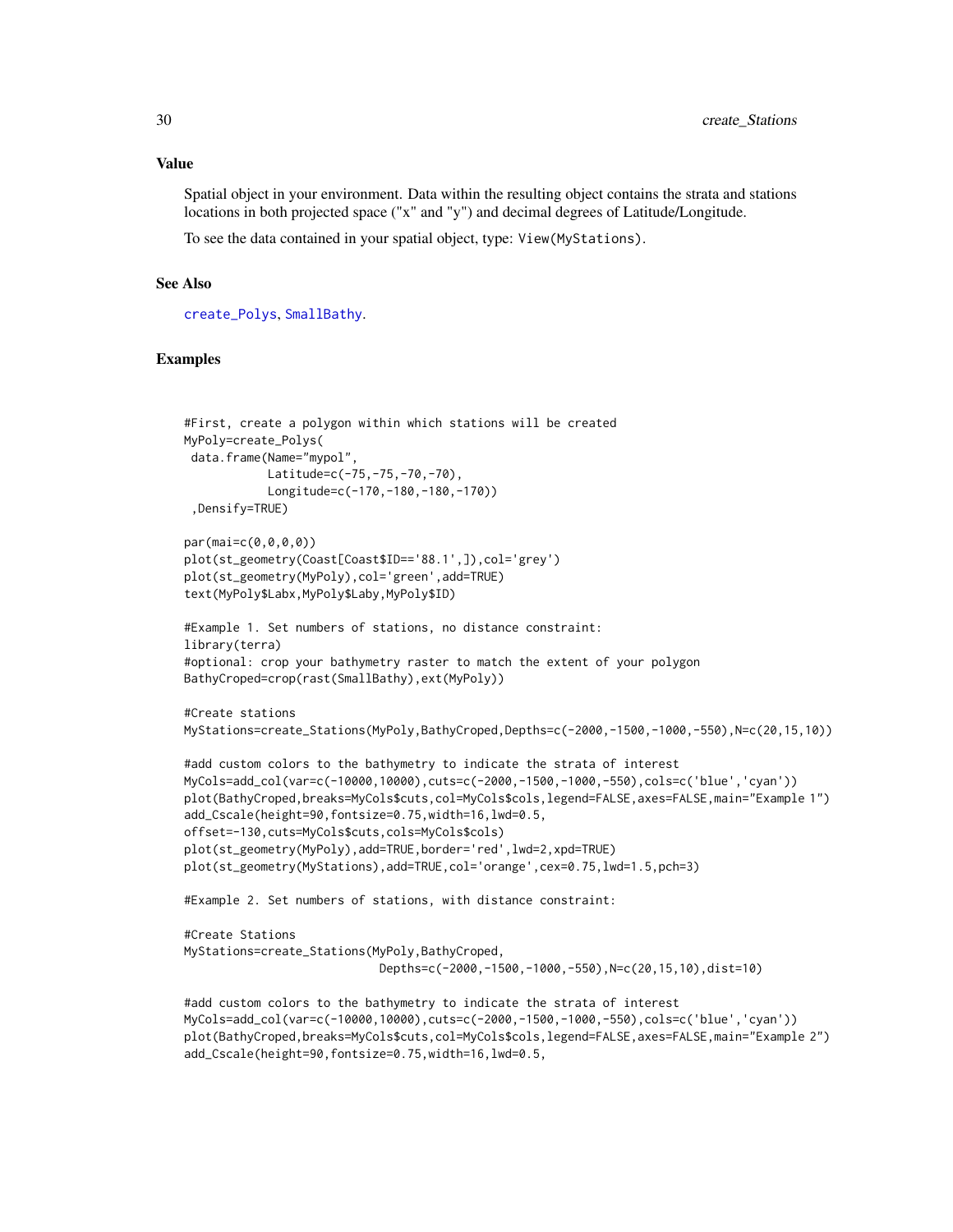### <span id="page-30-0"></span>Depth\_cols 31

```
offset=-130,cuts=MyCols$cuts,cols=MyCols$cols)
plot(st_geometry(MyPoly),add=TRUE,border='red',lwd=2,xpd=TRUE)
plot(st_geometry(MyStations[MyStations$Stratum=='1000-550',]),
pch=21,bg='yellow',add=TRUE,cex=0.75,lwd=0.1)
plot(st_geometry(MyStations[MyStations$Stratum=='1500-1000',]),
pch=21,bg='orange',add=TRUE,cex=0.75,lwd=0.1)
plot(st_geometry(MyStations[MyStations$Stratum=='2000-1500',]),
pch=21,bg='red',add=TRUE,cex=0.75,lwd=0.1)
#Example 3. Automatic numbers of stations, with distance constraint:
#Create Stations
MyStations=create_Stations(MyPoly,BathyCroped,Depths=c(-2000,-1500,-1000,-550),Nauto=30,dist=10)
#add custom colors to the bathymetry to indicate the strata of interest
MyCols=add_col(var=c(-10000,10000),cuts=c(-2000,-1500,-1000,-550),cols=c('blue','cyan'))
plot(BathyCroped,breaks=MyCols$cuts,col=MyCols$cols,legend=FALSE,axes=FALSE,main="Example 3")
add_Cscale(height=90,fontsize=0.75,width=16,lwd=0.5,
offset=-130,cuts=MyCols$cuts,cols=MyCols$cols)
plot(st_geometry(MyPoly),add=TRUE,border='red',lwd=2,xpd=TRUE)
plot(st_geometry(MyStations[MyStations$Stratum=='1000-550',]),
pch=21,bg='yellow',add=TRUE,cex=0.75,lwd=0.1)
plot(st_geometry(MyStations[MyStations$Stratum=='1500-1000',]),
pch=21,bg='orange',add=TRUE,cex=0.75,lwd=0.1)
plot(st_geometry(MyStations[MyStations$Stratum=='2000-1500',]),
pch=21,bg='red',add=TRUE,cex=0.75,lwd=0.1)
```
<span id="page-30-1"></span>Depth\_cols *Bathymetry colors*

#### Description

Set of standard colors to plot bathymetry, to be used in conjunction with [Depth\\_cuts.](#page-31-1)

#### Usage

```
data(Depth_cols)
```
### Format

character vector

#### See Also

[Depth\\_cols2](#page-31-2), [add\\_col](#page-2-1), [add\\_Cscale](#page-3-1), [SmallBathy](#page-49-1).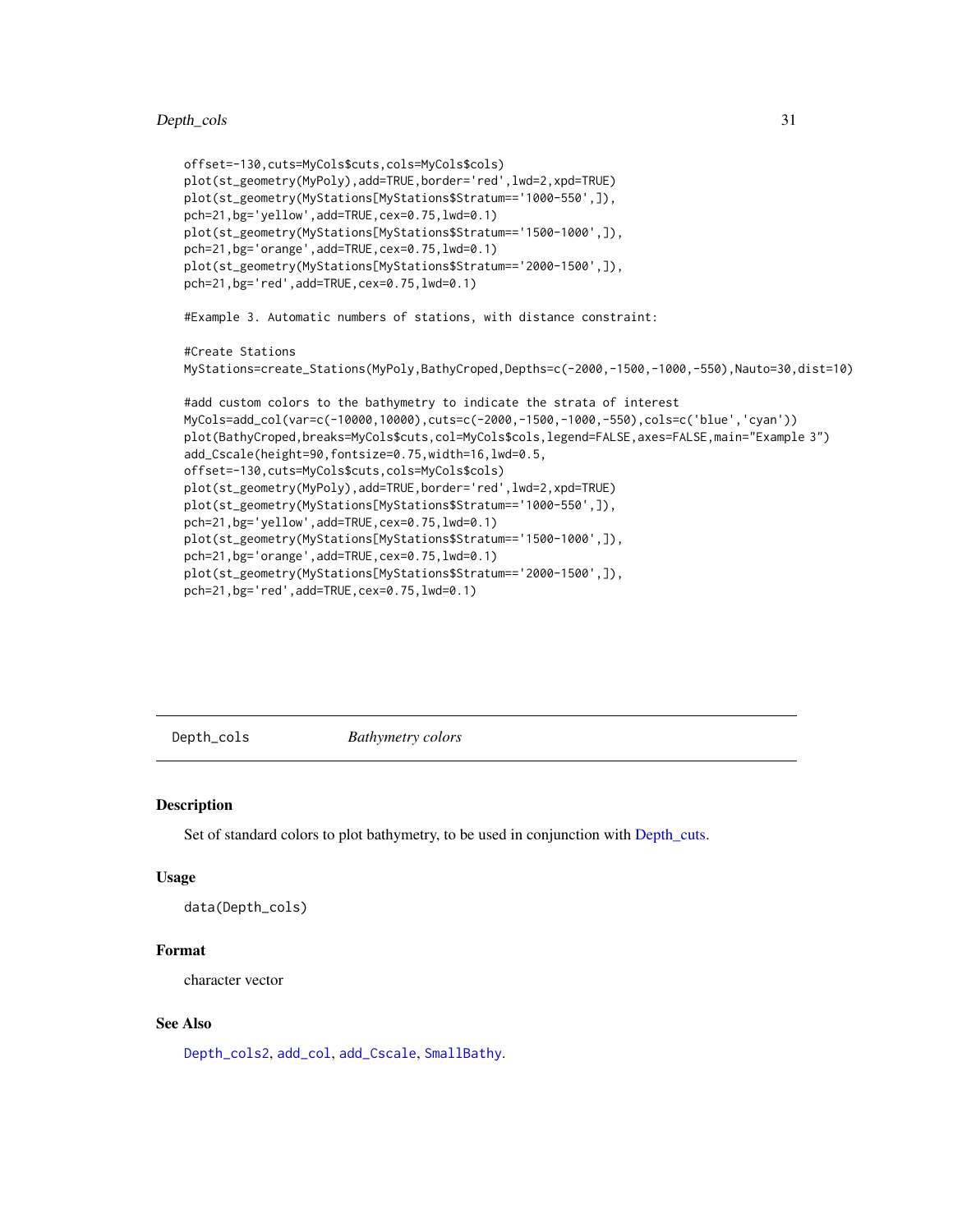### Examples

plot(SmallBathy,breaks=Depth\_cuts,col=Depth\_cols,axes=FALSE)

<span id="page-31-2"></span>Depth\_cols2 *Bathymetry colors with Fishable Depth range*

### Description

Set of colors to plot bathymetry and highlight Fishable Depth range (600-1800), to be used in conjunction with [Depth\\_cuts2.](#page-32-1)

### Usage

data(Depth\_cols2)

### Format

character vector

### See Also

[Depth\\_cols](#page-30-1), [add\\_col](#page-2-1), [add\\_Cscale](#page-3-1), [SmallBathy](#page-49-1).

### Examples

plot(SmallBathy,breaks=Depth\_cuts2,col=Depth\_cols2,axes=FALSE,box=FALSE)

<span id="page-31-1"></span>

| Depth_cuts | Bathymetry depth classes |
|------------|--------------------------|
|------------|--------------------------|

### Description

Set of depth classes to plot bathymetry, to be used in conjunction with [Depth\\_cols.](#page-30-1)

#### Usage

data(Depth\_cuts)

#### Format

numeric vector

### See Also

[Depth\\_cuts2](#page-32-1), [add\\_col](#page-2-1), [add\\_Cscale](#page-3-1), [SmallBathy](#page-49-1).

#### Examples

plot(SmallBathy,breaks=Depth\_cuts,col=Depth\_cols,axes=FALSE,box=FALSE)

<span id="page-31-0"></span>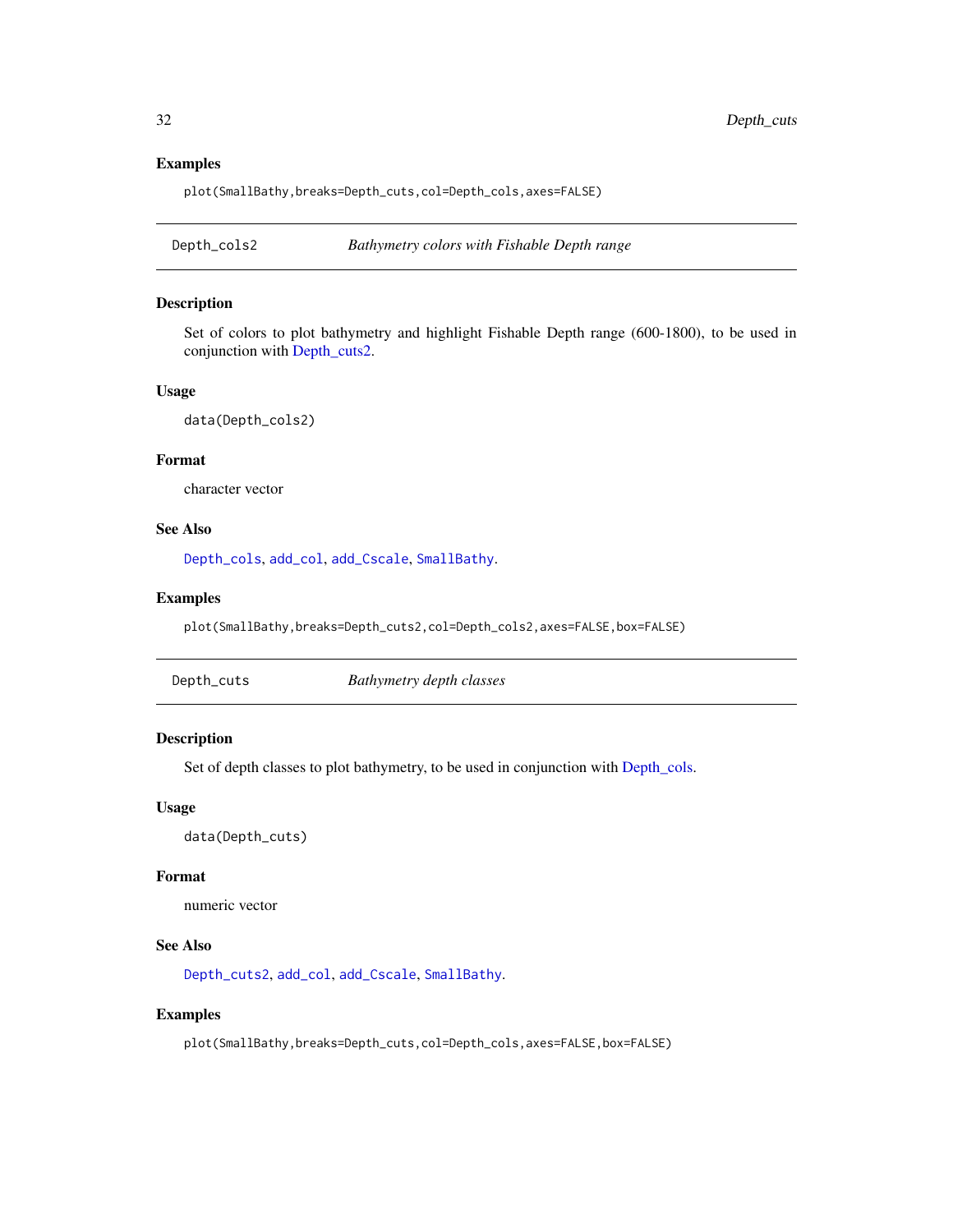<span id="page-32-1"></span><span id="page-32-0"></span>

### Description

Set of depth classes to plot bathymetry and highlight Fishable Depth range (600-1800), to be used in conjunction with [Depth\\_cols2.](#page-31-2)

#### Usage

data(Depth\_cuts2)

#### Format

numeric vector

### See Also

[Depth\\_cuts](#page-31-1), [add\\_col](#page-2-1), [add\\_Cscale](#page-3-1), [SmallBathy](#page-49-1).

#### Examples

plot(SmallBathy,breaks=Depth\_cuts2,col=Depth\_cols2,axes=FALSE,box=FALSE)

get\_C\_intersection *Get Cartesian coordinates of lines intersection in Euclidean space*

### Description

Given two lines defined by the Latitudes/Longitudes of their extremities, finds the location of their intersection, in Euclidean space, using this approach: [https://en.wikipedia.org/wiki/](https://en.wikipedia.org/wiki/Line-line_intersection) [Line-line\\_intersection](https://en.wikipedia.org/wiki/Line-line_intersection).

#### Usage

```
get_C_intersection(Line1, Line2, Plot = TRUE)
```
### Arguments

| Line1 | Vector of 4 coordinates, given in decimal degrees as:         |
|-------|---------------------------------------------------------------|
|       | c(Longitude_start,Latitude_start,Longitude_end,Latitude_end). |
| Line2 | Same as Line 1.                                               |
| Plot  | logical, if set to TRUE, plots a schematic of calculations.   |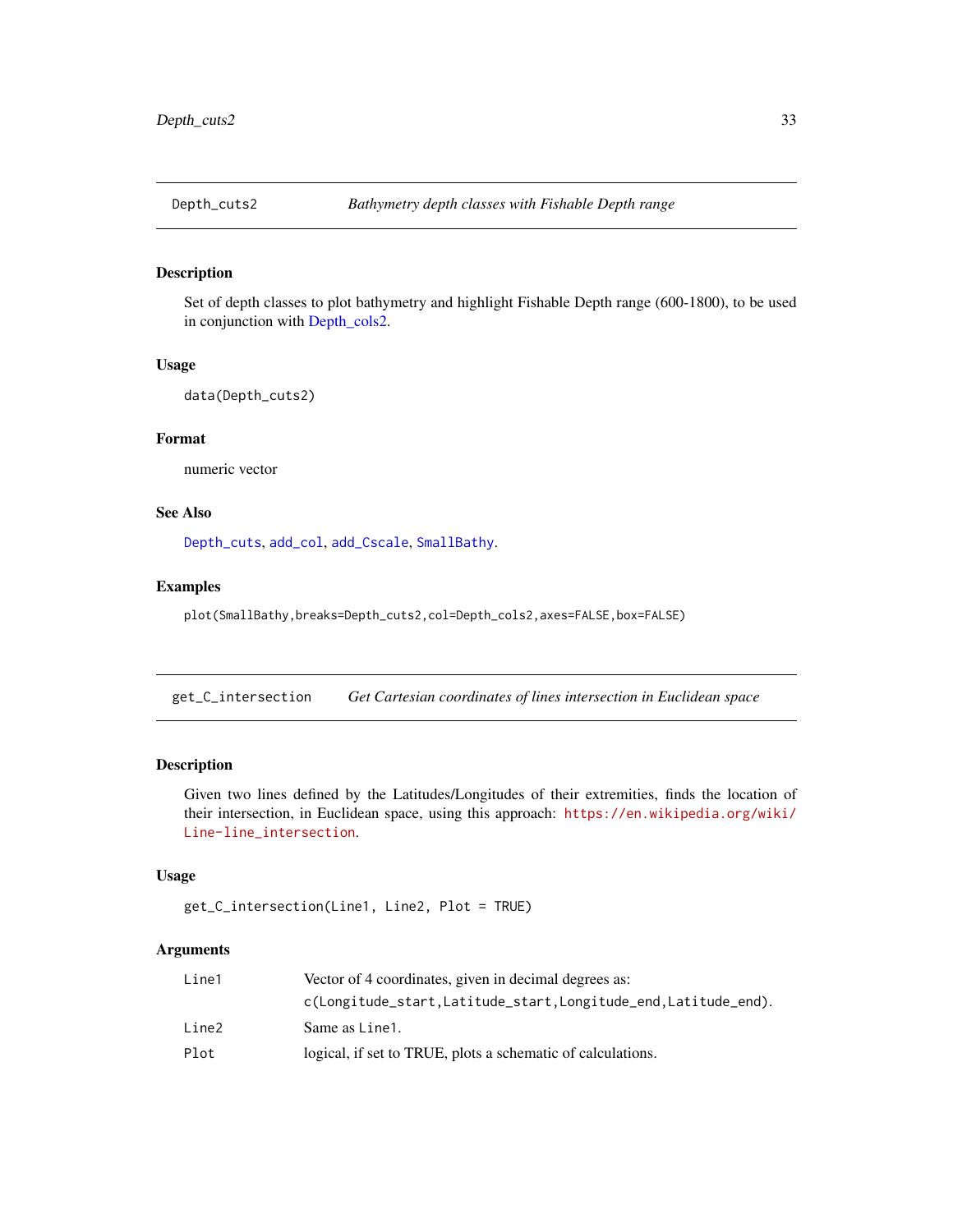### <span id="page-33-0"></span>Examples

```
#Example 1 (Intersection beyond the range of segments)
get_C_intersection(Line1=c(-30,-55,-29,-50),Line2=c(-50,-60,-40,-60))
#Example 2 (Intersection on one of the segments)
get_C_intersection(Line1=c(-30,-65,-29,-50),Line2=c(-50,-60,-40,-60))
#Example 3 (Crossed segments)
get_C_intersection(Line1=c(-30,-65,-29,-50),Line2=c(-50,-60,-25,-60))
#Example 4 (Antimeridian crossed)
get_C_intersection(Line1=c(-179,-60,-150,-50),Line2=c(-120,-60,-130,-62))
#Example 5 (Parallel lines - uncomment to test as it will return an error)
#get_C_intersection(Line1=c(0,-60,10,-60),Line2=c(-10,-60,10,-60))
```

```
get_depths Get depths of locations from a bathymetry raster
```
### Description

Given a bathymetry raster and an input dataframe of point locations (given in decimal degrees), computes the depths at these locations (values for the cell each point falls in). The accuracy is dependent on the resolution of the bathymetry raster (see [load\\_Bathy](#page-37-1) to get high resolution data).

#### Usage

```
get_depths(Input, Bathy, NamesIn = NULL)
```
#### Arguments

| Input   | dataframe with, at least, Latitudes and Longitudes. If Names In is not provided,<br>the columns in the Input must be in the following order:                               |
|---------|----------------------------------------------------------------------------------------------------------------------------------------------------------------------------|
|         | Latitude, Longitude, Variable 1, Variable 2,  Variable x                                                                                                                   |
| Bathy   | bathymetry raster with the appropriate projection, such as this one. It is<br>highly recommended to use a raster of higher resolution than SmallBathy (see<br>load_Bathy). |
| NamesIn | character vector of length 2 specifying the column names of Latitude and Lon-<br>gitude fields in the Input. Latitudes name must be given first, e.g.:                     |
|         | NamesIn=c('MyLatitudes','MyLongitudes').                                                                                                                                   |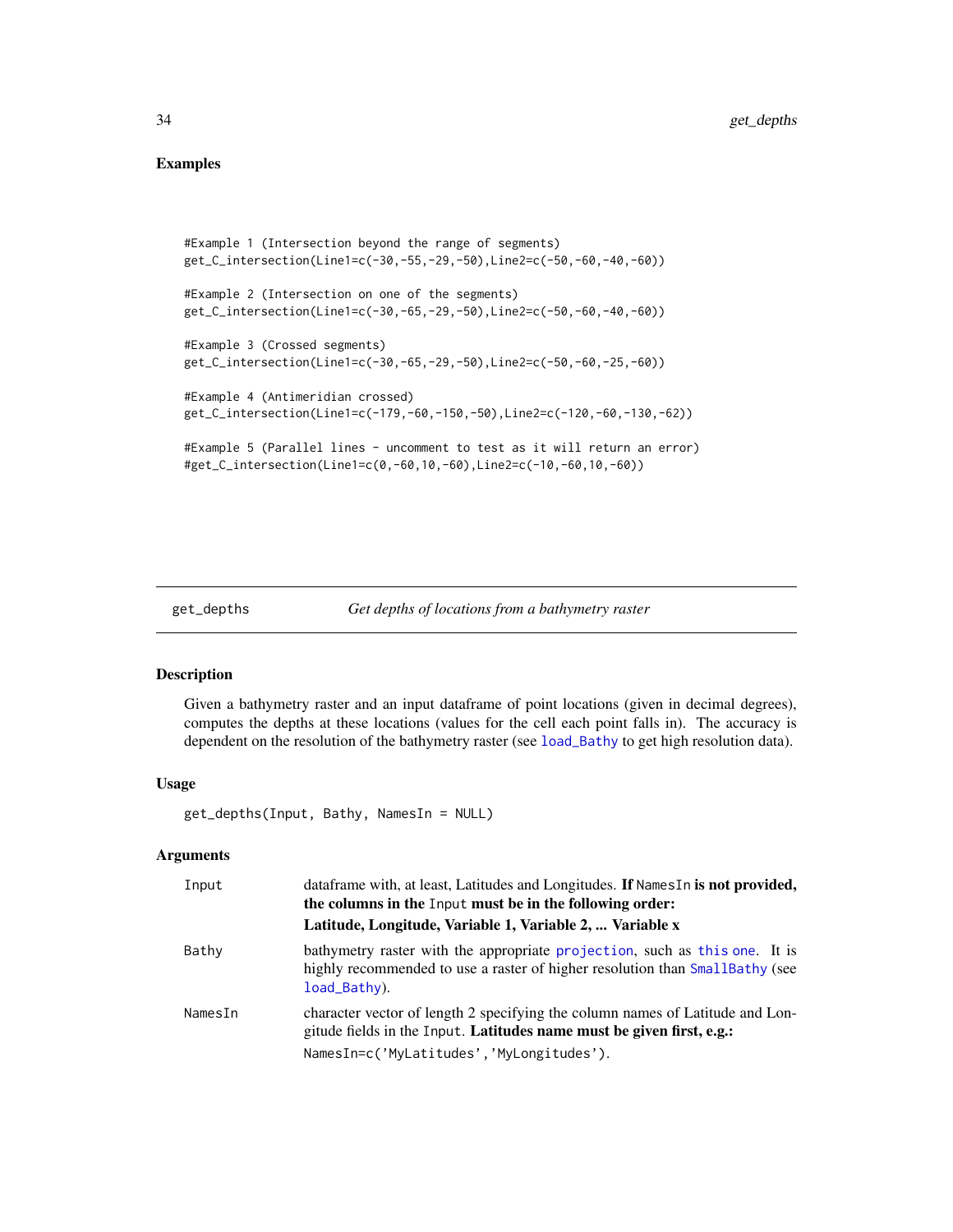#### <span id="page-34-0"></span>GridData 35

### Value

dataframe with the same structure as the Input with an additional depth column 'd'.

#### See Also

[load\\_Bathy](#page-37-1), [create\\_Points](#page-22-1), [create\\_Stations](#page-28-1).

#### Examples

```
#Generate a dataframe
MyData=data.frame(Lat=PointData$Lat,
Lon=PointData$Lon,
Catch=PointData$Catch)
```

```
#get depths of locations
MyDataD=get_depths(Input=MyData,Bathy=SmallBathy)
#View(MyDataD)
plot(MyDataD$d,MyDataD$Catch,xlab='Depth',ylab='Catch',pch=21,bg='blue')
```
GridData *Example dataset for create\_PolyGrids*

#### Description

To be used in conjunction with [create\\_PolyGrids.](#page-24-1)

#### Usage

data(GridData)

### Format

data.frame

### See Also

[create\\_PolyGrids](#page-24-1).

### Examples

#View(GridData)

MyGrid=create\_PolyGrids(Input=GridData,dlon=2,dlat=1) plot(st\_geometry(MyGrid),col=MyGrid\$Col\_Catch\_sum)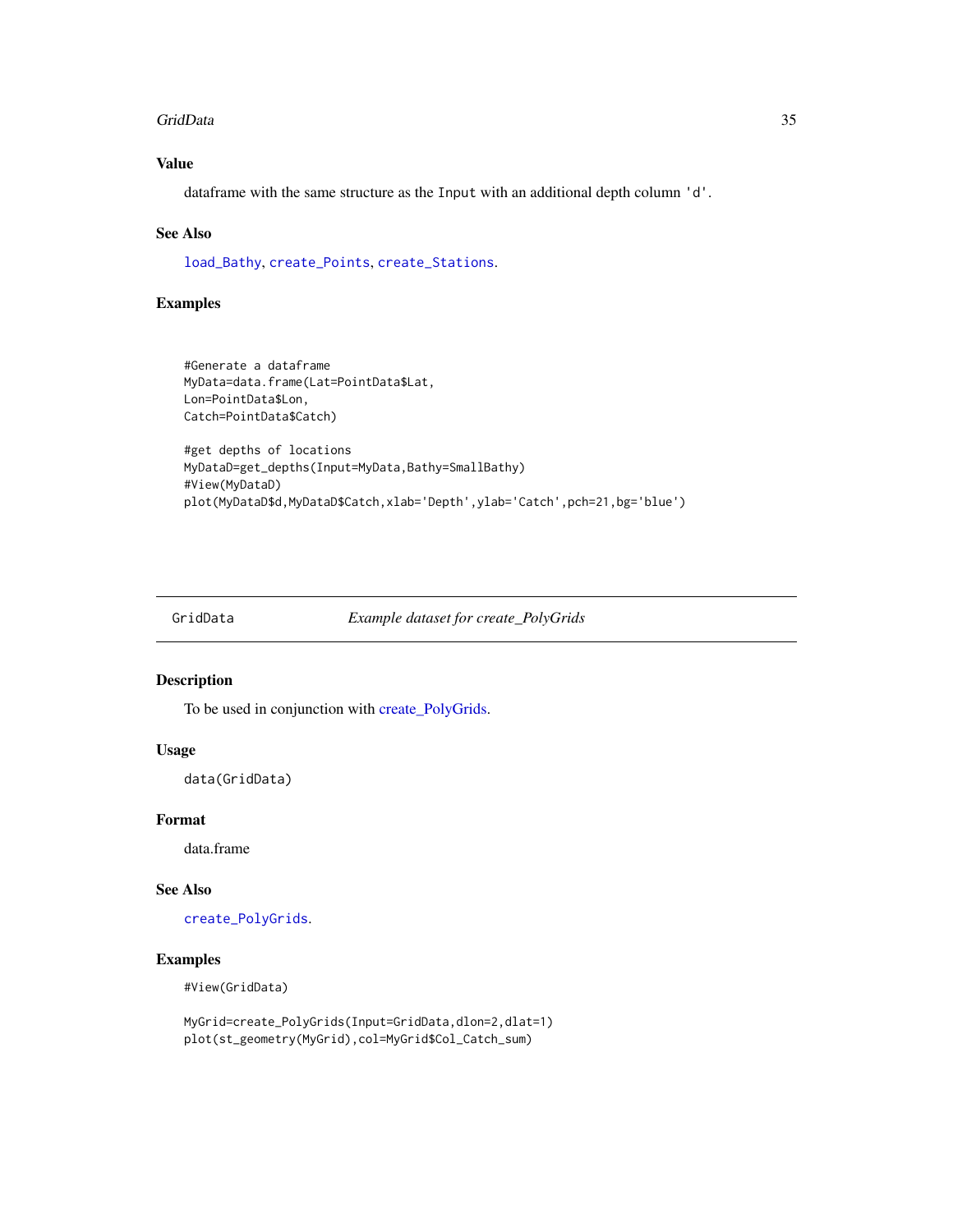<span id="page-35-1"></span><span id="page-35-0"></span>

### Description

Labels for the layers obtained via 'load\_' functions. Positions correspond to the centroids of polygon parts. Can be used in conjunction with [add\\_labels](#page-5-1).

### Usage

data(Labels)

### Format

data.frame

#### See Also

[add\\_labels](#page-5-1), [load\\_ASDs](#page-36-1), [load\\_SSRUs](#page-43-1), [load\\_RBs](#page-41-1), [load\\_SSMUs](#page-42-1), [load\\_MAs](#page-40-1), [load\\_EEZs](#page-39-1), [load\\_MPAs](#page-41-2).

### Examples

```
#View(Labels)
```

```
#Example 1
ASDs=load_ASDs()
plot(st_geometry(ASDs),main="Example 1")
add_labels(mode='auto',layer='ASDs',fontsize=1,fonttype=2)
```

```
#Example 2
SSRUs=load_SSRUs()
plot(st_geometry(SSRUs),main="Example 2")
add_labels(mode='auto',layer='SSRUs',fontsize=0.5,fonttype=1)
```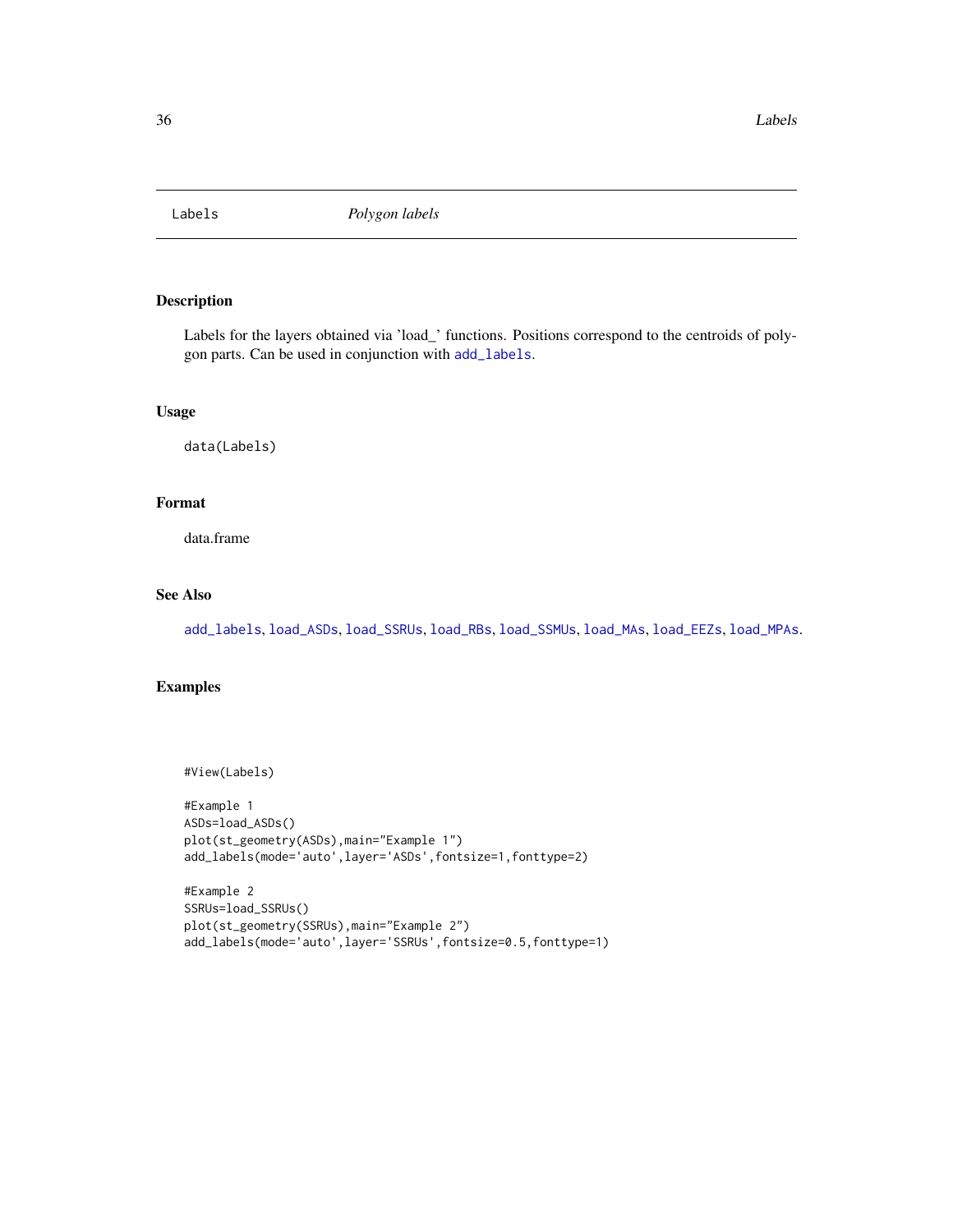<span id="page-36-0"></span>

### Description

To be used in conjunction with [create\\_Lines.](#page-17-1)

#### Usage

data(LineData)

### Format

data.frame

### See Also

[create\\_Lines](#page-17-1).

### Examples

#View(LineData)

MyLines=create\_Lines(LineData) plot(st\_geometry(MyLines),lwd=2,col=rainbow(5))

<span id="page-36-1"></span>load\_ASDs *Load CCAMLR statistical Areas, Subareas and Divisions*

### Description

Download the up-to-date spatial layer from the online CCAMLRGIS (<http://gis.ccamlr.org/>) and load it to your environment. See examples for offline use. All layers use the Lambert azimuthal equal-area projection ([CCAMLRp](#page-15-2))

#### Usage

load\_ASDs()

#### See Also

[load\\_SSRUs](#page-43-1), [load\\_RBs](#page-41-1), [load\\_SSMUs](#page-42-1), [load\\_MAs](#page-40-1), [load\\_Coastline](#page-38-1), [load\\_MPAs](#page-41-2), [load\\_EEZs](#page-39-1).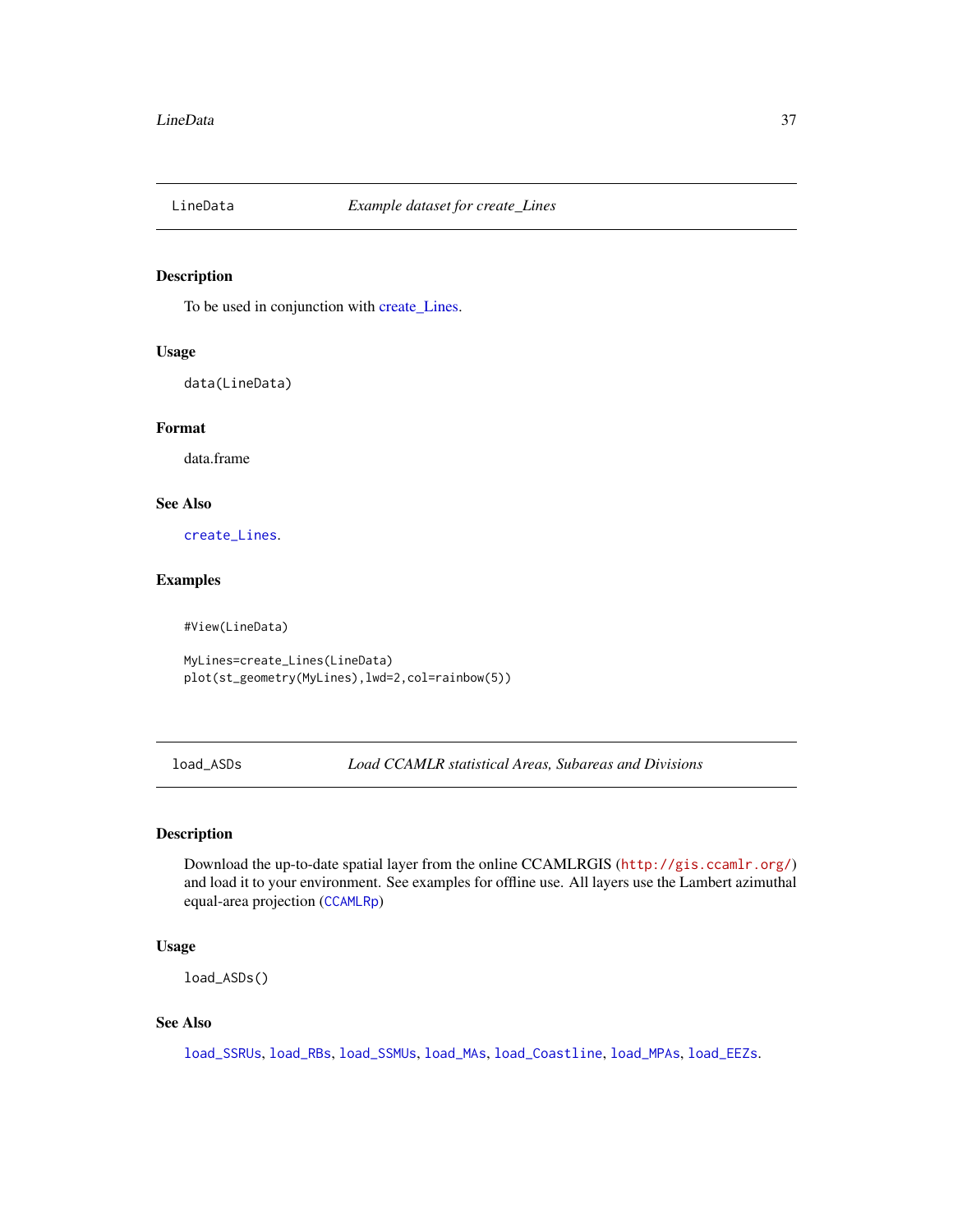### Examples

```
#When online:
ASDs=load_ASDs()
plot(st_geometry(ASDs))
#If going offline in the future: load and save as RData when online,
#then reload RData when offline:
ASDs=load_ASDs()
EEZs=load_EEZs()
#N.B.: replace tempdir() with folder location of your choice
save(list=c('ASDs','EEZs'), file = file.path(tempdir(), "CCAMLRLayers.RData"))
rm(ASDs,EEZs)
load(file.path(tempdir(), "CCAMLRLayers.RData"))
```
<span id="page-37-1"></span>

load\_Bathy *Load Bathymetry data*

### Description

Download the up-to-date projected GEBCO data from the online CCAMLRGIS ([http://gis.](http://gis.ccamlr.org/) [ccamlr.org/](http://gis.ccamlr.org/)) and load it to your environment. This functions can be used in two steps, to first download the data and then use it. If you keep the downloaded data, you can then re-use it in all your scripts.

#### Usage

load\_Bathy(LocalFile, Res = 5000)

#### Arguments

| LocalFile | To download the data, set to FALSE. To re-use a downloaded file, set to the full |
|-----------|----------------------------------------------------------------------------------|
|           | path of the file (e.g., LocalFile="C:/Desktop/GEBC02021_5000.tif").              |
| Res       | Desired resolution in meters. May only be one of: 500, 1000, 2500 or 5000.       |

#### Details

To download the data, you must either have set your working directory using [setwd](#page-0-0), or be working within an Rproject. In any case, your file will be downloaded to the folder path given by [getwd](#page-0-0).

### It is strongly recommended to first download the lowest resolution data (set Res=5000) to ensure it is working as expected.

To re-use the downloaded data, you must provide the full path to that file, for example:

LocalFile="C:/Desktop/GEBCO2021\_5000.tif".

<span id="page-37-0"></span>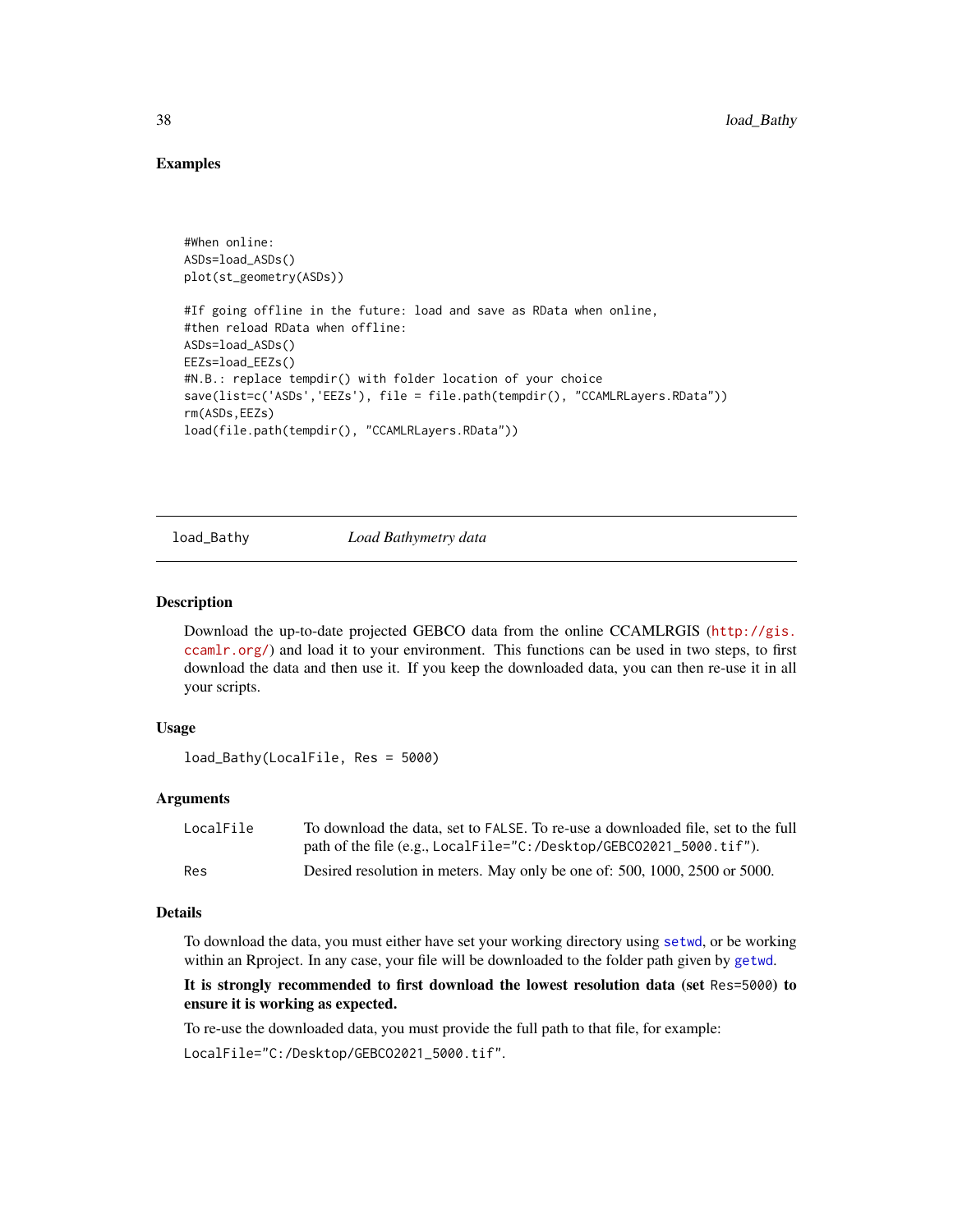### <span id="page-38-0"></span>load\_Coastline 39

This data was reprojected from the original GEBCO Grid after cropping at 40 degrees South. Projection was made using the Lambert azimuthal equal-area projection ([CCAMLRp](#page-15-2)), and the data was aggregated at several resolutions.

### Value

Bathymetry raster.

### References

GEBCO Compilation Group (2021) GEBCO 2021 Grid (doi:10.5285/c6612cbe-50b3-0cff-e053- 6c86abc09f8f)

### See Also

[add\\_col](#page-2-1), [add\\_Cscale](#page-3-1), [Depth\\_cols](#page-30-1), [Depth\\_cuts](#page-31-1), [Depth\\_cols2](#page-31-2), [Depth\\_cuts2](#page-32-1), [get\\_depths](#page-33-1), [create\\_Stations](#page-28-1), [SmallBathy](#page-49-1).

### Examples

#The examples below are commented. To test, remove the '#'.

```
##Download the data. It will go in the folder given by getwd():
#Bathy=load_Bathy(LocalFile = FALSE,Res=5000)
#plot(Bathy, breaks=Depth_cuts,col=Depth_cols,axes=FALSE)
```

```
##Re-use the downloaded data (provided it's here: "C:/Desktop/GEBCO2021_5000.tif"):
#Bathy=load_Bathy(LocalFile = "C:/Desktop/GEBCO2021_5000.tif")
#plot(Bathy, breaks=Depth_cuts,col=Depth_cols,axes=FALSE)
```
<span id="page-38-1"></span>load\_Coastline *Load the full CCAMLR Coastline*

#### Description

Download the up-to-date spatial layer from the online CCAMLRGIS (<http://gis.ccamlr.org/>) and load it to your environment. See examples for offline use. All layers use the Lambert azimuthal equal-area projection ([CCAMLRp](#page-15-2)) Note that this coastline expands further north than [Coast.](#page-16-1)

#### Usage

load\_Coastline()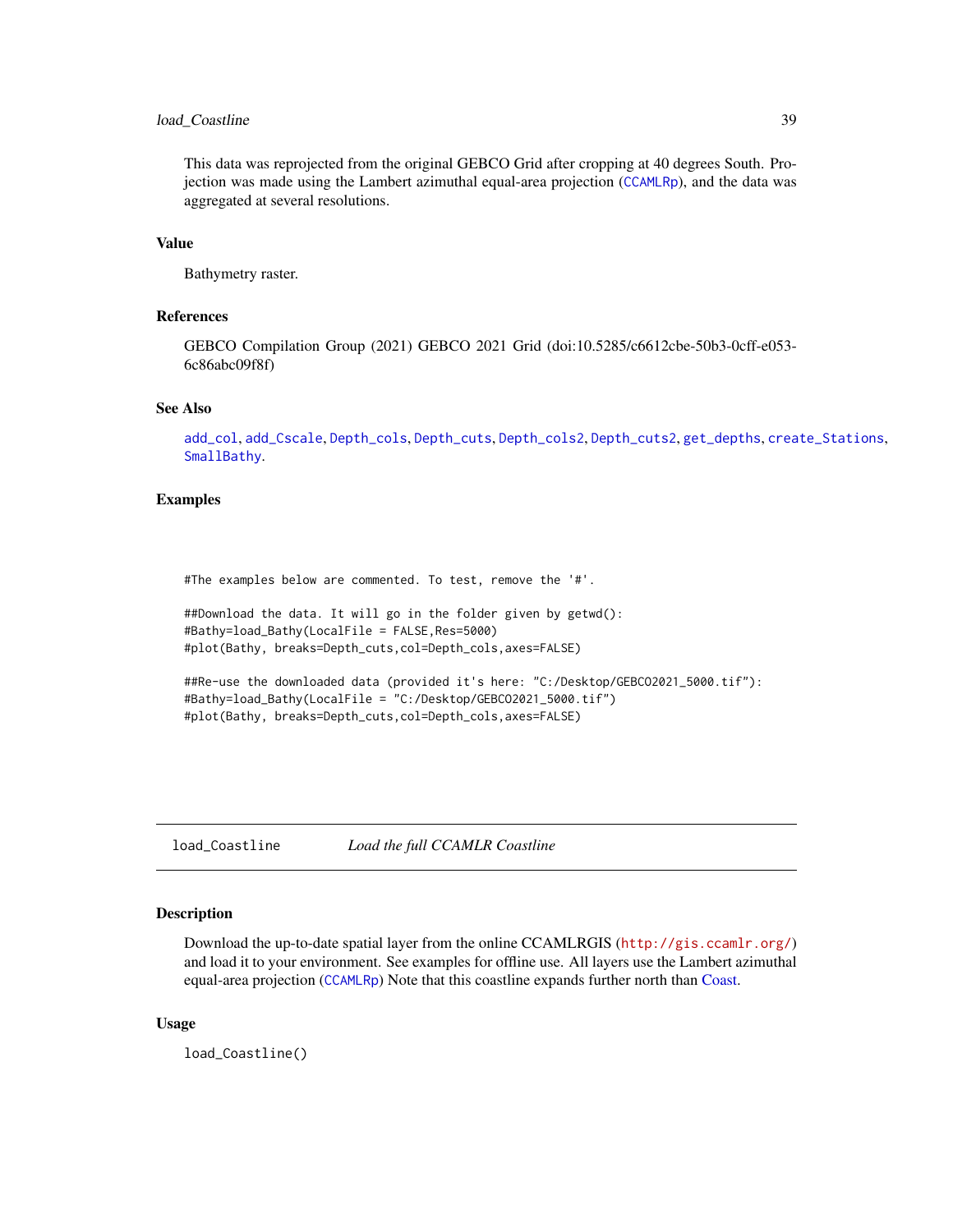### See Also

[load\\_ASDs](#page-36-1), [load\\_SSRUs](#page-43-1), [load\\_RBs](#page-41-1), [load\\_SSMUs](#page-42-1), [load\\_MAs](#page-40-1), [load\\_MPAs](#page-41-2), [load\\_EEZs](#page-39-1).

#### Examples

```
#When online:
Coastline=load_Coastline()
plot(st_geometry(Coastline))
#If going offline in the future: load and save as RData when online,
#then reload RData when offline:
Coastline=load_Coastline()
EEZs=load_EEZs()
#N.B.: replace tempdir() with folder location of your choice
save(list=c('Coastline','EEZs'), file = file.path(tempdir(), "CCAMLRLayers.RData"))
rm(Coastline,EEZs)
load(file.path(tempdir(), "CCAMLRLayers.RData"))
```

```
load_EEZs Load Exclusive Economic Zones
```
### Description

Download the up-to-date spatial layer from the online CCAMLRGIS (<http://gis.ccamlr.org/>) and load it to your environment. See examples for offline use. All layers use the Lambert azimuthal equal-area projection ([CCAMLRp](#page-15-2))

#### Usage

load\_EEZs()

### See Also

[load\\_ASDs](#page-36-1), [load\\_SSRUs](#page-43-1), [load\\_RBs](#page-41-1), [load\\_SSMUs](#page-42-1), [load\\_MAs](#page-40-1), [load\\_Coastline](#page-38-1), [load\\_MPAs](#page-41-2).

### Examples

```
#When online:
EEZs=load_EEZs()
plot(st_geometry(EEZs))
```
<span id="page-39-0"></span>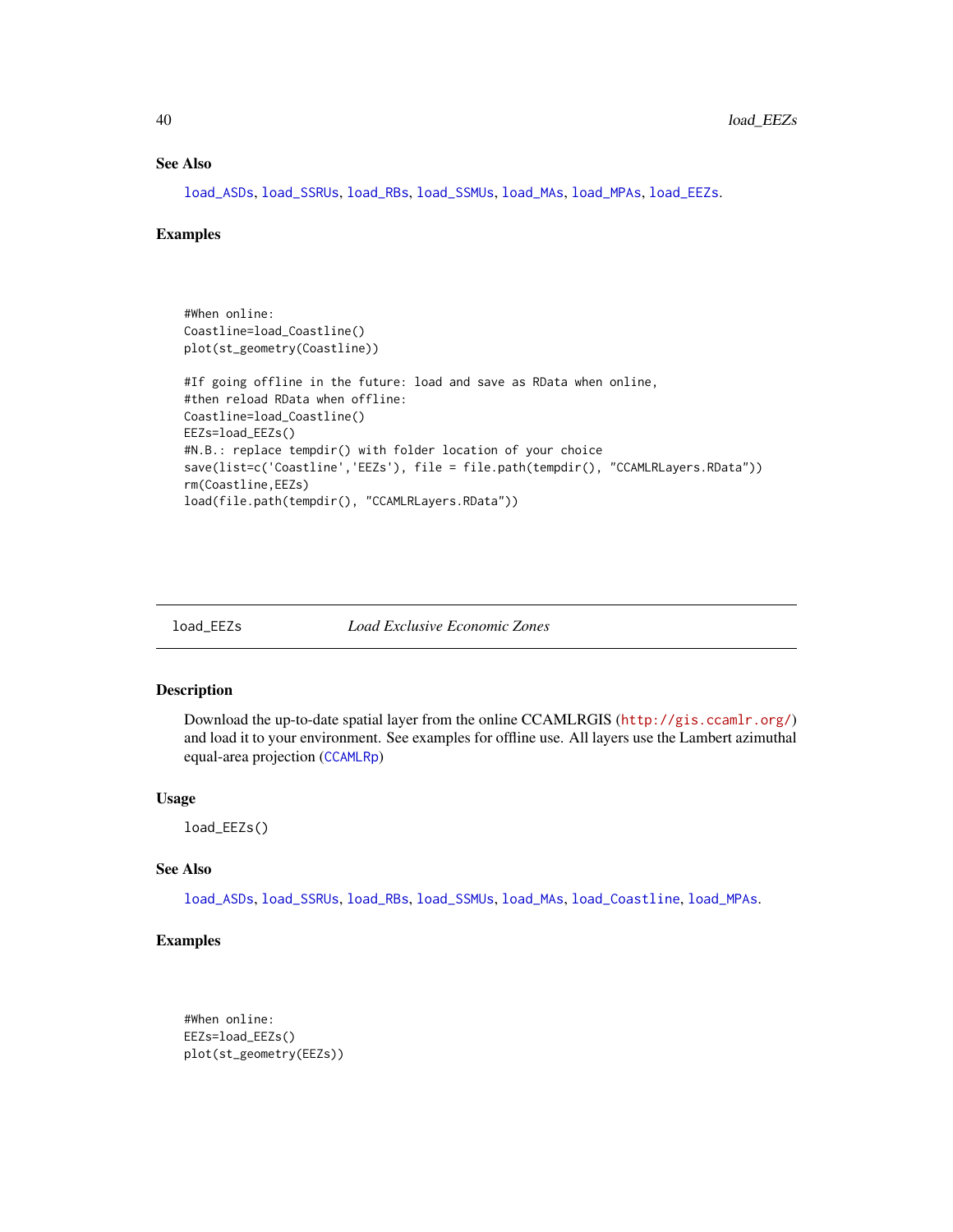#### <span id="page-40-0"></span> $\log_{10}$  and  $\log_{10}$  41

```
#If going offline in the future: load and save as RData when online,
#then reload RData when offline:
MPAs=load_MPAs()
EEZs=load_EEZs()
#N.B.: replace tempdir() with folder location of your choice
save(list=c('MPAs','EEZs'), file = file.path(tempdir(), "CCAMLRLayers.RData"))
rm(MPAs,EEZs)
load(file.path(tempdir(), "CCAMLRLayers.RData"))
```
<span id="page-40-1"></span>load\_MAs *Load CCAMLR Management Areas*

#### Description

Download the up-to-date spatial layer from the online CCAMLRGIS (<http://gis.ccamlr.org/>) and load it to your environment. See examples for offline use. All layers use the Lambert azimuthal equal-area projection ([CCAMLRp](#page-15-2))

#### Usage

load\_MAs()

### See Also

[load\\_ASDs](#page-36-1), [load\\_SSRUs](#page-43-1), [load\\_RBs](#page-41-1), [load\\_SSMUs](#page-42-1), [load\\_Coastline](#page-38-1), [load\\_MPAs](#page-41-2), [load\\_EEZs](#page-39-1).

### Examples

```
#When online:
MAs=load_MAs()
plot(st_geometry(MAs))
#If going offline in the future: load and save as RData when online,
#then reload RData when offline:
MAs=load_MAs()
EEZs=load_EEZs()
#N.B.: replace tempdir() with folder location of your choice
save(list=c('MAs','EEZs'), file = file.path(tempdir(), "CCAMLRLayers.RData"))
rm(MAs,EEZs)
load(file.path(tempdir(), "CCAMLRLayers.RData"))
```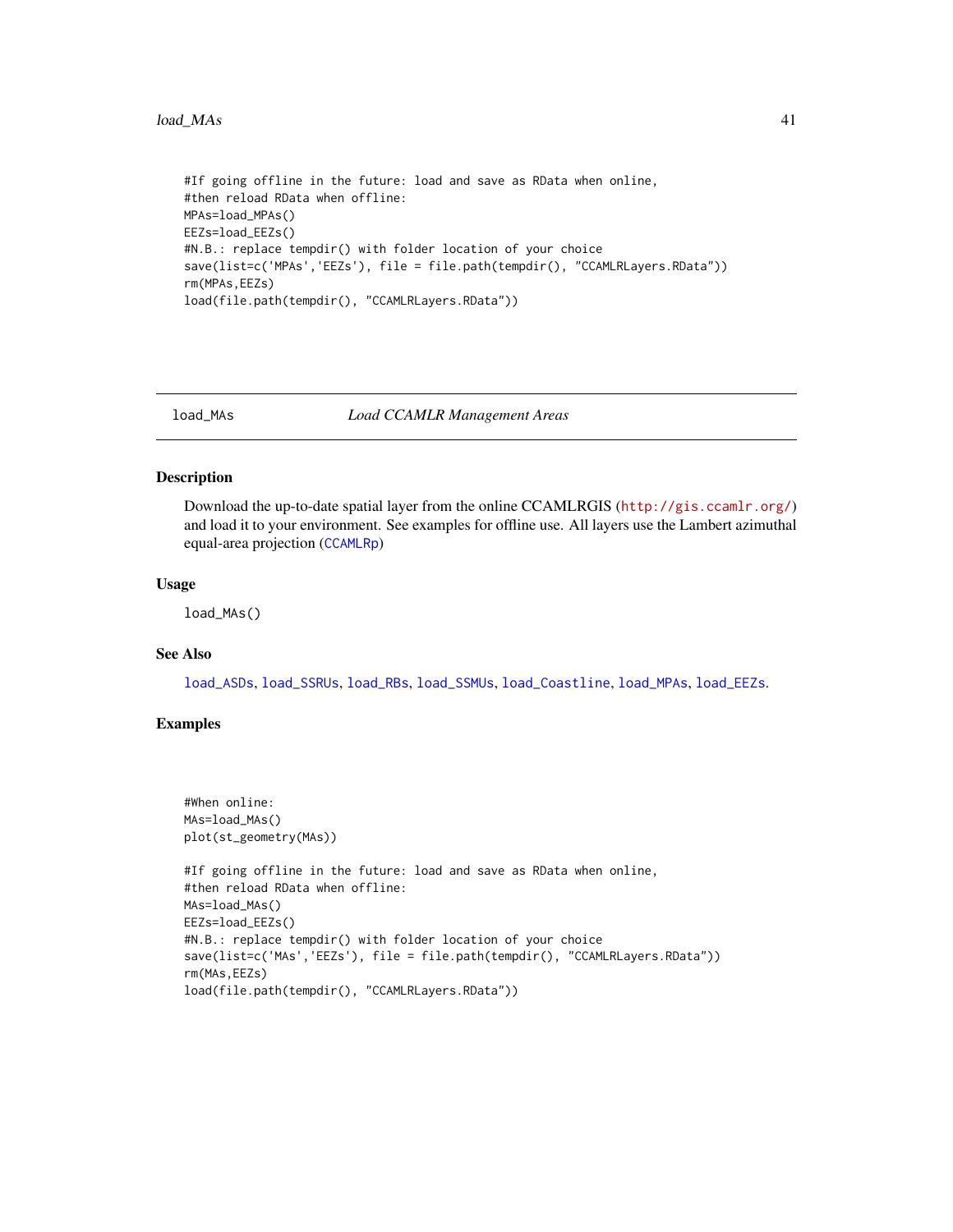#### Description

Download the up-to-date spatial layer from the online CCAMLRGIS (<http://gis.ccamlr.org/>) and load it to your environment. See examples for offline use. All layers use the Lambert azimuthal equal-area projection ([CCAMLRp](#page-15-2))

#### Usage

load\_MPAs()

### See Also

[load\\_ASDs](#page-36-1), [load\\_SSRUs](#page-43-1), [load\\_RBs](#page-41-1), [load\\_SSMUs](#page-42-1), [load\\_MAs](#page-40-1), [load\\_Coastline](#page-38-1), [load\\_EEZs](#page-39-1).

### Examples

```
#When online:
MPAs=load_MPAs()
plot(st_geometry(MPAs))
#If going offline in the future: load and save as RData when online,
#then reload RData when offline:
MPAs=load_MPAs()
EEZs=load_EEZs()
#N.B.: replace tempdir() with folder location of your choice
save(list=c('MPAs','EEZs'), file = file.path(tempdir(), "CCAMLRLayers.RData"))
rm(MPAs,EEZs)
load(file.path(tempdir(), "CCAMLRLayers.RData"))
```
<span id="page-41-1"></span>load\_RBs *Load CCAMLR Research Blocks*

### Description

Download the up-to-date spatial layer from the online CCAMLRGIS (<http://gis.ccamlr.org/>) and load it to your environment. See examples for offline use. All layers use the Lambert azimuthal equal-area projection ([CCAMLRp](#page-15-2))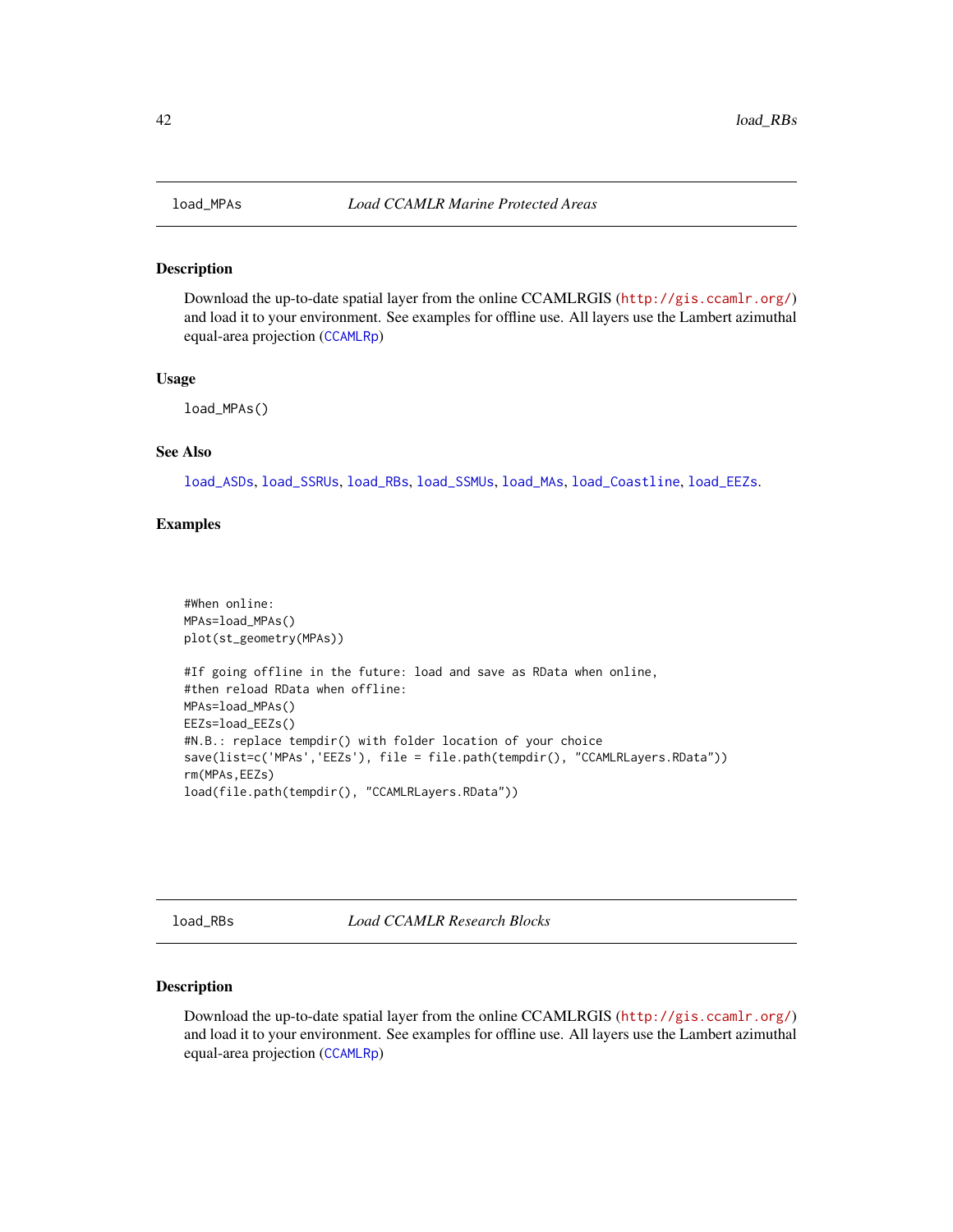### <span id="page-42-0"></span>load\_SSMUs 43

### Usage

load\_RBs()

### See Also

[load\\_ASDs](#page-36-1), [load\\_SSRUs](#page-43-1), [load\\_SSMUs](#page-42-1), [load\\_MAs](#page-40-1), [load\\_Coastline](#page-38-1), [load\\_MPAs](#page-41-2), [load\\_EEZs](#page-39-1).

### Examples

```
#When online:
RBs=load_RBs()
plot(st_geometry(RBs))
#If going offline in the future: load and save as RData when online,
#then reload RData when offline:
RBs=load_RBs()
EEZs=load_EEZs()
#N.B.: replace tempdir() with folder location of your choice
save(list=c('RBs','EEZs'), file = file.path(tempdir(), "CCAMLRLayers.RData"))
rm(RBs,EEZs)
load(file.path(tempdir(), "CCAMLRLayers.RData"))
```
<span id="page-42-1"></span>load\_SSMUs *Load CCAMLR Small Scale Management Units*

### Description

Download the up-to-date spatial layer from the online CCAMLRGIS (<http://gis.ccamlr.org/>) and load it to your environment. See examples for offline use. All layers use the Lambert azimuthal equal-area projection ([CCAMLRp](#page-15-2))

#### Usage

```
load_SSMUs()
```
#### See Also

[load\\_ASDs](#page-36-1), [load\\_SSRUs](#page-43-1), [load\\_RBs](#page-41-1), [load\\_MAs](#page-40-1), [load\\_Coastline](#page-38-1), [load\\_MPAs](#page-41-2), [load\\_EEZs](#page-39-1).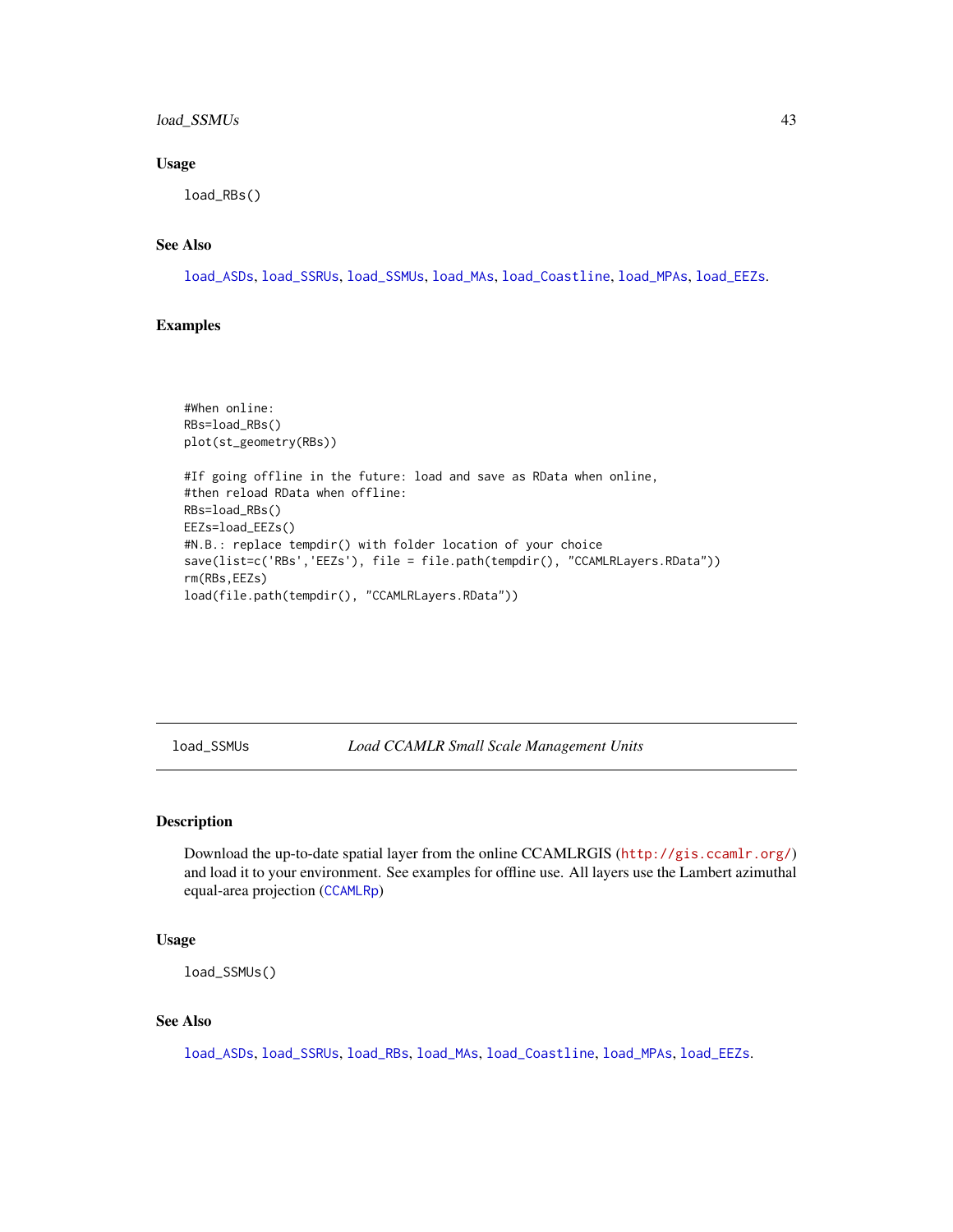#### Examples

```
#When online:
SSMUs=load_SSMUs()
plot(st_geometry(SSMUs))
#If going offline in the future: load and save as RData when online,
#then reload RData when offline:
SSMUs=load_SSMUs()
EEZs=load_EEZs()
#N.B.: replace tempdir() with folder location of your choice
save(list=c('SSMUs','EEZs'), file = file.path(tempdir(), "CCAMLRLayers.RData"))
rm(SSMUs,EEZs)
load(file.path(tempdir(), "CCAMLRLayers.RData"))
```
<span id="page-43-1"></span>load\_SSRUs *Load CCAMLR Small Scale Research Units*

#### Description

Download the up-to-date spatial layer from the online CCAMLRGIS (<http://gis.ccamlr.org/>) and load it to your environment. See examples for offline use. All layers use the Lambert azimuthal equal-area projection ([CCAMLRp](#page-15-2))

#### Usage

load\_SSRUs()

#### See Also

[load\\_ASDs](#page-36-1), [load\\_RBs](#page-41-1), [load\\_SSMUs](#page-42-1), [load\\_MAs](#page-40-1), [load\\_Coastline](#page-38-1), [load\\_MPAs](#page-41-2), [load\\_EEZs](#page-39-1).

### Examples

```
#When online:
SSRUs=load_SSRUs()
plot(st_geometry(SSRUs))
#If going offline in the future: load and save as RData when online,
#then reload RData when offline:
SSRUs=load_SSRUs()
```
<span id="page-43-0"></span>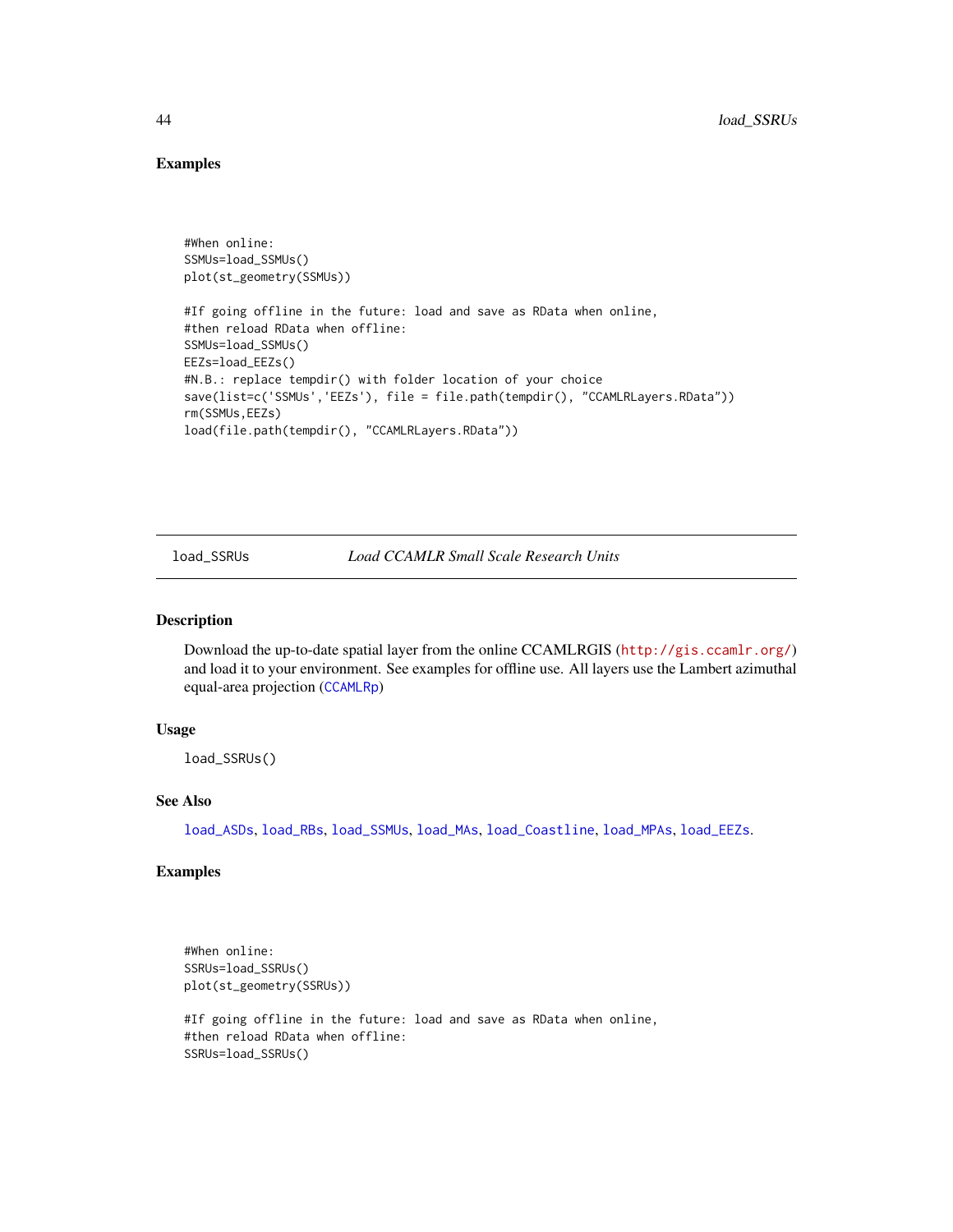#### <span id="page-44-0"></span>PieData and the set of the set of the set of the set of the set of the set of the set of the set of the set of the set of the set of the set of the set of the set of the set of the set of the set of the set of the set of t

```
EEZs=load_EEZs()
#N.B.: replace tempdir() with folder location of your choice
save(list=c('SSRUs','EEZs'), file = file.path(tempdir(), "CCAMLRLayers.RData"))
rm(SSRUs,EEZs)
load(file.path(tempdir(), "CCAMLRLayers.RData"))
```
<span id="page-44-1"></span>

PieData *Example dataset for create\_Pies*

### Description

To be used in conjunction with [create\\_Pies.](#page-19-1) Count and catch of species per location.

### Usage

data(PieData)

### Format

data.frame

### See Also

[create\\_Pies](#page-19-1).

### Examples

#View(PieData)

```
#Create pies
MyPies=create_Pies(Input=PieData,
                  NamesIn=c("Lat","Lon","Sp","N"),
                   Size=50
)
#Plot Pies
plot(st_geometry(MyPies),col=MyPies$col)
#Add Pies legend
add_PieLegend(Pies=MyPies,PosX=-0.1,PosY=-1.6,Boxexp=c(0.5,0.45,0.12,0.45),
              PieTitle="Species")
```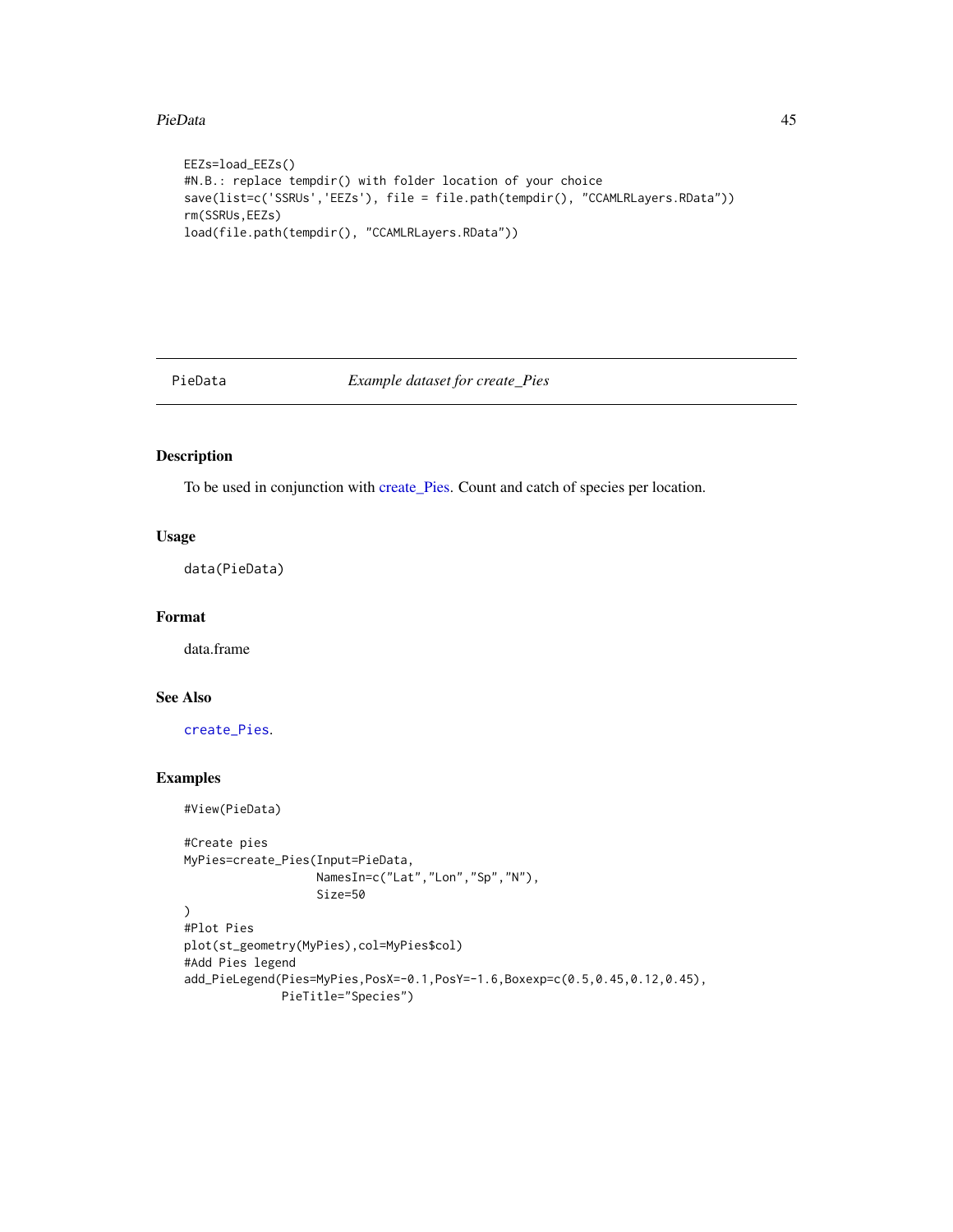<span id="page-45-1"></span><span id="page-45-0"></span>

### Description

To be used in conjunction with [create\\_Pies.](#page-19-1) Count and catch of species per location.

### Usage

data(PieData2)

### Format

data.frame

#### See Also

[create\\_Pies](#page-19-1).

### Examples

#View(PieData2)

```
MyPies=create_Pies(Input=PieData2,
                  NamesIn=c("Lat","Lon","Sp","N"),
                  Size=5,
                  GridKm=250
)
#Plot Pies
plot(st_geometry(MyPies),col=MyPies$col)
#Add Pies legend
add_PieLegend(Pies=MyPies,PosX=-0.8,PosY=-0.3,Boxexp=c(0.5,0.45,0.12,0.45),
             PieTitle="Species")
```
PointData *Example dataset for create\_Points*

### Description

To be used in conjunction with [create\\_Points.](#page-22-1)

#### Usage

data(PointData)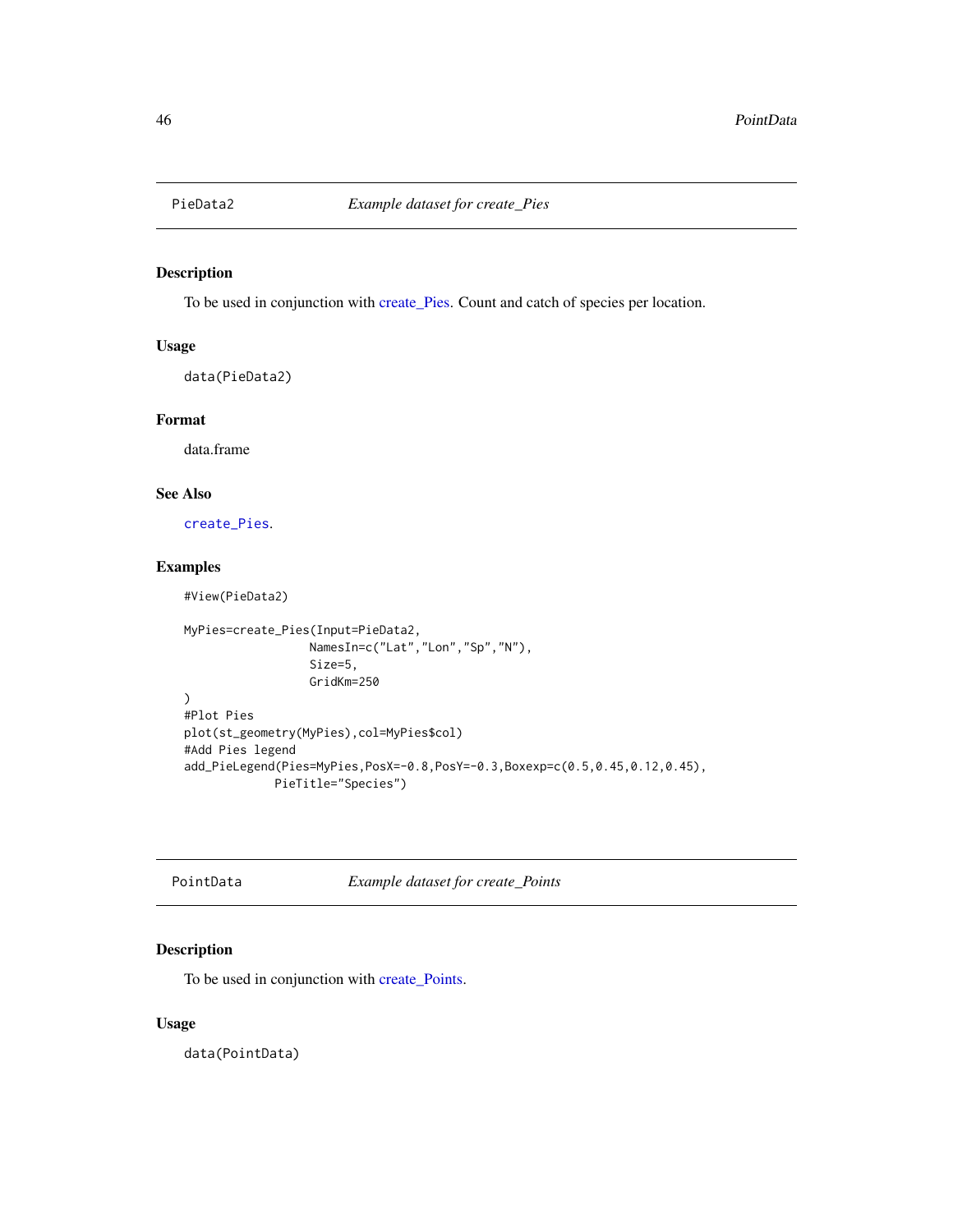#### <span id="page-46-0"></span>PolyData 2008 and 2008 and 2008 and 2008 and 2008 and 2008 and 2008 and 2008 and 2008 and 2008 and 2008 and 20

### Format

data.frame

## See Also

[create\\_Points](#page-22-1).

### Examples

#View(PointData)

```
MyPoints=create_Points(PointData)
plot(st_geometry(MyPoints))
text(MyPoints$x,MyPoints$y,MyPoints$name,adj=c(0.5,-0.5),xpd=TRUE)
plot(st_geometry(MyPoints[MyPoints$name=='four',]),bg='red',pch=21,cex=1.5,add=TRUE)
```
PolyData *Example dataset for create\_Polys*

### Description

To be used in conjunction with [create\\_Polys.](#page-26-1)

### Usage

data(PolyData)

#### Format

data.frame

#### See Also

[create\\_Polys](#page-26-1).

### Examples

#View(PolyData)

```
MyPolys=create_Polys(PolyData,Densify=TRUE)
plot(st_geometry(MyPolys),col='green')
text(MyPolys$Labx,MyPolys$Laby,MyPolys$ID)
plot(st_geometry(MyPolys[MyPolys$ID=='three',]),border='red',lwd=3,add=TRUE)
```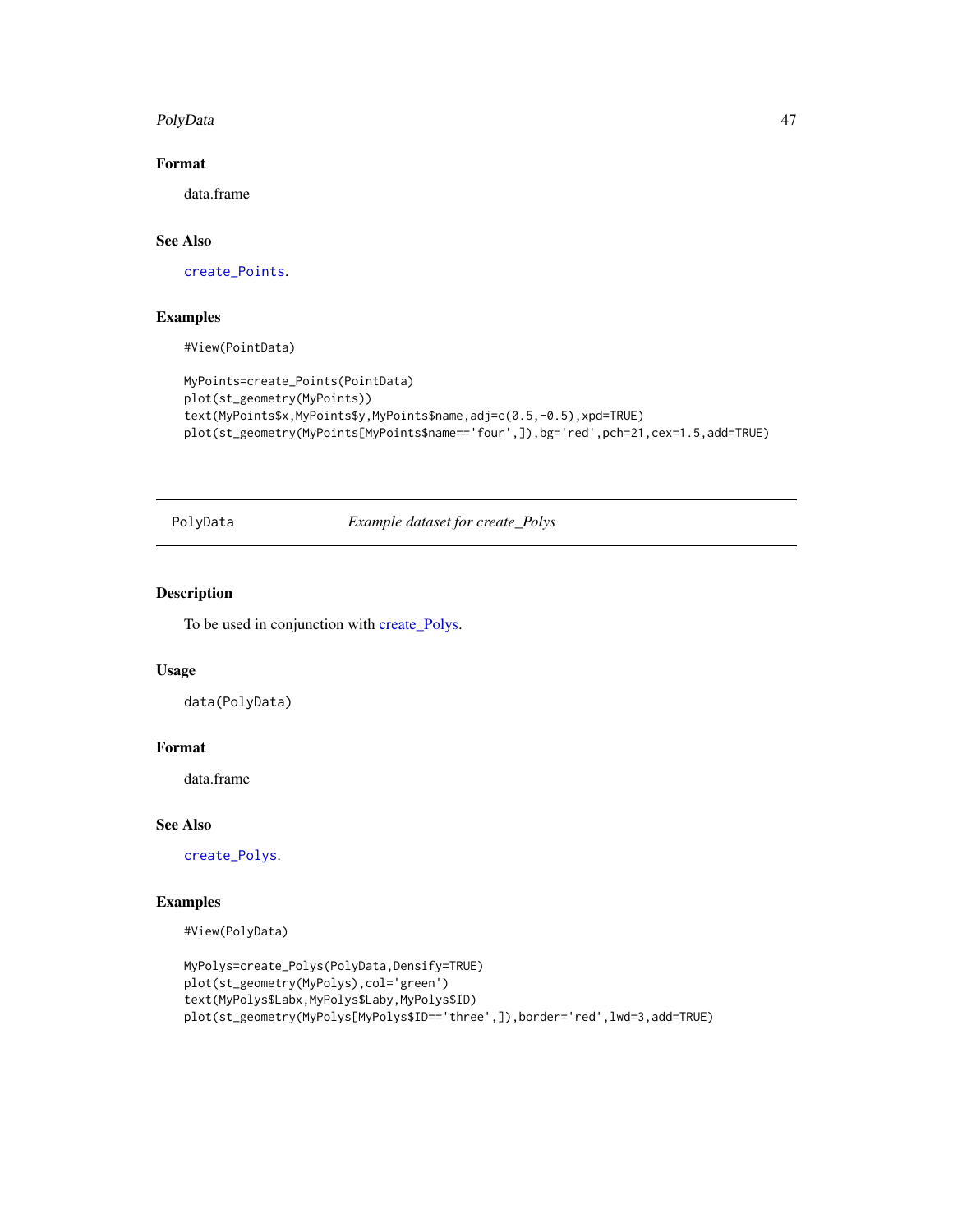<span id="page-47-0"></span>

### Description

Given an input dataframe containing locations given in decimal degrees or meters (if projected), projects these locations and, if desired, appends them to the input dataframe. May also be used to back-project to Latitudes/Longitudes provided the input was projected using a Lambert azimuthal equal-area projection ([CCAMLRp](#page-15-2)).

#### Usage

```
project_data(
  Input,
  NamesIn = NULL,NamesOut = NULL,
  append = TRUE,inv = FALSE
\mathcal{L}
```
### Arguments

| Input    | dataframe containing - at the minimum - Latitudes and Longitudes to be pro-<br>jected (or Y and X to be back-projected).                                                                                  |
|----------|-----------------------------------------------------------------------------------------------------------------------------------------------------------------------------------------------------------|
| NamesIn  | character vector of length 2 specifying the column names of Latitude and Lon-<br>gitude fields in the Input. Latitudes (or Y) name must be given first, e.g.:<br>NamesIn=c('MyLatitudes','MyLongitudes'). |
| NamesOut | character vector of length 2, optional. Names of the resulting columns in the out-<br>put dataframe, with order matching that of NamesIn (e.g., NamesOut=c('Y', 'X')).                                    |
| append   | logical (T/F). Should the projected locations be appended to the Input?                                                                                                                                   |
| inv      | logical (T/F). Should a back-projection be performed? In such case, locations<br>must be given in meters and have been projected using a Lambert azimuthal<br>equal-area projection (CCAMLRp).            |

### See Also

[assign\\_areas](#page-12-1).

### Examples

#Generate a dataframe MyData=data.frame(Lat=runif(100,min=-65,max=-50), Lon=runif(100,min=20,max=40))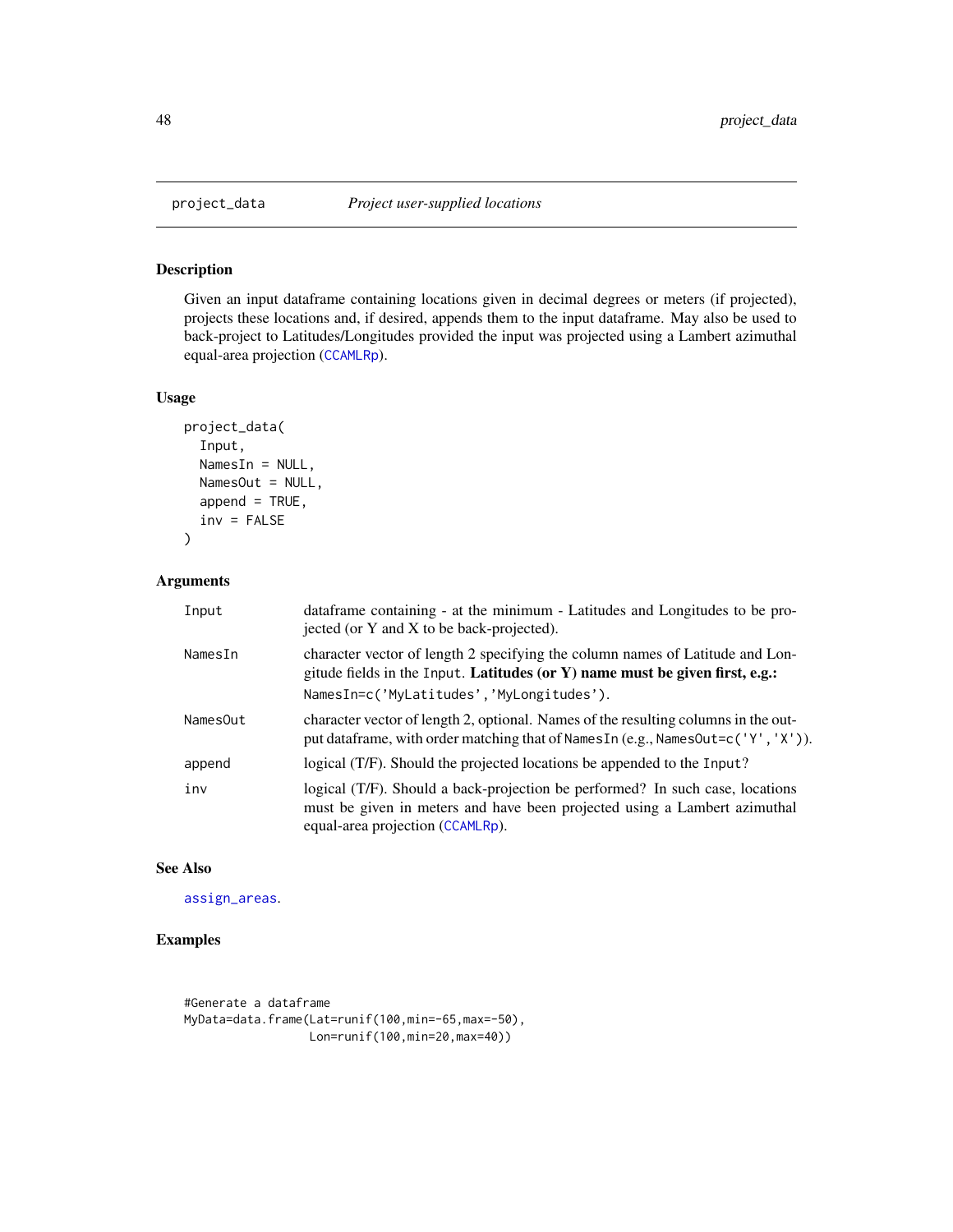### <span id="page-48-0"></span>seabed\_area 49

```
#Project data using a Lambert azimuthal equal-area projection
MyData=project_data(Input=MyData,NamesIn=c("Lat","Lon"))
#View(MyData)
```
seabed\_area *Calculate planimetric seabed area*

#### Description

Calculate planimetric seabed area within polygons and depth strata in square kilometers.

#### Usage

```
seabed_area(Bathy, Poly, PolyNames = NULL, depth_classes = c(-600, -1800))
```
### Arguments

| Bathy         | bathymetry raster with the appropriate projection. It is highly recommended      |
|---------------|----------------------------------------------------------------------------------|
|               | to use a raster of higher resolution than SmallBathy, see load_Bathy.            |
| Poly          | polygon(s) within which the areas of depth strata are computed.                  |
| PolyNames     | character, column name (from the polygon object) to be used in the output.       |
| depth_classes | numeric vector of strata depths. for example, depth_classes=c(-600,-1000,-2000). |
|               | If the values -600, -1800 are given within depth_classes, the computed area      |
|               | will be labelled as 'Fishable_area'.                                             |

#### Value

dataframe with the name of polygons in the first column and the area for each strata in the following columns.

### See Also

[load\\_Bathy](#page-37-1), [SmallBathy](#page-49-1), [create\\_Polys](#page-26-1), [load\\_RBs](#page-41-1).

### Examples

```
#create some polygons
MyPolys=create_Polys(PolyData,Densify=TRUE)
#compute the seabed areas
FishDepth=seabed_area(SmallBathy,MyPolys,PolyNames="ID",
depth_classes=c(0,-200,-600,-1800,-3000,-5000))
#Result looks like this (note that the 600-1800 stratum is renamed 'Fishable_area')
#View(FishDepth)
```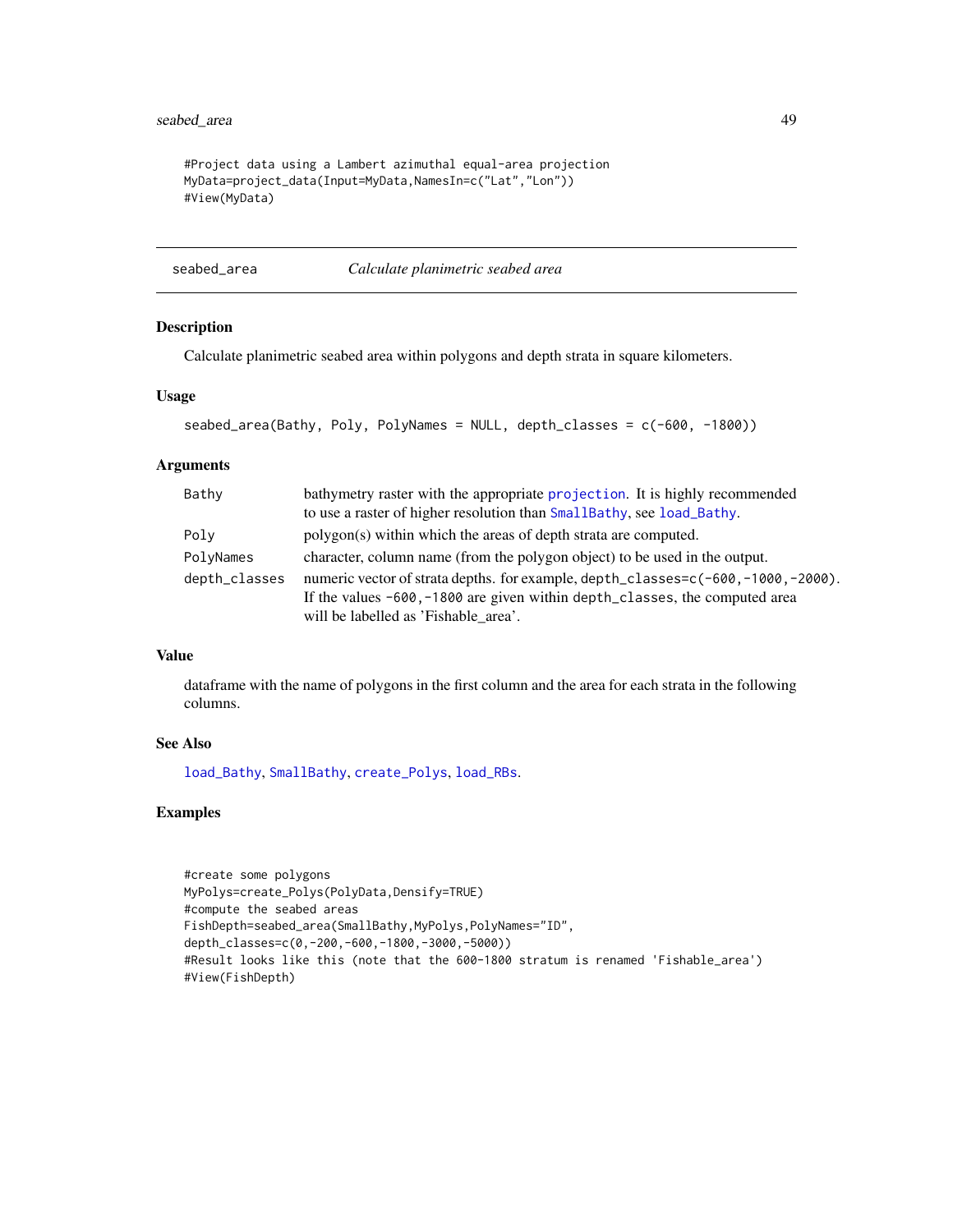<span id="page-49-1"></span><span id="page-49-0"></span>

### Description

Bathymetry dataset derived from the GEBCO 2021 (see <https://www.gebco.net/>) dataset. Sub-sampled at a 10,000m resolution. Projected using the CCAMLR standard projection ([CCAMLRp](#page-15-2)). To highlight the Fishable Depth range, use [Depth\\_cols2](#page-31-2) and [Depth\\_cuts2](#page-32-1). To be only used for large scale illustrative purposes. Please refer to [load\\_Bathy](#page-37-1) to get higher resolution data.

#### Usage

data(SmallBathy)

#### Format

raster

#### References

GEBCO Compilation Group (2021) GEBCO 2021 Grid (doi:10.5285/c6612cbe-50b3-0cff-e053- 6c86abc09f8f)

### See Also

[load\\_Bathy](#page-37-1), [add\\_col](#page-2-1), [add\\_Cscale](#page-3-1), [Depth\\_cols](#page-30-1), [Depth\\_cuts](#page-31-1), [Depth\\_cols2](#page-31-2), [Depth\\_cuts2](#page-32-1), [get\\_depths](#page-33-1), [create\\_Stations](#page-28-1).

### Examples

plot(SmallBathy,breaks=Depth\_cuts,col=Depth\_cols,axes=FALSE,box=FALSE)